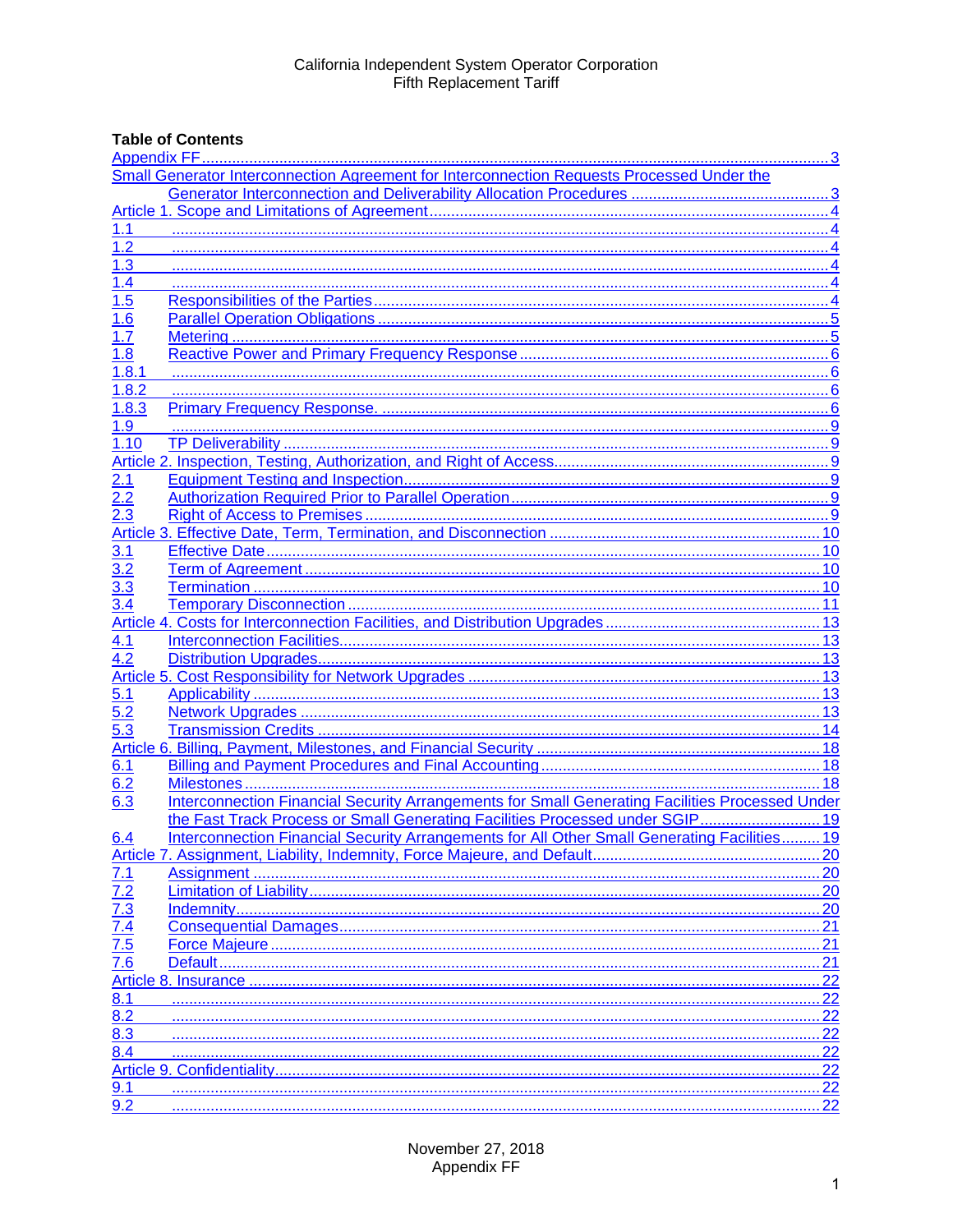| 9.3   |                                                                                                      |    |
|-------|------------------------------------------------------------------------------------------------------|----|
|       |                                                                                                      |    |
| 10.1  |                                                                                                      |    |
| 10.2  |                                                                                                      |    |
| 10.3  |                                                                                                      |    |
| 10.4  | 23                                                                                                   |    |
| 10.5  |                                                                                                      |    |
| 10.6  |                                                                                                      |    |
|       |                                                                                                      |    |
| 11.1  | 24                                                                                                   |    |
| 11.2  |                                                                                                      |    |
|       |                                                                                                      |    |
| 12.1  |                                                                                                      |    |
| 12.2  |                                                                                                      |    |
| 12.3  |                                                                                                      |    |
| 12.4  |                                                                                                      |    |
| 12.5  |                                                                                                      |    |
| 12.6  |                                                                                                      |    |
| 12.7  |                                                                                                      |    |
| 12.8  |                                                                                                      |    |
| 12.9  |                                                                                                      |    |
| 12.10 |                                                                                                      |    |
| 12.11 |                                                                                                      |    |
| 12.12 |                                                                                                      |    |
| 12.13 |                                                                                                      |    |
|       |                                                                                                      |    |
| 13.1  |                                                                                                      |    |
| 13.2  |                                                                                                      |    |
| 13.3  |                                                                                                      |    |
| 13.4  |                                                                                                      |    |
| 13.5  |                                                                                                      |    |
|       |                                                                                                      |    |
|       |                                                                                                      |    |
|       | Attachment 2 Description and Costs of the Small Generating Facility, Interconnection Facilities, and |    |
|       | 35                                                                                                   |    |
|       | Attachment 3 One-line Diagram Depicting the Small Generating Facility, Interconnection Facilities,   |    |
|       |                                                                                                      |    |
|       |                                                                                                      |    |
|       | Attachment 5 Additional Operating Requirements for the CAISO Controlled Grid and Affected Systems    |    |
|       |                                                                                                      |    |
|       | Attachment 6 Participating TO's Description of its Upgrades and Best Estimate of Upgrade Costs 39    |    |
|       | Attachment 7 Interconnection Requirements for an Asynchronous Small Generating Facility  40          |    |
|       |                                                                                                      | 42 |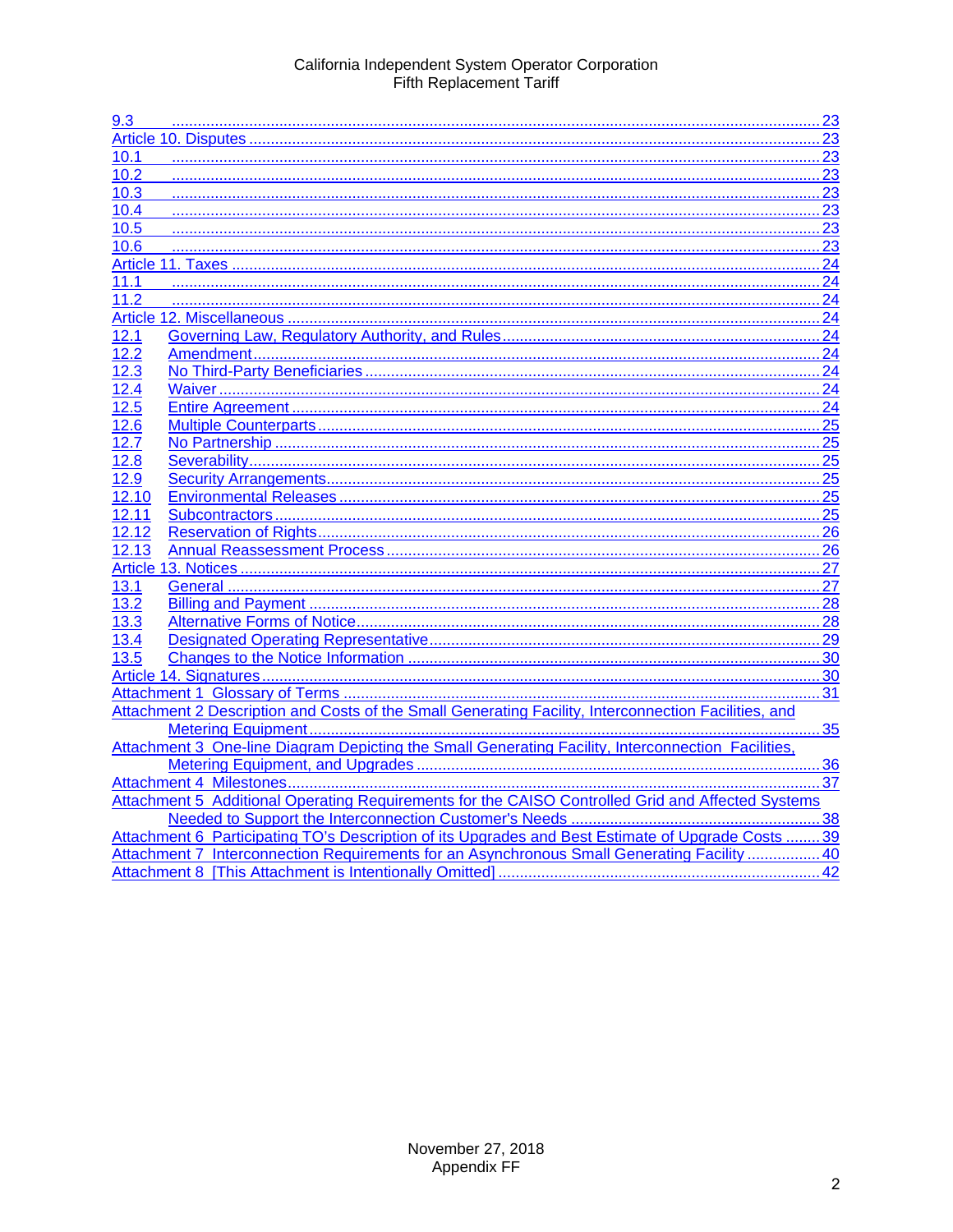# **Appendix FF**

#### <span id="page-2-1"></span><span id="page-2-0"></span>**Small Generator Interconnection Agreement for Interconnection Requests Processed Under the Generator Interconnection and Deliverability Allocation Procedures (Appendix DD to the CAISO Tariff)**

| This Small Generator Interconnection Agreement ("Agreement") is made and entered into this                   |  |                                 |  |
|--------------------------------------------------------------------------------------------------------------|--|---------------------------------|--|
| public benefit corporation organized and existing under the laws of the State of California ("CAISO") and    |  |                                 |  |
| each hereinafter sometimes referred to individually as "Party" or referred to collectively as the "Parties." |  |                                 |  |
| <b>Participating TO Information</b>                                                                          |  |                                 |  |
|                                                                                                              |  |                                 |  |
|                                                                                                              |  |                                 |  |
|                                                                                                              |  |                                 |  |
|                                                                                                              |  |                                 |  |
|                                                                                                              |  |                                 |  |
|                                                                                                              |  |                                 |  |
|                                                                                                              |  |                                 |  |
| <b>CAISO Information</b>                                                                                     |  |                                 |  |
|                                                                                                              |  |                                 |  |
| 250 Outcropping Way                                                                                          |  |                                 |  |
| Folsom, CA 95630                                                                                             |  |                                 |  |
| Phone: <u>_________________________</u>                                                                      |  |                                 |  |
| E-mail: @caiso.com                                                                                           |  |                                 |  |
|                                                                                                              |  |                                 |  |
| <b>Interconnection Customer Information</b>                                                                  |  |                                 |  |
|                                                                                                              |  |                                 |  |
|                                                                                                              |  |                                 |  |
|                                                                                                              |  |                                 |  |
| Phone: _______________________                                                                               |  | Fax: __________________________ |  |
|                                                                                                              |  |                                 |  |
|                                                                                                              |  |                                 |  |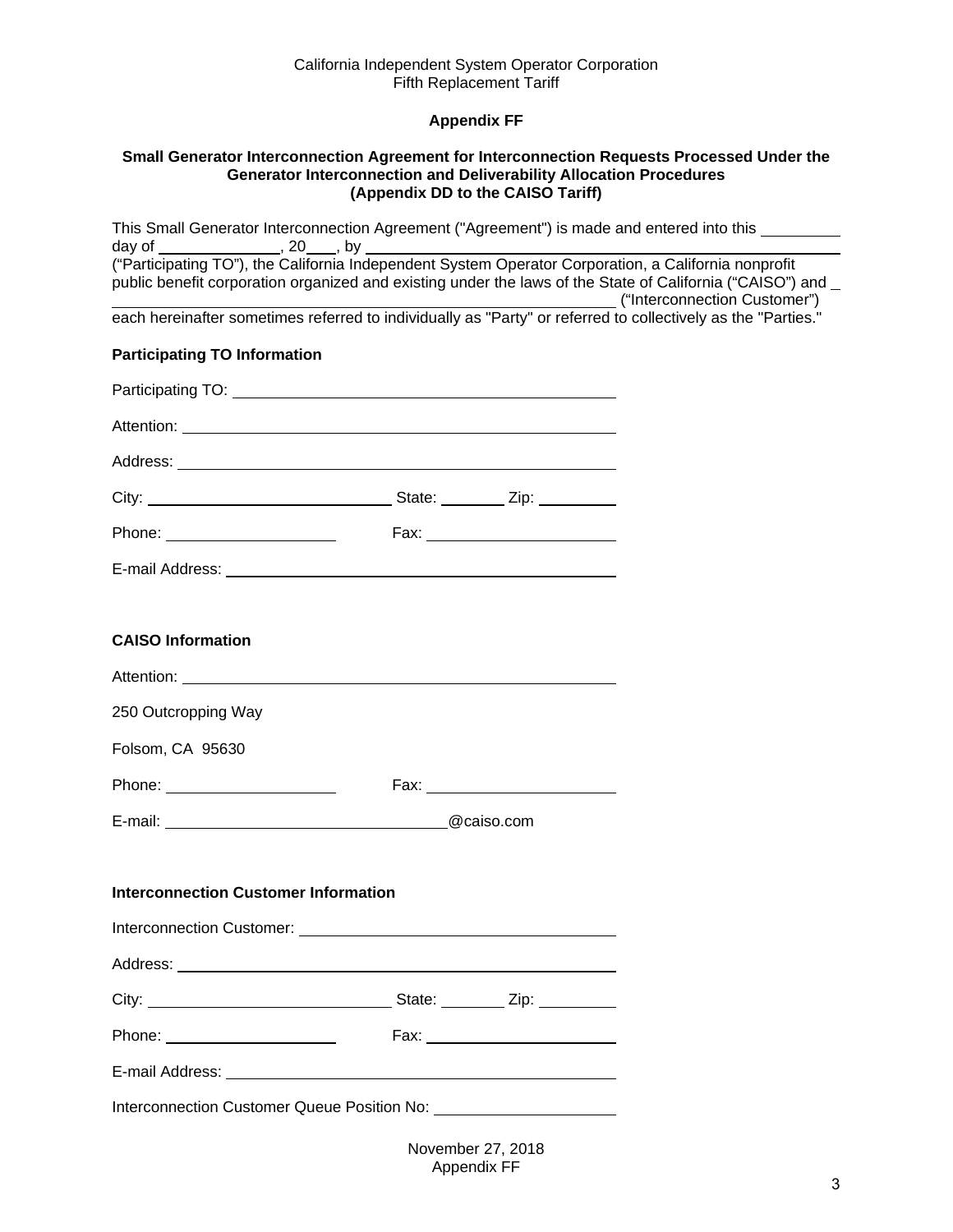In consideration of the mutual covenants set forth herein, the Parties agree as follows:

#### <span id="page-3-0"></span>**Article 1. Scope and Limitations of Agreement**

- <span id="page-3-1"></span>**1.1** This Agreement shall be used for all Small Generating Facility Interconnection Requests submitted under the Generator Interconnection and Transmission Allocation Procedures (GIDAP) set forth in Appendix DD except for those submitted under the 10 kW Inverter Process contained in GIDAP Appendix 7. For those Interconnection Requests, GIDAP Appendix 7 contains the terms and conditions which serve as the Interconnection Agreement.
- <span id="page-3-2"></span>**1.2** This Agreement governs the terms and conditions under which the Interconnection Customer's Small Generating Facility will interconnect with, and operate in parallel with, the Participating TO's Transmission System.
- <span id="page-3-3"></span>**1.3** This Agreement does not constitute an agreement to purchase or deliver the Interconnection Customer's power. The purchase or delivery of power and other services that the Interconnection Customer may require will be covered under separate agreements, if any. The Interconnection Customer will be responsible for separately making all necessary arrangements (including scheduling) for delivery of electricity in accordance with the CAISO Tariff.
- <span id="page-3-4"></span>**1.4** Nothing in this Agreement is intended to affect any other agreement between or among the Parties.

# <span id="page-3-5"></span>**1.5 Responsibilities of the Parties**

- **1.5.1** The Parties shall perform all obligations of this Agreement in accordance with all Applicable Laws and Regulations, Operating Requirements, and Good Utility Practice. The Parties shall use the Large Generator Interconnection Agreement (CAISO Tariff Appendix CC) to interpret the responsibilities of the Parties under this Agreement.
- **1.5.2** The Interconnection Customer shall construct, interconnect, operate and maintain its Small Generating Facility and construct, operate, and maintain its Interconnection Facilities in accordance with the applicable manufacturer's recommended maintenance schedule, and in accordance with this Agreement, and with Good Utility Practice.
- **1.5.3** The Participating TO shall construct, operate, and maintain its Interconnection Facilities and Upgrades in accordance with this Agreement, and with Good Utility Practice. The CAISO and the Participating TO shall cause the Participating TO's Transmission System to be operated and controlled in a safe and reliable manner and in accordance with this Agreement.
- **1.5.4** The Interconnection Customer agrees to construct its facilities or systems in accordance with applicable specifications that meet or exceed those provided by the National Electrical Safety Code, the American National Standards Institute, IEEE, Underwriter's Laboratory, and Operating Requirements in effect at the time of construction and other applicable national and state codes and standards. The Interconnection Customer agrees to design, install, maintain, and operate its Small Generating Facility so as to reasonably minimize the likelihood of a disturbance adversely affecting or impairing the system or equipment of the Participating TO and any Affected Systems. The Interconnection Customer shall comply with the Participating TO's Interconnection Handbook. In the event of a conflict between the terms of this Agreement and the terms of the Participating TO's Interconnection Handbook, the terms in this Agreement shall govern.
- **1.5.5** Each Party shall operate, maintain, repair, and inspect, and shall be fully responsible for the facilities that it now or subsequently may own unless otherwise specified in the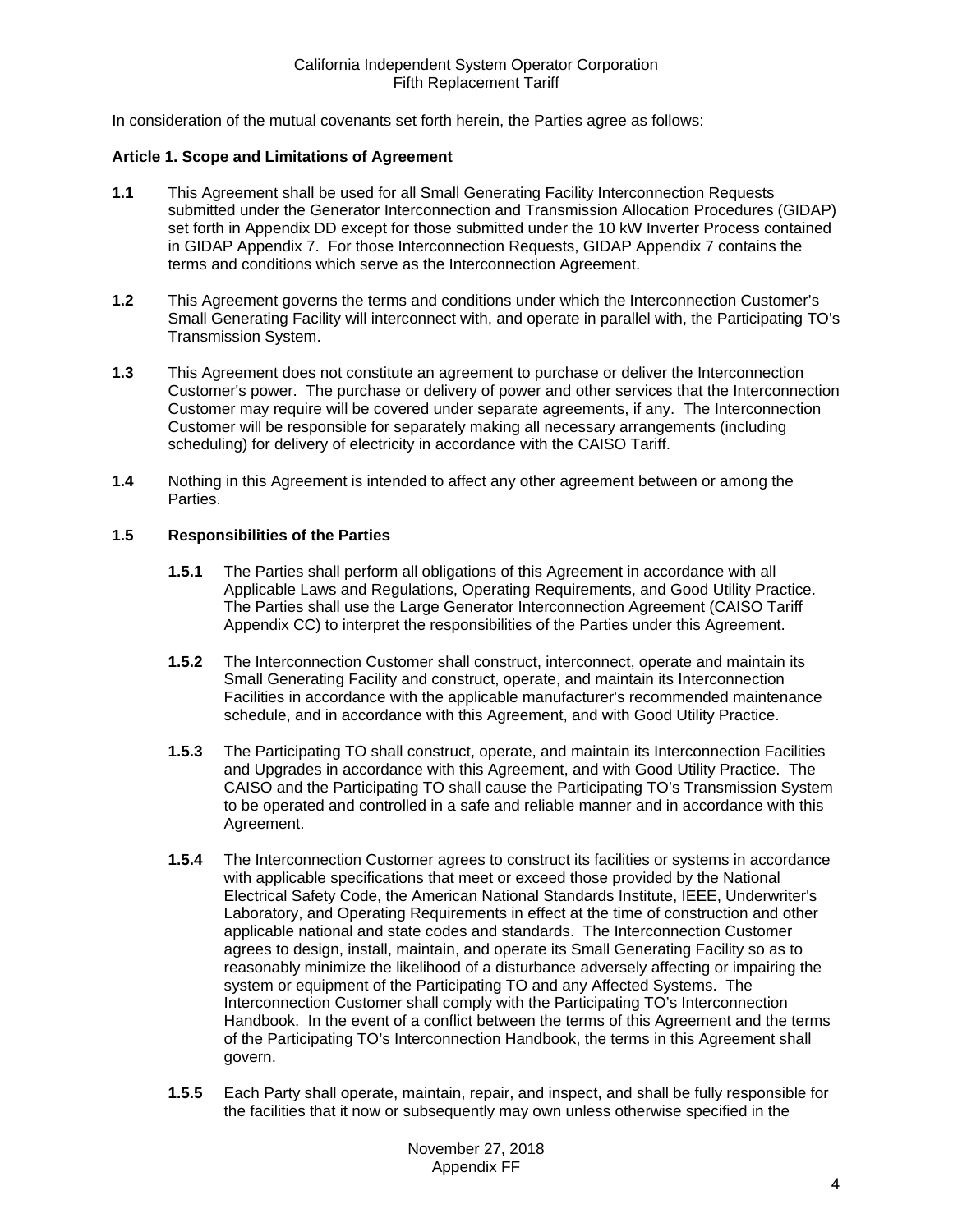Attachments to this Agreement. Each Party shall be responsible for the safe installation, maintenance, repair and condition of their respective lines and appurtenances on their respective sides of the Point of Change of Ownership. The Participating TO and the Interconnection Customer, as appropriate, shall provide Interconnection Facilities that adequately protect the CAISO Controlled Grid, the Participating TO's electric system, the Participating TO's personnel, and other persons from damage and injury. The allocation of responsibility for the design, installation, operation, maintenance and ownership of Interconnection Facilities shall be delineated in the Attachments to this Agreement.

- **1.5.6** The Participating TO and the CAISO shall coordinate with Affected Systems to support the interconnection.
- **1.5.7** For Interconnection Customers that execute or request the un-executed filing of an SGIA on or after October 5, 2016, the Interconnection Customer shall ensure "frequency ridethrough" capability and "voltage ride-through" capability of its Small Generating Facility.

**Frequency Conditions.** The CAISO Controlled Grid is designed to automatically activate a load-shed program as required by the Applicable Reliability Standards and the Applicable Reliability Council in the event of an under-frequency system disturbance. The Interconnection Customer shall implement under-frequency and over-frequency protection set points for the Small Generating Facility as required by Applicable Reliability Standards and the Applicable Reliability Council to ensure "ride-through" capability. Small Generating Facility response to frequency deviations of pre-determined magnitudes, both under-frequency and over-frequency deviations, shall be studied and coordinated with the Participating TO and CAISO in accordance with Good Utility Practice. The term "ride-through" as used herein shall mean the ability of a Generating Facility to stay connected to and synchronized with the CAISO Controlled Grid during system disturbances within a range of under-frequency and over-frequency conditions, in accordance with Good Utility Practice. Asynchronous Generating Facilities are subject to the frequency ride-through requirements set forth in Attachment 7.

**Voltage Conditions.** The Interconnection Customer shall ensure "voltage ride-through" capability of its Small Generating Facility. The Interconnection Customer shall enable these capabilities such that its Small Generating Facility shall not disconnect automatically or instantaneously from the system or equipment of the CAISO and any Affected Systems for an under-voltage or over-voltage condition, as tested pursuant to section 2.1 of this Agreement. The defined conditions shall be in accordance with Good Utility Practice and consistent with any standards and guidelines that are applied to other generating facilities in the Balancing Authority Area on a comparable basis. Asynchronous Generating Facilities are subject to the voltage ride-through requirements set forth in Attachment 7.

# <span id="page-4-0"></span>**1.6 Parallel Operation Obligations**

Once the Small Generating Facility has been authorized to commence parallel operation, the Interconnection Customer shall abide by all rules and procedures pertaining to the parallel operation of the Small Generating Facility in the CAISO Balancing Authority Area, including, but not limited to; 1) the rules and procedures concerning the operation of generation set forth in the CAISO Tariff for the CAISO Controlled Grid and; 2) the Operating Requirements set forth in Attachment 5 of this Agreement.

# <span id="page-4-1"></span>**1.7 Metering**

The Interconnection Customer shall be responsible for the reasonable and necessary cost for the purchase, installation, operation, maintenance, testing, repair, and replacement of metering and data acquisition equipment specified in Attachments 2 and 3 of this Agreement. The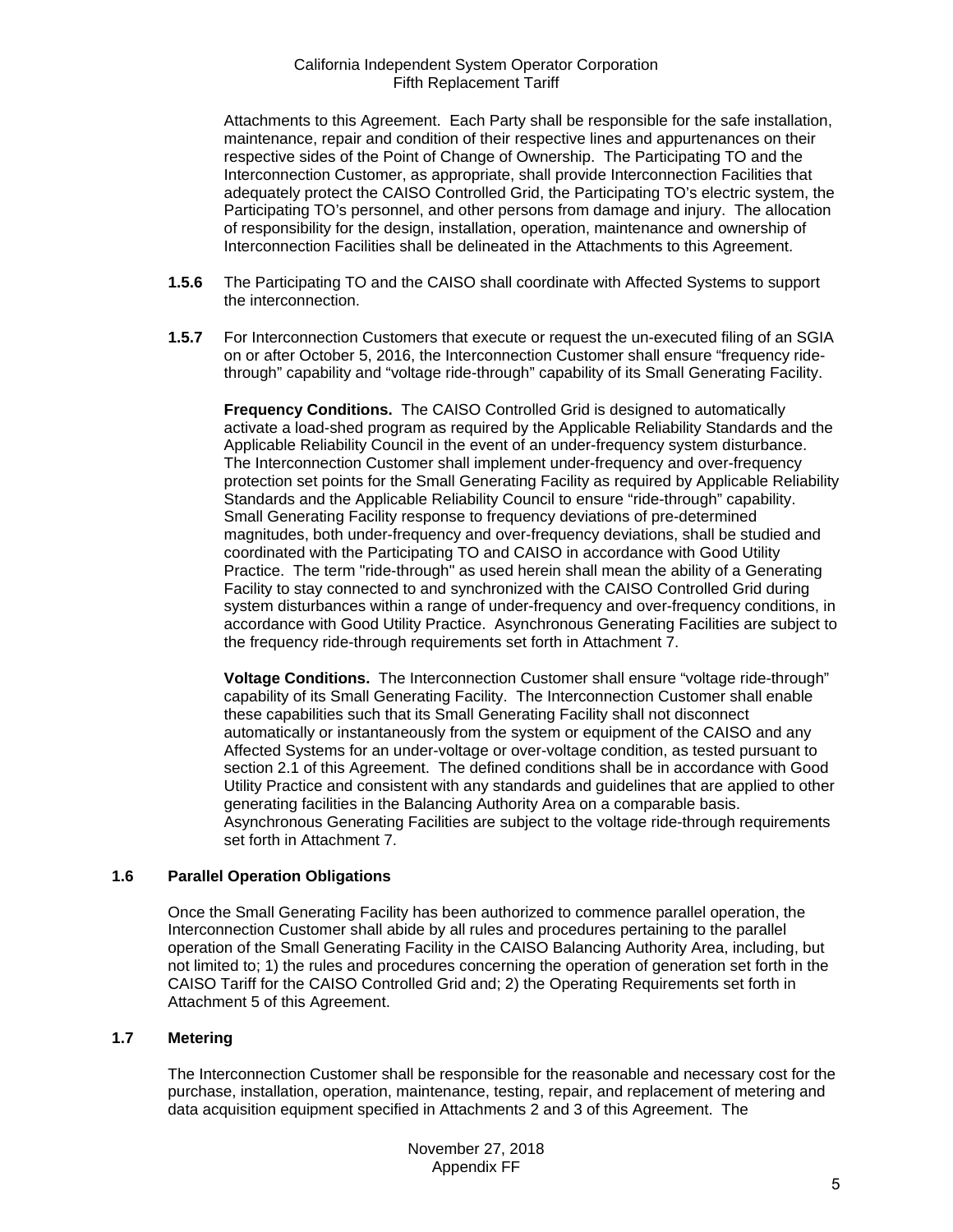Interconnection Customer's metering (and data acquisition, as required) equipment shall conform to applicable industry rules and Operating Requirements.

# <span id="page-5-1"></span><span id="page-5-0"></span>**1.8 Reactive Power and Primary Frequency Response**

**1.8.1** For synchronous Generating Facilities, the Interconnection Customer shall design its Small Generating Facility to maintain a composite power delivery at continuous rated power output at the terminals of each generating unit at a power factor within the range of 0.95 leading to 0.90 lagging, unless the CAISO has established different requirements that apply to all similarly situated generators in the CAISO Balancing Authority Area on a comparable basis. The requirements of this paragraph shall not apply to Asynchronous Generating Facilities and the requirements of Attachment 7 shall apply instead except in the following cases: (a) an Interconnection Customer posts Interconnection Financial Security for an Asynchronous Generating Facility pursuant to Appendix DD of the CAISO Tariff Section 11.2.2 on or after September 21, 2016; or (b) and Interconnection Customer that submits an Interconnection Request for an Asynchronous Generating Facility under the Fast Track Process pursuant to Appendix DD of the CAISO Tariff on or after September 16, 2016.

When an Interconnection Customer posts Interconnection Financial Security for an Asynchronous Generating Facility pursuant to Appendix DD of the CAISO Tariff Section 11.2.2 on or after September 21, 2016, the Interconnection Customer will design the Small Generating Facility to maintain a composite power delivery at continuous rated power output at the high-side of the generator substation at a power factor within the range of 0.95 leading to 0.95 lagging, unless the CAISO has established a different power factor range that applies to all Asynchronous Generating Facilities on a comparable basis. This power factor range standard shall be dynamic and can be met using, for example, power electronics designed to supply this level of reactive capability (taking into account any limitations due to voltage level, real power output, etc.) or fixed and switched capacitors and reactors, or a combination of the two.

When an Interconnection Customer submits an Interconnection Request for an Asynchronous Generating Facility under the Fast Track Process pursuant to Appendix DD of the CAISO Tariff on or after September 21, 2016, the Interconnection Customer will design the Small Generating Facility to maintain a composite power delivery at continuous rated power output at the high-side of the generator substation at a power factor within the range of 0.95 leading to 0.95 lagging, unless the CAISO has established a different power factor range that applies to all Asynchronous Generating Facilities on a comparable basis. This power factor range standard shall be dynamic and can be met using, for example, power electronics designed to supply this level of reactive capability (taking into account any limitations due to voltage level, real power output, etc.) or fixed and switched capacitors and reactors, or a combination of the two.

- <span id="page-5-2"></span>**1.8.2** Payment to the Interconnection Customer for reactive power that the Small Generating Facility provides or absorbs when the CAISO requests the Interconnection Customer to operate its Small Generating Facility outside the range specified in Article 1.8.1 will be made by the CAISO in accordance with the applicable provisions of the CAISO Tariff.
- <span id="page-5-3"></span>**1.8.3 Primary Frequency Response.** Interconnection Customer shall ensure the primary frequency response capability of its Small Generating Facility by installing, maintaining, and operating a functioning governor or equivalent controls. The term "functioning governor or equivalent controls" as used herein shall mean the required hardware and/or software that provides frequency responsive real power control with the ability to sense changes in system frequency and autonomously adjust the Small Generating Facility's real power output in accordance with the droop and deadband parameters and in the direction needed to correct frequency deviations. Interconnection Customer is required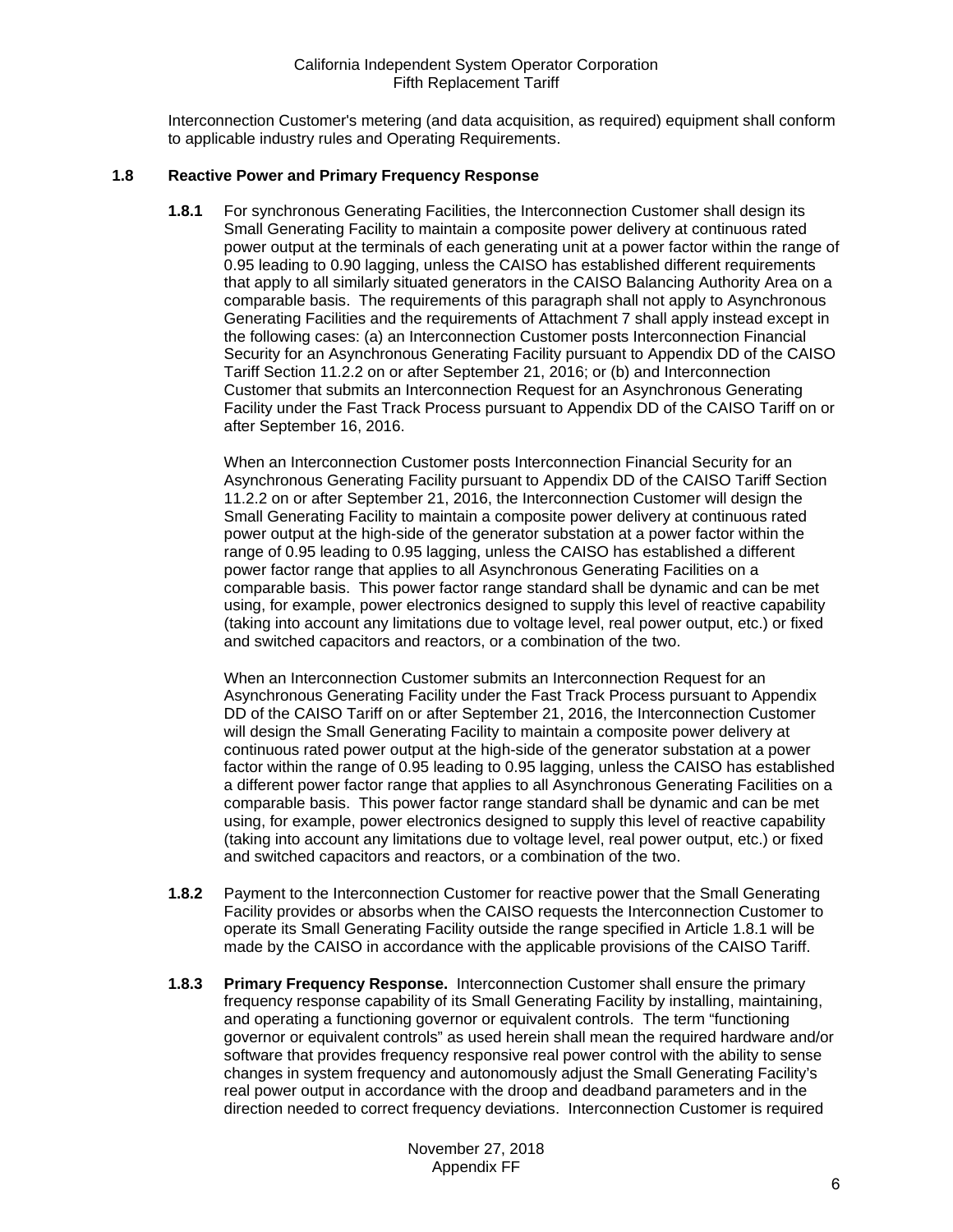to install a governor or equivalent controls with the capability of operating: (1) with a maximum 5 percent droop and  $\pm 0.036$  Hz deadband; or (2) in accordance with the relevant droop, deadband, and timely and sustained response settings from Applicable Reliability Standards providing for equivalent or more stringent parameters. The droop characteristic shall be: (1) based on the nameplate capacity of the Small Generating Facility, and shall be linear in the range of frequencies between 59 to 61 Hz that are outside of the deadband parameter; or (2) based on Applicable Reliability Standards providing for an equivalent or more stringent parameter. The deadband parameter shall be: the range of frequencies above and below nominal (60 Hz) in which the governor or equivalent controls is not expected to adjust the Small Generating Facility's real power output in response to frequency deviations. The deadband shall be implemented: (1) without a step to the droop curve, that is, once the frequency deviation exceeds the deadband parameter, the expected change in the Small Generating Facility's real power output in response to frequency deviations shall start from zero and then increase (for under-frequency deviations) or decrease (for over-frequency deviations) linearly in proportion to the magnitude of the frequency deviation; or (2) in accordance with Applicable Reliability Standards providing for an equivalent or more stringent parameter. Interconnection Customer shall notify the CAISO that the primary frequency response capability of the Small Generating Facility has been tested and confirmed during commissioning. Once Interconnection Customer has synchronized the Small Generating Facility with the CAISO Controlled Grid, Interconnection Customer shall operate the Small Generating Facility consistent with the provisions specified in Sections 1.8.3.1 and 1.8..2 of this SGIA. The primary frequency response requirements contained herein shall apply to both synchronous and non-synchronous Small Generating Facilities.

- **1.8.3.1 Governor or Equivalent Controls.** Whenever the Small Generating Facility is operated in parallel with the CAISO Controlled Grid, Interconnection Customer shall operate the Small Generating Facility with its governor or equivalent controls in service and responsive to frequency. Interconnection Customer shall, in coordination with the CAISO, set the deadband parameter to: (1) a maximum of  $\pm 0.036$  Hz and set the droop parameter to a maximum of 5 percent; or (2) implement the relevant droop and deadband settings from Applicable Reliability Standards that provides for equivalent or more stringent parameters. Interconnection Customer shall be required to provide the status and settings of the governor or equivalent controls to the CAISO upon request. If Interconnection Customer needs to operate the Small Generating Facility with its governor or equivalent controls not in service, Interconnection Customer shall immediately notify the CAISO, and provide the following information: (1) the operating status of the governor or equivalent controls (i.e., whether it is currently out of service or when it will be taken out of service); (2) the reasons for removing the governor or equivalent controls from service; and (3) a reasonable estimate of when the governor or equivalent controls will be returned to service. Interconnection Customer shall make Reasonable Efforts to return its governor or equivalent controls into service as soon as practicable. Interconnection Customer shall make Reasonable Efforts to keep outages of the Small Generating Facility's governor or equivalent controls to a minimum whenever the Small Generating Facility is operated in parallel with the CAISO Controlled Grid.
- **1.8.3.2 Timely and Sustained Response.** Interconnection Customer shall ensure that the Small Generating Facility's real power response to sustained frequency deviations outside of the deadband setting is automatically provided and shall begin immediately after frequency deviates outside of the deadband, and to the extent the Small Generating Facility has operating capability in the direction needed to correct the frequency deviation. Interconnection Customer shall not block or otherwise inhibit the ability of the governor or equivalent controls to respond and shall ensure that the response is not inhibited, except under certain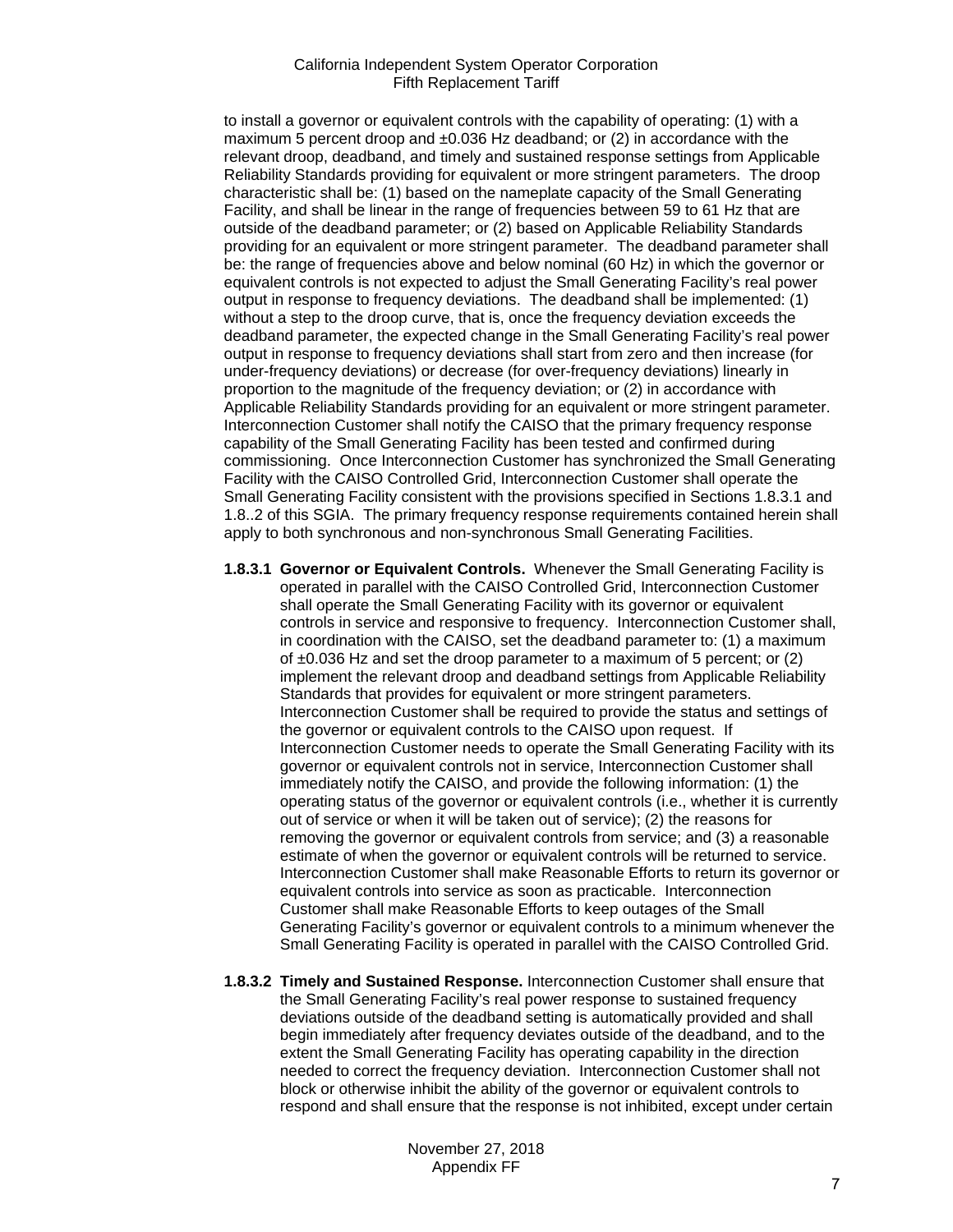operational constraints including, but not limited to, ambient temperature limitations, physical energy limitations, outages of mechanical equipment, or regulatory requirements. The Small Generating Facility shall sustain the real power response at least until system frequency returns to a value within the deadband setting of the governor or equivalent controls. A FERC-approved Applicable Reliability Standard with equivalent or more stringent requirements shall supersede the above requirements.

- **1.8.3.3 Exemptions.** Small Generating Facilities that are regulated by the Nuclear Regulatory Commission shall be exempt from Sections 1.8.3, 1.8.3.1, and 1.8.3.2 of this SGIA. Small Generating Facilities that are behind-the-meter generation that is sized-to-load (i.e., the thermal load and the generation are near-balanced in real-time operation and the generation is primarily controlled to maintain the unique thermal, chemical, or mechanical output necessary for the operating requirements of its host facility) shall be required to install primary frequency response capability in accordance with the droop and deadband capability requirements specified in Section 1.8.3, but shall be otherwise exempt from the operating requirements in Sections 1.8.3, 1.8.3.1, 1.8.3.2, and 1.8.3.4 of this SGIA.
- **1.8.3.4 Electric Storage Resources.** Interconnection Customer interconnecting an electric storage resource shall establish an operating range in Attachment 5 of this SGIA that specifies a minimum state of charge and a maximum state of charge between which the electric storage resource will be required to provide primary frequency response consistent with the conditions set forth in Sections 1.8.3, 1.8.3.1, 1.8.3.2, and 1.8.3.3 of this SGIA. Attachment 5 shall specify whether the operating range is static or dynamic, and shall consider: (1) the expected magnitude of frequency deviations in the interconnection; (2) the expected duration that system frequency will remain outside of the deadband parameter in the interconnection; (3) the expected incidence of frequency deviations outside of the deadband parameter in the interconnection; (4) the physical capabilities of the electric storage resource; (5) operational limitations of the electric storage resource due to manufacturer specifications; and (6) any other relevant factors agreed to by the CAISO and Interconnection Customer, and in consultation with the relevant transmission owner or balancing authority as appropriate. If the operating range is dynamic, then Attachment 5 must establish how frequently the operating range will be reevaluated and the factors that may be considered during its reevaluation.

Interconnection Customer's electric storage resource is required to provide timely and sustained primary frequency response consistent with Section 1.8.3.2 of this SGIA when it is online and dispatched to inject electricity to the CAISO Controlled Grid and/or receive electricity from the Participating TO's Transmission System or the CAISO Controlled Grid. This excludes circumstances when the electric storage resource is not dispatched to inject electricity to the CAISO Controlled Grid and/or dispatched to receive electricity from the Participating TO's Transmission System or the CAISO Controlled Grid. If Interconnection Customer's electric storage resource is charging at the time of a frequency deviation outside of its deadband parameter, it is to increase (for over-frequency deviations) or decrease (for under-frequency deviations) the rate at which it is charging in accordance with its droop parameter. Interconnection Customer's electric storage resource is not required to change from charging to discharging, or vice versa, unless the response necessitated by the droop and deadband settings requires it to do so and it is technically capable of making such a transition.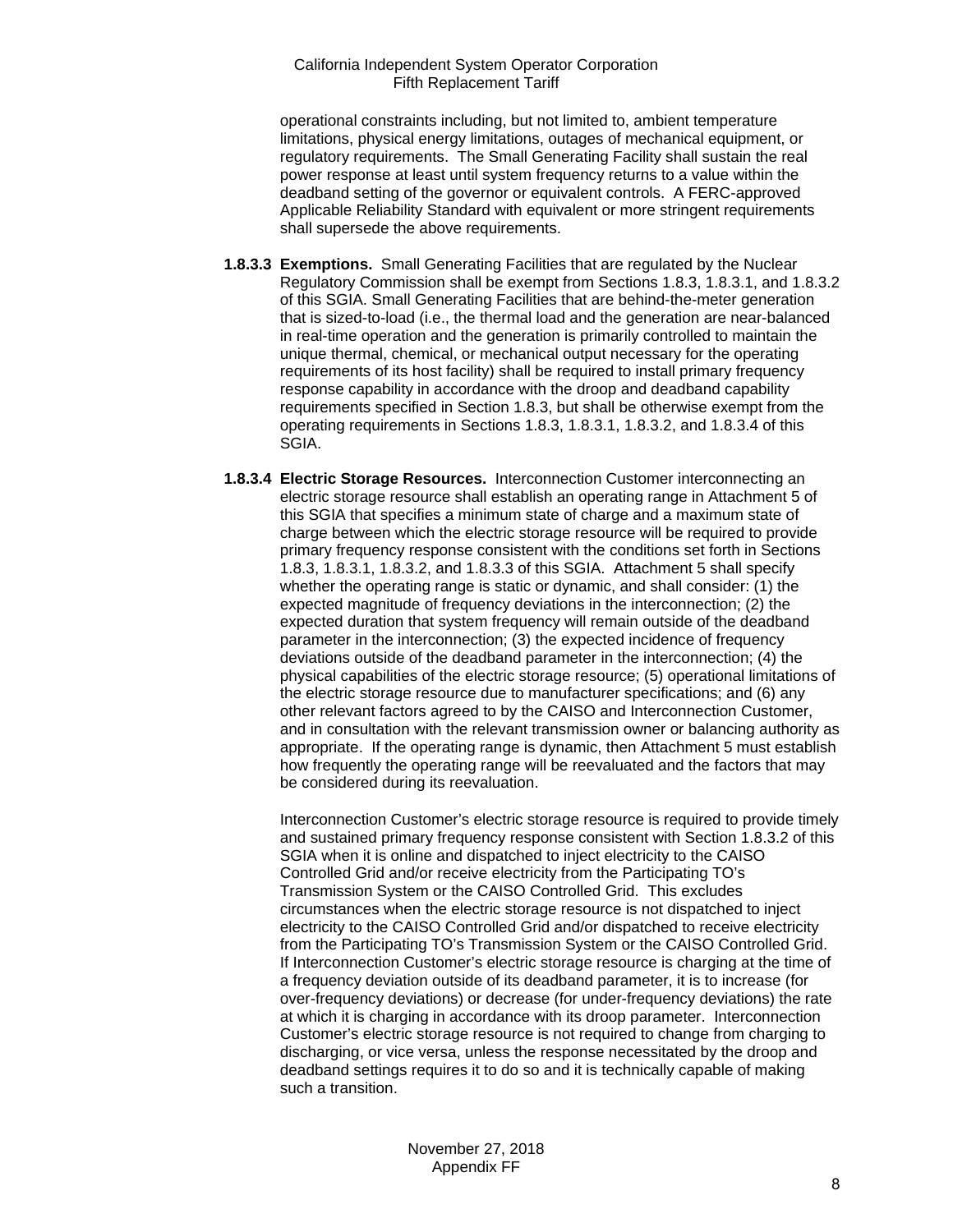<span id="page-8-0"></span>**1.9** Capitalized terms used herein shall have the meanings specified in the Glossary of Terms in Attachment 1 or the body of this Agreement.

## <span id="page-8-1"></span>**1.10 TP Deliverability**

To the extent that an Interconnection Customer is eligible for and has been allocated TP Deliverability pursuant to Section 8.9 of the GIDAP, the Interconnection Customer's right to retain such allocated TP Deliverability shall be contingent upon satisfying the obligations set forth in Section 8.9.3 of the GIDAP.

#### <span id="page-8-2"></span>**Article 2. Inspection, Testing, Authorization, and Right of Access**

#### <span id="page-8-3"></span>**2.1 Equipment Testing and Inspection**

- **2.1.1** The Interconnection Customer shall test and inspect its Small Generating Facility and Interconnection Facilities prior to interconnection. The Interconnection Customer shall notify the Participating TO and the CAISO of such activities no fewer than five (5) Business Days (or as may be agreed to by the Parties) prior to such testing and inspection. Testing and inspection shall occur on a Business Day. The Participating TO and the CAISO may, at their own expense, send qualified personnel to the Small Generating Facility site to inspect the interconnection and observe the testing. The Interconnection Customer shall provide the Participating TO and the CAISO a written test report when such testing and inspection is completed.
- **2.1.2** The Participating TO and the CAISO shall provide the Interconnection Customer written acknowledgment that they have received the Interconnection Customer's written test report. Such written acknowledgment shall not be deemed to be or construed as any representation, assurance, guarantee, or warranty by the Participating TO or the CAISO of the safety, durability, suitability, or reliability of the Small Generating Facility or any associated control, protective, and safety devices owned or controlled by the Interconnection Customer or the quality of power produced by the Small Generating Facility.

# <span id="page-8-4"></span>**2.2 Authorization Required Prior to Parallel Operation**

- **2.2.1** The Participating TO and the CAISO shall use Reasonable Efforts to list applicable parallel operation requirements in Attachment 5 of this Agreement. Additionally, the Participating TO and the CAISO shall notify the Interconnection Customer of any changes to these requirements as soon as they are known. The Participating TO and the CAISO shall make Reasonable Efforts to cooperate with the Interconnection Customer in meeting requirements necessary for the Interconnection Customer to commence parallel operations by the in-service date.
- **2.2.2** The Interconnection Customer shall not operate its Small Generating Facility in parallel with the Participating TO's Transmission System without prior written authorization of the Participating TO. The Participating TO will provide such authorization to the Interconnection Customer and the CAISO once the Participating TO receives notification that the Interconnection Customer has complied with all applicable parallel operation requirements. Such authorization shall not be unreasonably withheld, conditioned, or delayed.

#### <span id="page-8-5"></span>**2.3 Right of Access to Premises**

**2.3.1** Upon reasonable notice, the Participating TO and the CAISO may send a qualified person to the premises of the Interconnection Customer at or immediately before the time the Small Generating Facility first produces energy to inspect the interconnection, and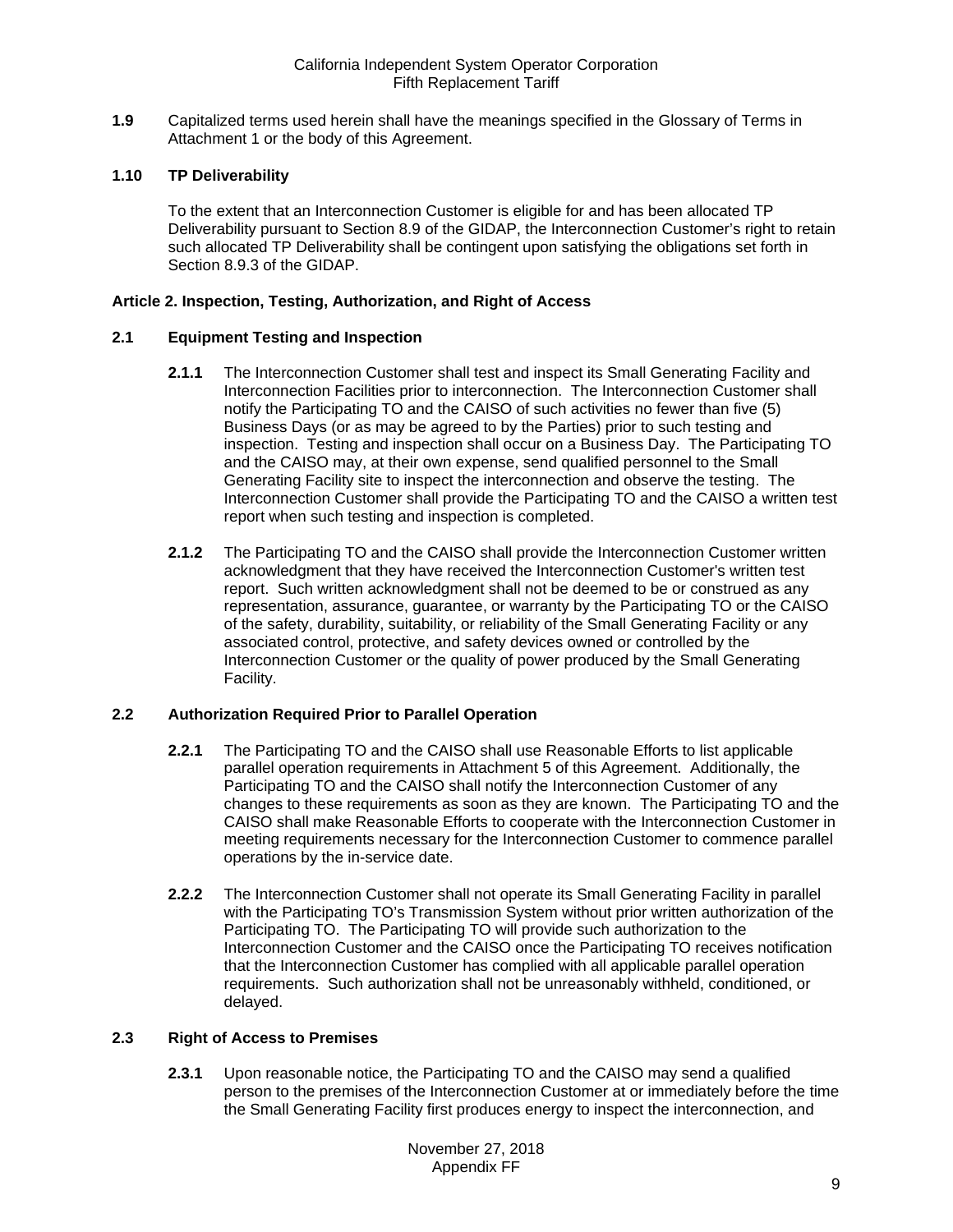observe the commissioning of the Small Generating Facility (including any required testing), startup, and operation for a period of up to three (3) Business Days after initial start-up of the unit. In addition, the Interconnection Customer shall notify the Participating TO and the CAISO at least five (5) Business Days prior to conducting any on-site verification testing of the Small Generating Facility.

- **2.3.2** Following the initial inspection process described above, at reasonable hours, and upon reasonable notice, or at any time without notice in the event of an emergency or hazardous condition, the Participating TO and the CAISO shall have access to the Interconnection Customer's premises for any reasonable purpose in connection with the performance of the obligations imposed on it by this Agreement or if necessary to meet its legal obligation to provide service to its customers.
- **2.3.3** Each Party shall be responsible for its own costs associated with following this article.

# <span id="page-9-0"></span>**Article 3. Effective Date, Term, Termination, and Disconnection**

# <span id="page-9-1"></span>**3.1 Effective Date**

This Agreement shall become effective upon execution by the Parties subject to acceptance by FERC (if applicable), or if filed unexecuted, upon the date specified by the FERC. The Participating TO and the CAISO shall promptly file this Agreement with the FERC upon execution, if required.

# <span id="page-9-2"></span>**3.2 Term of Agreement**

This Agreement shall become effective on the Effective Date and shall remain in effect for a period of vears from the Effective Date (term specified in individual agreements to be ten (10) years or such other longer period as the Interconnection Customer may request) and shall be automatically renewed for each successive one-year period thereafter, unless terminated earlier in accordance with Article 3.3 of this Agreement.

# <span id="page-9-3"></span>**3.3 Termination**

No termination shall become effective until the Parties have complied with all Applicable Laws and Regulations applicable to such termination, including the filing with FERC of a notice of termination of this Agreement (if required), which notice has been accepted for filing by FERC.

- **3.3.1** The Interconnection Customer may terminate this Agreement at any time by giving the Participating TO and the CAISO twenty (20) Business Days written notice.
- **3.3.2** Any Party may terminate this Agreement after Default pursuant to Article 7.6.
- **3.3.3** Upon termination of this Agreement, the Small Generating Facility will be disconnected from the CAISO Controlled Grid. All costs required to effectuate such disconnection shall be borne by the terminating Party, unless such termination resulted from the nonterminating Party's Default of this Agreement or such non-terminating Party otherwise is responsible for these costs under this Agreement.
- **3.3.4** The termination of this Agreement shall not relieve any Party of its liabilities and obligations, owed or continuing at the time of termination.
- **3.3.5** The provisions of this article shall survive termination or expiration of this Agreement.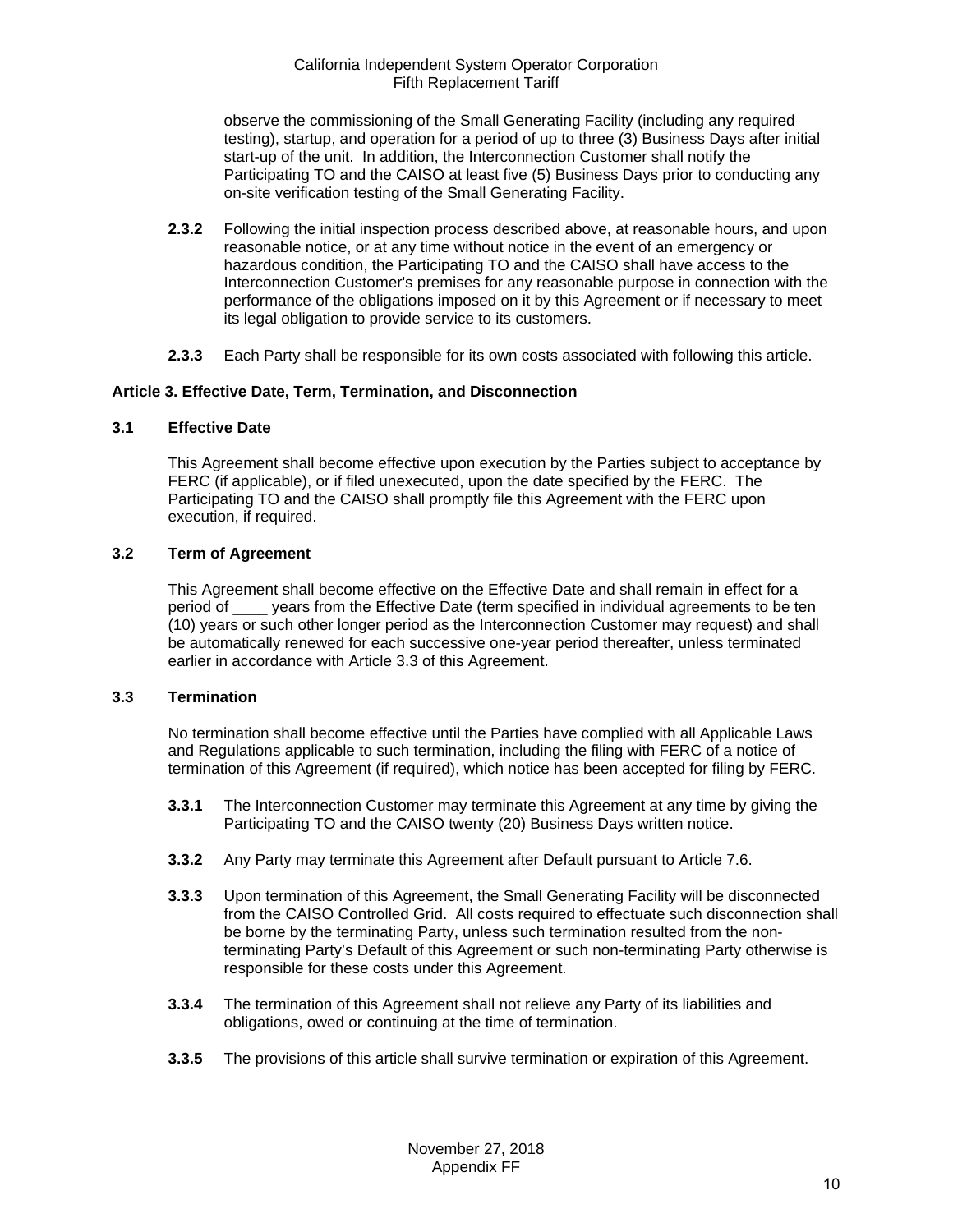# <span id="page-10-0"></span>**3.4 Temporary Disconnection**

Temporary disconnection of the Small Generating Facility or associated Interconnection Facilities shall continue only for so long as reasonably necessary under Good Utility Practice.

# **3.4.1 Emergency Conditions**

**"Emergency Condition"** shall mean a condition or situation: (1) that in the judgment of the Party making the claim is imminently likely to endanger life or property; (2) that, in the case of the CAISO, is imminently likely (as determined in a non-discriminatory manner) to cause a material adverse effect on the security of, or damage to, the CAISO Controlled Grid or the electric systems of others to which the CAISO Controlled Grid is directly connected; (3) that, in the case of the Participating TO, is imminently likely (as determined in a non-discriminatory manner) to cause a material adverse effect on the security of, or damage to, the Participating TO's Transmission System, the Participating TO's Interconnection Facilities, Distribution System, or the electric systems of others to which the Participating TO's electric system is directly connected; or (4) that, in the case of the Interconnection Customer, is imminently likely (as determined in a nondiscriminatory manner) to cause a material adverse effect on the security of, or damage to, the Small Generating Facility or the Interconnection Customer's Interconnection Facilities. Under Emergency Conditions, the CAISO or the Participating TO may immediately suspend interconnection service and temporarily disconnect the Small Generating Facility. The Participating TO or the CAISO shall notify the Interconnection Customer promptly when it becomes aware of an Emergency Condition that may reasonably be expected to affect the Interconnection Customer's operation of the Small Generating Facility or the Interconnection Customer's Interconnection Facilities. The Interconnection Customer shall notify the Participating TO and the CAISO promptly when it becomes aware of an Emergency Condition that may reasonably be expected to affect the CAISO Controlled Grid, the Participating TO's Interconnection Facilities, or any Affected Systems. To the extent information is known, the notification shall describe the Emergency Condition, the extent of the damage or deficiency, the expected effect on the operation of the Interconnection Customer's or Participating TO's facilities and operations, its anticipated duration, and the necessary corrective action.

# **3.4.2 Routine Maintenance, Construction, and Repair**

The Participating TO or the CAISO may interrupt interconnection service or curtail the output of the Small Generating Facility and temporarily disconnect the Small Generating Facility from the CAISO Controlled Grid when necessary for routine maintenance, construction, and repairs on the CAISO Controlled Grid or the Participating TO's electric system. The Party scheduling the interruption shall provide the Interconnection Customer with (5) five Business Days notice prior to such interruption. The Party scheduling the interruption shall use Reasonable Efforts to coordinate such reduction or temporary disconnection with the Interconnection Customer.

The Interconnection Customer shall update its planned maintenance schedules in accordance with the CAISO Tariff. The CAISO may request the Interconnection Customer to reschedule its maintenance as necessary to maintain the reliability of the CAISO Controlled Grid in accordance with the CAISO Tariff. Such planned maintenance schedules and updates and changes to such schedules shall be provided by the Interconnection Customer to the Participating TO concurrently with their submittal to the CAISO.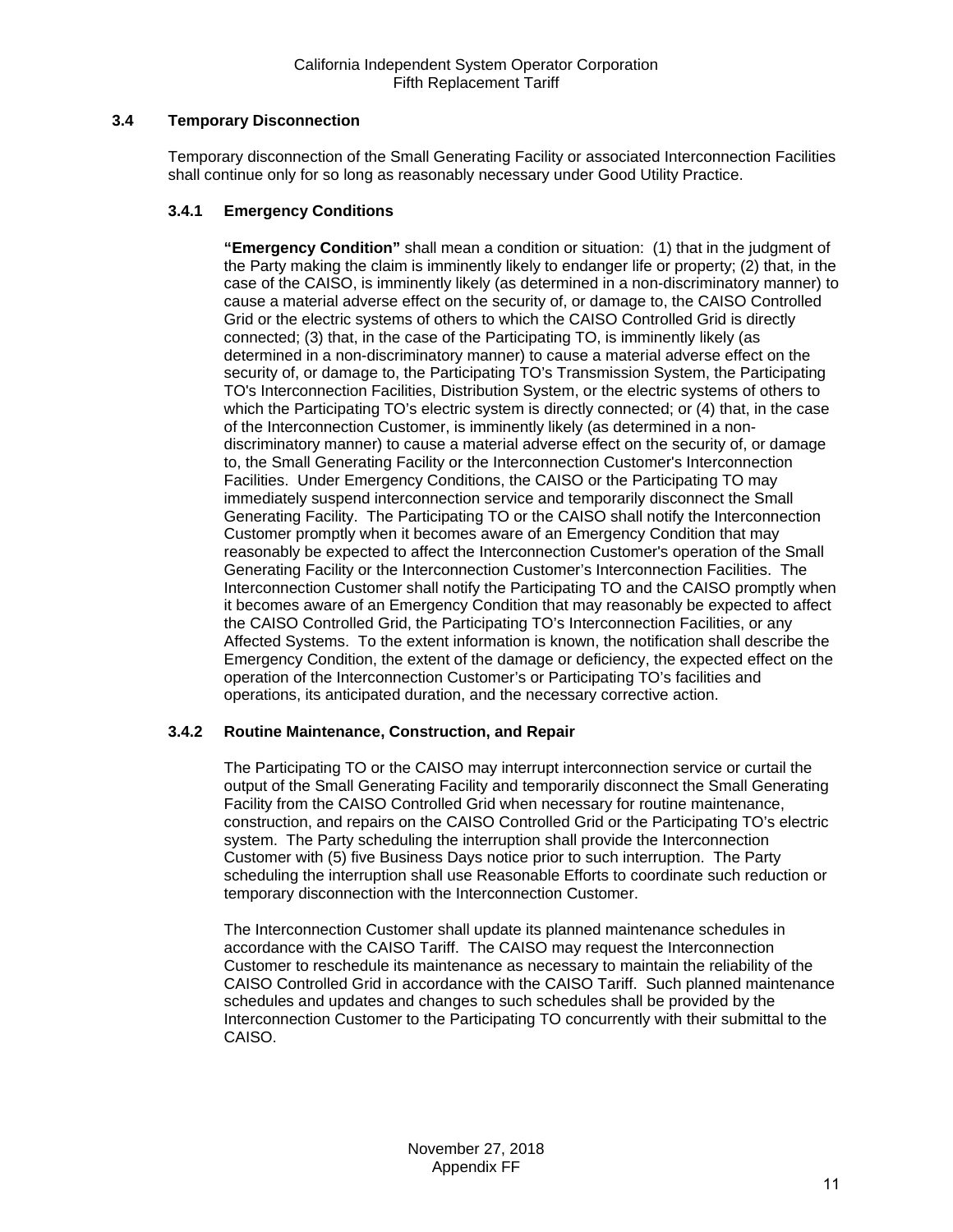# **3.4.3 Forced Outages**

During any forced outage, the Participating TO or the CAISO may suspend interconnection service to effect immediate repairs on the CAISO Controlled Grid or the Participating TO's electric system. The Participating TO or the CAISO shall use Reasonable Efforts to provide the Interconnection Customer with prior notice. If prior notice is not given, the Participating TO or the CAISO shall, upon request, provide the Interconnection Customer written documentation after the fact explaining the circumstances of the disconnection. The Interconnection Customer shall notify CAISO, as soon as practicable, of all forced outages or reductions of the Small Generating Facility in accordance with the CAISO Tariff.

# **3.4.4 Adverse Operating Effects**

The Participating TO or the CAISO shall notify the Interconnection Customer as soon as practicable if, based on Good Utility Practice, operation of the Small Generating Facility may cause disruption or deterioration of service to other customers served from the same electric system, or if operating the Small Generating Facility could cause damage to the CAISO Controlled Grid, the Participating TO's Transmission System or Affected Systems. Supporting documentation used to reach the decision to disconnect shall be provided to the Interconnection Customer upon request. If, after notice, the Interconnection Customer fails to remedy the adverse operating effect within a reasonable time, the Participating TO or the CAISO may disconnect the Small Generating Facility. The Participating TO or the CAISO shall provide the Interconnection Customer with (5) five Business Day notice of such disconnection, unless the provisions of Article 3.4.1 apply.

# **3.4.5 Modification of the Small Generating Facility**

Prior to making any modifications to the Small Generating Facility before it has achieved its Commercial Operation Date, the Interconnection Customer must first request that the CAISO evaluate whether such modification is a Material Modification and receive written authorization from the Participating TO and the CAISO. Such authorization shall not be unreasonably withheld. Modifications shall be done in accordance with Good Utility Practice. The CAISO may engage the services of the applicable Participating TO to assess the modification. Costs incurred by the Participating TO and CAISO (if any) shall be borne by the party making the request under Section 6.7.2 of Appendix DD, and such costs shall be included in any CAISO invoice for modification assessment activities. If the Interconnection Customer has achieved its Commercial Operation Date, the CAISO and Participating TO(s) will review the requested modification pursuant to Sections 25 and 25.1(c) of the CAISO Tariff. If the Interconnection Customer makes modifications without the Participating TO's and the CAISO's prior written authorization, the Participating TO or the CAISO shall have the right to temporarily disconnect the Small Generating Facility. Any change to the Point of Interconnection, except those deemed acceptable under this article of the GIDAP SGIA or so allowed elsewhere, shall constitute a Material Modification. The Interconnection Customer may then withdraw the proposed modification or proceed with a new Interconnection Request for such modification.

Notwithstanding Section 7.5 of Appendix DD, at any time after achieving its Commercial Operation Date, the Interconnection Customer may reduce the megawatt generating capacities of its Generating Facilities, subject to Section 25.1(c) of the CAISO Tariff. Section 7.5.44 of Appendix DD will still apply to such requests to reduce capacity.

# **3.4.6 Reconnection**

The Parties shall cooperate with each other to restore the Small Generating Facility, Interconnection Facilities, the Participating TO's electric system, and the CAISO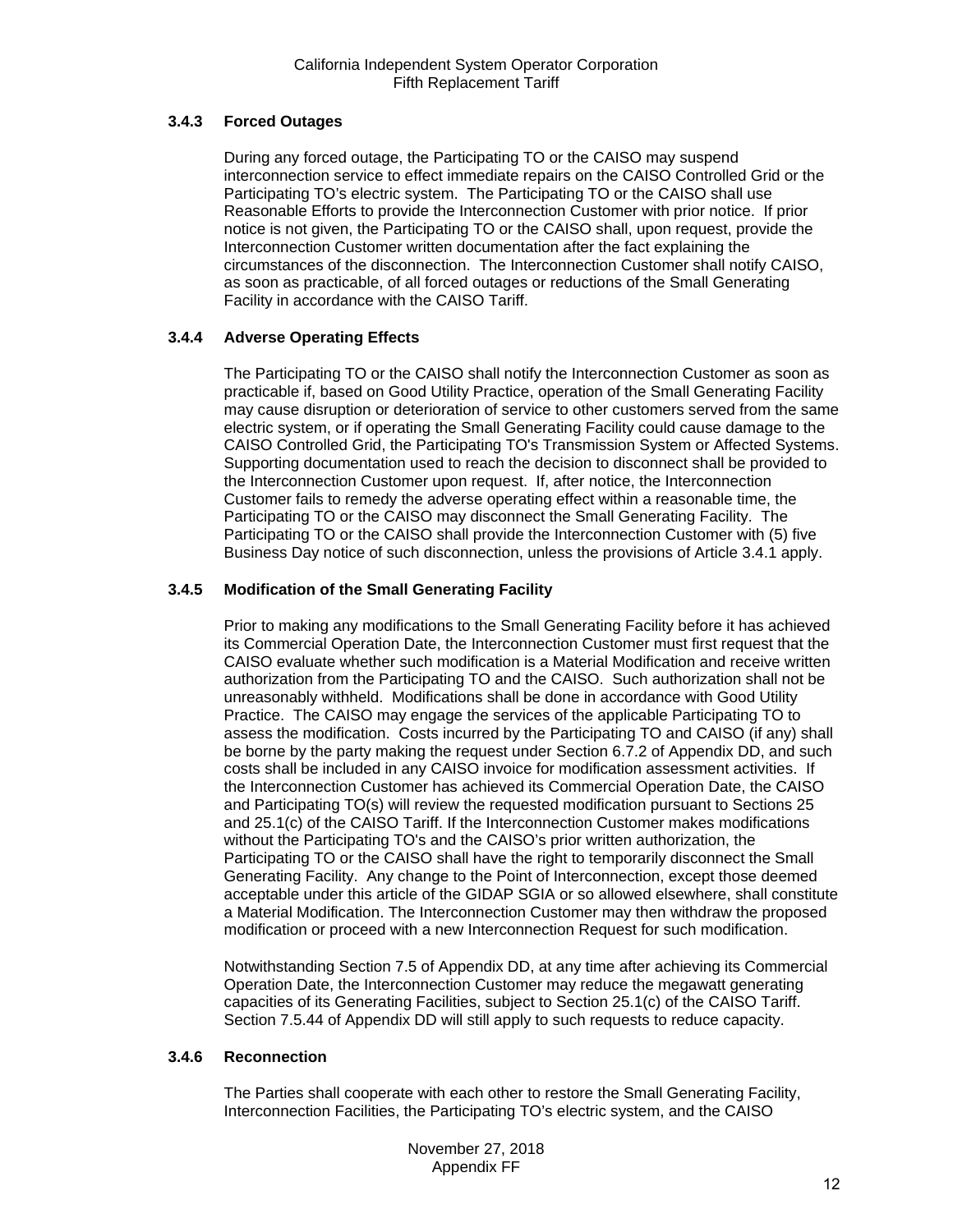Controlled Grid to their normal operating state as soon as reasonably practicable following a temporary disconnection.

# <span id="page-12-0"></span>**Article 4. Costs for Interconnection Facilities, and Distribution Upgrades**

#### <span id="page-12-1"></span>**4.1 Interconnection Facilities**

- **4.1.1** The Interconnection Customer shall pay for the cost of the Interconnection Facilities itemized in Attachment 2 of this Agreement. The Participating TO shall provide a best estimate cost, including overheads, for the purchase and construction of its Interconnection Facilities and provide a detailed itemization of such costs. Costs associated with Interconnection Facilities may be shared with other entities that may benefit from such facilities by agreement of the Interconnection Customer, such other entities, the CAISO, and the Participating TO.
- **4.1.2** The Interconnection Customer shall be responsible for its share of all reasonable expenses, including overheads, associated with (1) owning, operating, maintaining, repairing, and replacing its own Interconnection Facilities, and (2) operating, maintaining, repairing, and replacing the Participating TO's Interconnection Facilities.

#### <span id="page-12-2"></span>**4.2 Distribution Upgrades**

The Participating TO shall design, procure, construct, install, and own the Distribution Upgrades described in Attachment 6 of this Agreement. If the Participating TO and the Interconnection Customer agree, the Interconnection Customer may construct Distribution Upgrades that are located on land owned by the Interconnection Customer. The actual cost of the Distribution Upgrades, including overheads, shall be directly assigned to the Interconnection Customer.

## <span id="page-12-3"></span>**Article 5. Cost Responsibility for Network Upgrades**

#### <span id="page-12-4"></span>**5.1 Applicability**

No portion of this Article 5 shall apply unless the interconnection of the Small Generating Facility requires Network Upgrades.

# <span id="page-12-5"></span>**5.2 Network Upgrades**

The Participating TO shall design, procure, construct, install, and own the Network Upgrades described in Attachment 6 of this Agreement, except for Merchant Network Upgrades. If the Participating TO and the Interconnection Customer agree, the Interconnection Customer may construct Network Upgrades that are located on land owned by the Interconnection Customer. The actual cost of the Network Upgrades, including overheads, shall be borne initially by the Interconnection Customer. For costs associated with Area Delivery Network Upgrades, any cost estimates will be advisory in nature and will not be considered as definitive or as establishing a cap on the maximum cost responsibility of the Interconnection Customer for Area Delivery Network Upgrades.

# **5.2.1 Merchant Network Upgrades**

If the Interconnection Customer is an Option (B) Interconnection Customer, the Interconnection Customer may elect to have a party other than the applicable Participating TO construct some or all of the LDNU and ADNU that the Interconnection Customer has the obligation to fund and that are not subject to reimbursement. Such LDNU and ADNU will be constructed and incorporated into the CAISO Controlled Grid pursuant to the provisions for Merchant Transmission Facilities in CAISO Tariff Sections 24.4.6.1 and 36.11.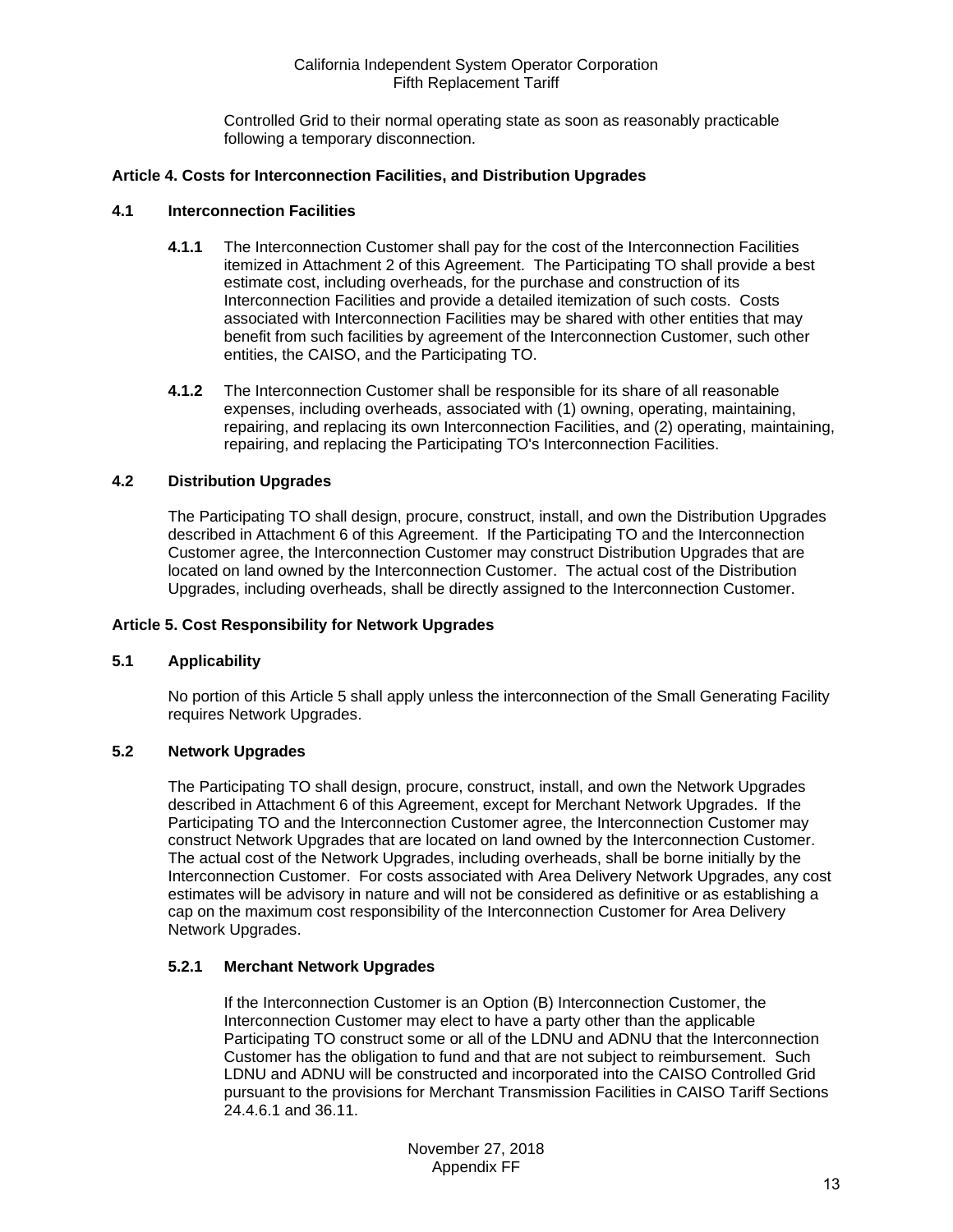# <span id="page-13-0"></span>**5.3 Transmission Credits**

No later than thirty (30) calendar days prior to the Commercial Operation Date, the Interconnection Customer may make a one-time election by written notice to the CAISO and the Participating TO to (a) receive Congestion Revenue Rights as defined in and as available under the CAISO Tariff at the time of the election in accordance with the CAISO Tariff, in lieu of a repayment of the cost of Network Upgrades in accordance with Article 5.3.1, and/or (b) decline all or a part of a refund of the cost of Network Upgrades entitled to the Interconnection Customer in accordance with Article 5.3.1.

## **5.3.1 Repayment of Amounts Advanced for Network Upgrades**

#### **5.3.1.1 Repayment of Amounts Advanced Regarding Non-Phased Generating Facilities**

An Interconnection Customer with a non-Phased Generating Facility in Queue Cluster 5 or earlier, or an Interconnection Customer in the Independent Study Process or the Fast Track Process that has been tendered a Generator Interconnection Agreement before December 19, 2014, shall be entitled to a repayment for the Interconnection Customer's contribution to the cost of Network Upgrades commencing upon the Commercial Operation Date of its Generating Facility.

An Interconnection Customer with a non-Phased Generating Facility in Queue Cluster 6 or later, or an Interconnection Customer in the Independent Study Process or the Fast Track Process that has not been tendered an Interconnection Agreement before December 19, 2014, shall be entitled to repayment for the Interconnection Customer's contribution to the cost of Network Upgrades placed in service on or before the Commercial Operation Date of its Small Generating Facility, commencing upon the Commercial Operation Date of the Small Generating Facility. Repayment for the Interconnection Customer's contribution to the cost of Network Upgrades placed into service after the Commercial Operation Date of its Small Generating Facility shall, for each of these Network Upgrades, commence no later than the later of: (i) the first month of the calendar year following the year in which the Network Upgrade is placed into service or (ii) 90 days after the Network Upgrade is placed into service.

An Interconnection Customer subject to this Article 5.3.1.1 shall be entitled to repayment for its contribution to the cost of Network Upgrades as follows:

- (a) For Reliability Network Upgrades, the Interconnection Customer shall be entitled to a repayment of the Interconnection Customer's assigned cost responsibility for Reliability Network Upgrades up to a maximum of \$60,000 per MW of generating capacity. For purposes of this determination, generating capacity will be based on the capacity of the Interconnection Customer's Generating Facility at the time it achieves Commercial Operation. To the extent that such repayment does not cover all of the costs of the Interconnection Customer's Reliability Network Upgrades, the Interconnection Customer shall receive CRRs for that portion of its Reliability Network Upgrades that are not covered by cash repayment.
- (b) For Local Delivery Network Upgrades:
	- i. If the Interconnection Customer is an Option (B) Interconnection Customer and has been allocated and continues to be eligible to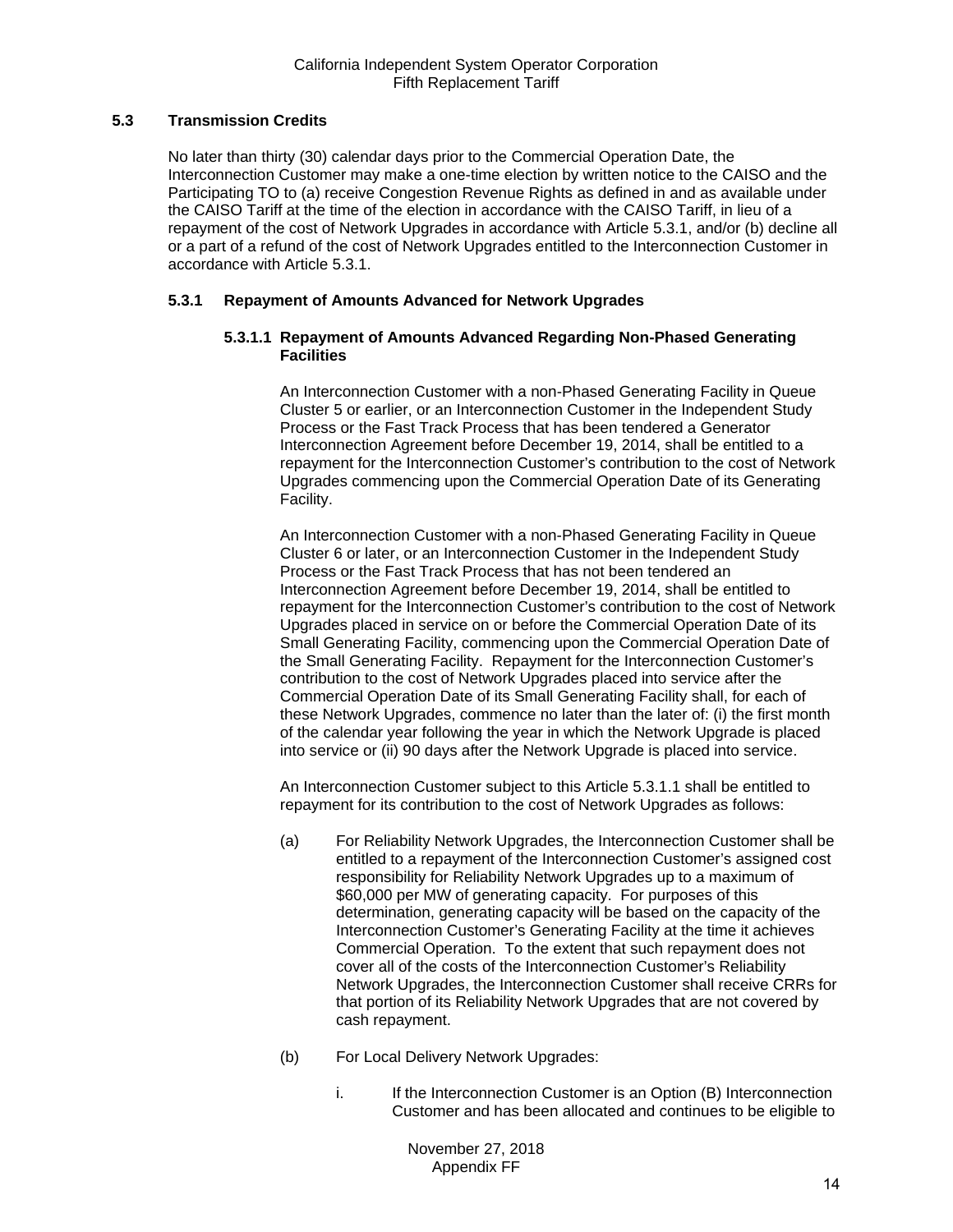> receive TP Deliverability pursuant to the GIDAP, the Interconnection Customer shall be entitled to repayment of a portion of the total amount paid to the Participating TO for the cost of Local Delivery Network Upgrades for which it is responsible. The repayment amount shall be determined by dividing the amount of TP Deliverability received by the amount of deliverability requested by the Interconnection Customer, and multiplying that percentage by the total amount paid to the Participating TO by the Interconnection Customer for Local Delivery Network Upgrades.

- ii. If the Interconnection Customer is an Option (B) Interconnection Customer and has not been allocated any TP Deliverability, the Interconnection Customer shall not be entitled to repayment for the cost of Local Delivery Network Upgrades.
- iii. If the Interconnection Customer is an Option (A) Interconnection Customer, the Interconnection Customer shall be entitled to a repayment equal to the total amount paid to the Participating TO for the costs of Local Delivery Network Upgrades for which it is responsible.
- (c) For Area Delivery Network Upgrades, the Interconnection Customer shall not be entitled to repayment for the costs of Area Delivery Network Upgrades.
- (d) If an Option (B) Interconnection Customer elects and is eligible to construct and own Merchant Network Upgrades as set forth in Article 5.2.1 of this SGIA, then the Interconnection Customer shall not be entitled to any repayment pursuant to this SGIA.

Unless an Interconnection Customer has provided written notice to the CAISO that it is declining all or part of such repayment, such amounts shall include any tax gross-up or other tax-related payments associated with Network Upgrades not refunded to the Interconnection Customer, and shall be paid to the Interconnection Customer by the Participating TO on a dollar-for-dollar basis either through (1) direct payments made on a levelized basis over the five-year period commencing on the applicable date as provided for in this Article 5.3.1.1; or (2) any alternative payment schedule that is mutually agreeable to the Interconnection Customer and Participating TO, provided that such amount is paid within five (5) years of the applicable commencement date. Notwithstanding the foregoing, if this Agreement terminates within five (5) years of the applicable commencement date, the Participating TO's obligation to pay refunds to the Interconnection Customer shall cease as of the date of termination.

# **5.3.1.2 Repayment of Amounts Advanced Regarding Phased Generating Facilities**

Upon the Commercial Operation Date of each phase of a Phased Generating Facility, the Interconnection Customer shall be entitled to a repayment equal to the amount paid to the Participating TO for the cost of Network Upgrades for that completed phase for which the Interconnection Customer is responsible, subject to the limitations specified in Article 5.3.1.1, if the following conditions are satisfied as described below: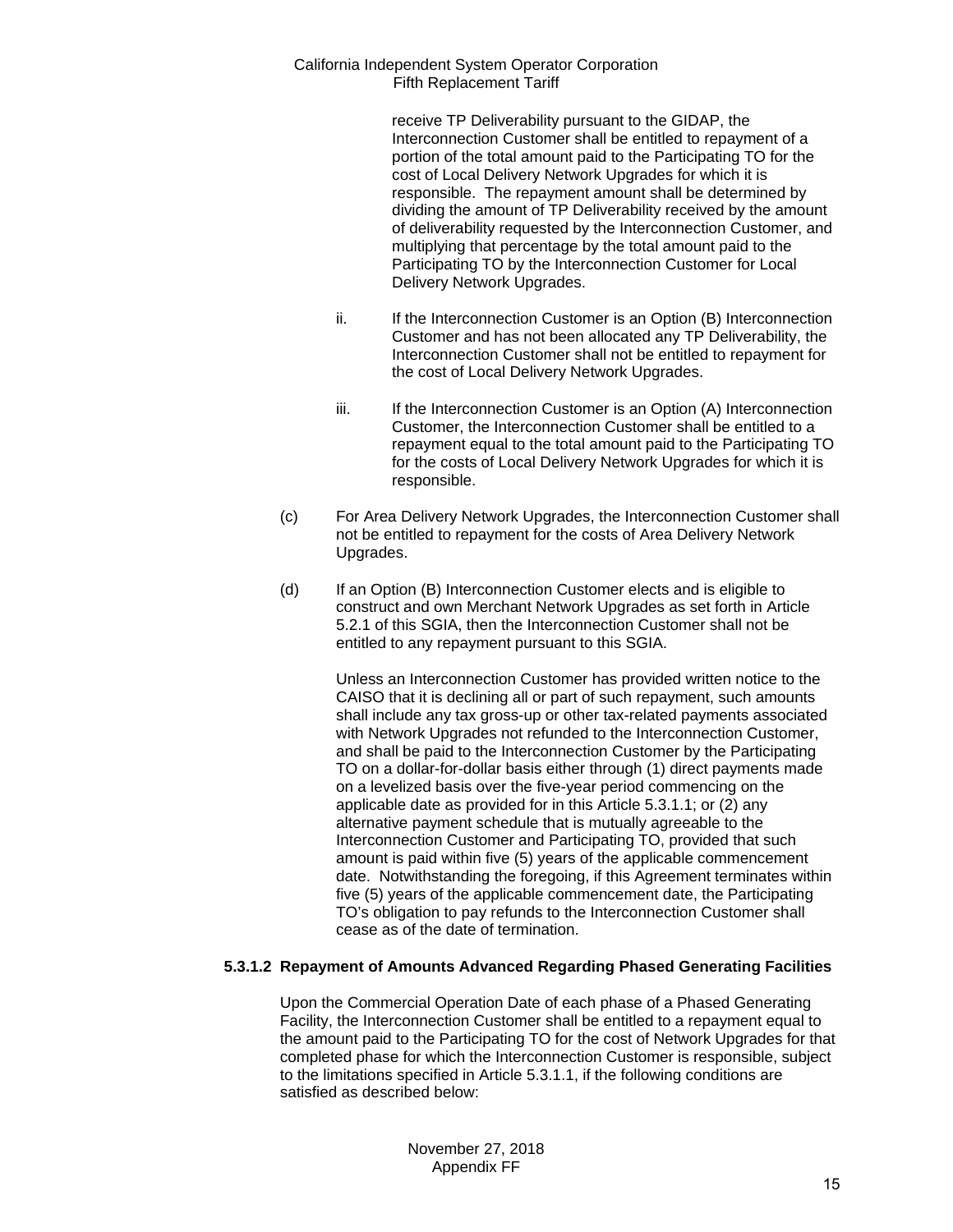- (a) The Small Generating Facility is capable of being constructed in phases;
- (b) The Small Generating Facility is specified in the SGIA as being constructed in phases;
- (c) The completed phase corresponds to one of the phases specified in the SGIA;
- (d) The Interconnection Customer has tendered notice pursuant to the SGIA that the phase has achieved Commercial Operation;
- (e) All parties to the SGIA have agreed that the completed phase meets the requirements set forth in the SGIA and any other operating, metering, and interconnection requirements to permit generation output of the entire capacity of the completed phase as specified in the SGIA;
- (f) The Network Upgrades necessary for the completed phase to meet the desired level of deliverability are in service; and
- (g) The Interconnection Customer has posted one hundred (100) percent of the Interconnection Financial Security required for the Network Upgrades for all the phases of the Small Generating Facility.

Following satisfaction of these conditions (a) through (g), an Interconnection Customer in a Queue Cluster earlier than Queue Cluster 5, or an Interconnection Customer in the Independent Study Process or the Fast Track Process that has been tendered a Generator Interconnection Agreement before December 19, 2014, shall be entitled to receive a partial repayment of its financed cost responsibility, to the extent that it is otherwise eligible for such repayment pursuant to Article 5.3.1.1, in an amount equal to the percentage of the Small Generating Facility declared to be in Commercial Operation multiplied by the cost of the Network Upgrades associated with the completed phase. The Interconnection Customer shall be entitled to repayment in this manner for each completed phase until the entire Small Generating Facility is completed.

Following satisfaction of these conditions (a) through (e) and (g), an Interconnection Customer in Queue Cluster 6 or a later Queue Cluster, or an Interconnection Customer in the Independent Study Process or the Fast Track Process that has not been tendered a Generator Interconnection Agreement before December 19, 2014, shall be entitled to receive a repayment of its financed cost responsibility for the Network Upgrades associated with the completed phase that have been placed in service. The Interconnection Customer shall be entitled to repayment in this manner for each completed phase until the entire Small Generating Facility is completed. With respect to any Network Upgrades necessary for a completed phase to meet its desired level of deliverability that are not in service by the time the phase achieves Commercial Operation, repayment for each such Network Upgrade will commence no later than the later of: (i) the first month of the calendar year following the year in which the Network Upgrade is placed into service or (ii) 90 days after the Network Upgrade is placed into service.

If the SGIA includes a partial termination provision and the partial termination right has been exercised with regard to a phase that has not been built, then the Interconnection Customer's eligibility for repayment under this Article 5.3.1.2 as to the remaining phases shall not be diminished. If the Interconnection Customer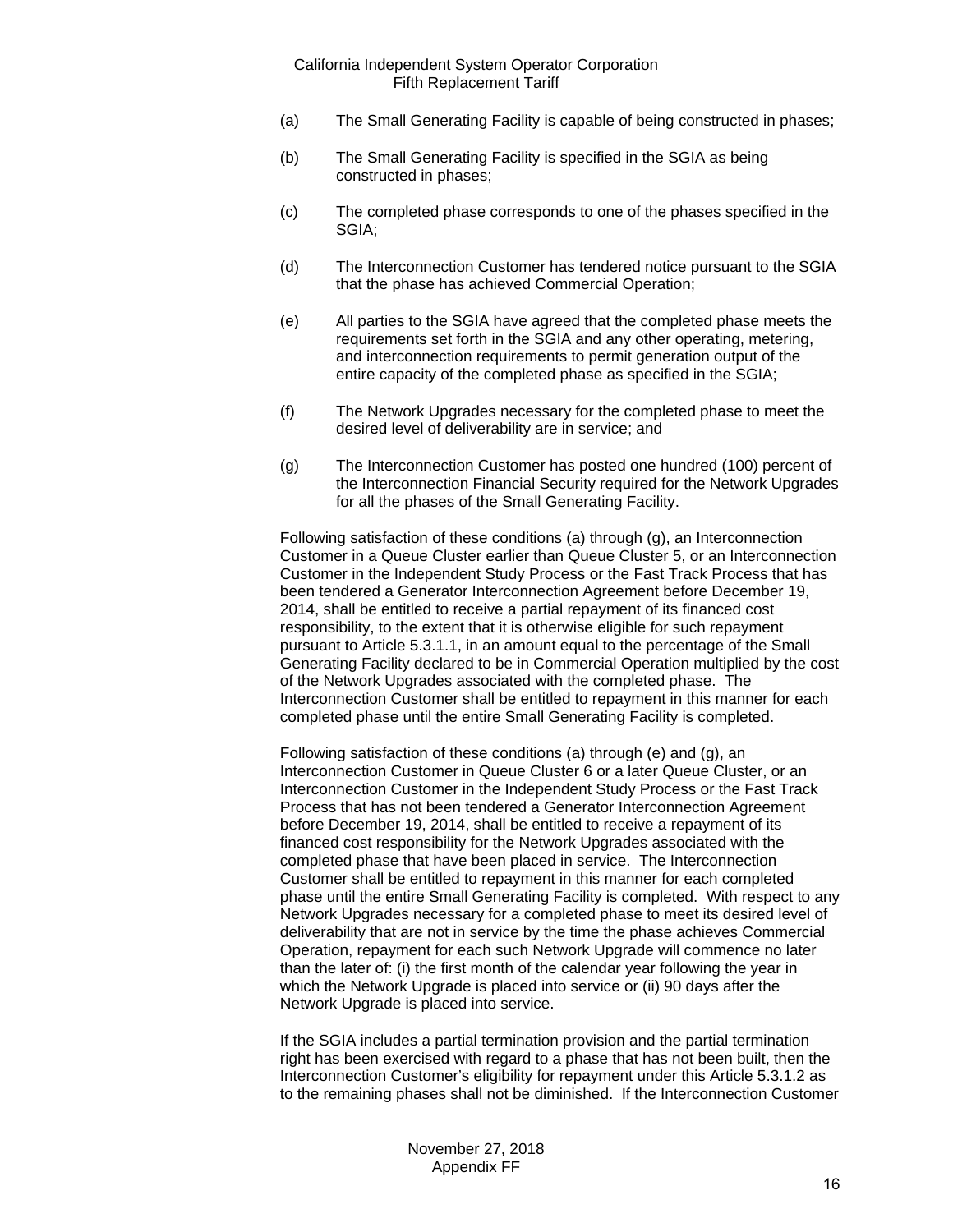completes one or more phases and then defaults on the SGIA, the Participating TO and the CAISO shall be entitled to offset any losses or damages resulting from the default against any repayments made for Network Upgrades related to the completed phases, provided that the Party seeking to exercise the offset has complied with any requirements which may be required to apply the stream of payments utilized to make the repayment to the Interconnection Customer as an offset.

Any repayment amount provided pursuant to this Article 5.3.1.2 shall include any tax gross-up or other tax-related payments associated with Network Upgrades not refunded to the Interconnection Customer, and shall be paid to the Interconnection Customer by the Participating TO on a dollar-for-dollar basis either through (1) direct payments made on a levelized basis over the five-year period commencing on the applicable date as provided for in this Article 5.3.1.2; or (2) any alternative payment schedule that is mutually agreeable to the Interconnection Customer and Participating TO, provided that such amount is paid within five (5) years of the applicable commencement date. Notwithstanding the foregoing, if this Agreement terminates within five (5) years of the applicable commencement date, the Participating TO's obligation to pay refunds to the Interconnection Customer shall cease as of the date of termination.

## **5.3.1.3 Interest Payments and Assignment Rights**

Any repayment shall include interest calculated in accordance with the methodology set forth in FERC's regulations at 18 C.F.R. §35.19a(a)(2)(iii) from the date of any payment for Network Upgrades through the date on which the Interconnection Customer receives a repayment of such payment. Interest shall continue to accrue on the repayment obligation so long as this Agreement is in effect. The Interconnection Customer may assign such repayment rights to any person.

# **5.3.1.4 Failure to Achieve Commercial Operation**

If the Small Generating Facility fails to achieve commercial operation, but it or another generating facility is later constructed and makes use of the Network Upgrades, the Participating TO shall at that time reimburse Interconnection Customer for the amounts advanced for the Network Upgrades. Before any such reimbursement can occur, the Interconnection Customer, or the entity that ultimately constructs the generating facility, if different, is responsible for identifying the entity to which reimbursement must be made.

# **5.3.2 Special Provisions for Affected Systems**

The Interconnection Customer shall enter into an agreement with the owner of the Affected System and/or other affected owners of portions of the CAISO Controlled Grid, as applicable, in accordance with the GIDAP. Such agreement shall specify the terms governing payments to be made by the Interconnection Customer to the owner of the Affected System and/or other affected owners of portions of the CAISO Controlled Grid. In no event shall the Participating TO be responsible for the repayment for any facilities that are not part of the Participating TO's Transmission System.

# **5.3.3 Rights Under Other Agreements**

Notwithstanding any other provision of this Agreement, nothing herein shall be construed as relinquishing or foreclosing any rights, including but not limited to firm transmission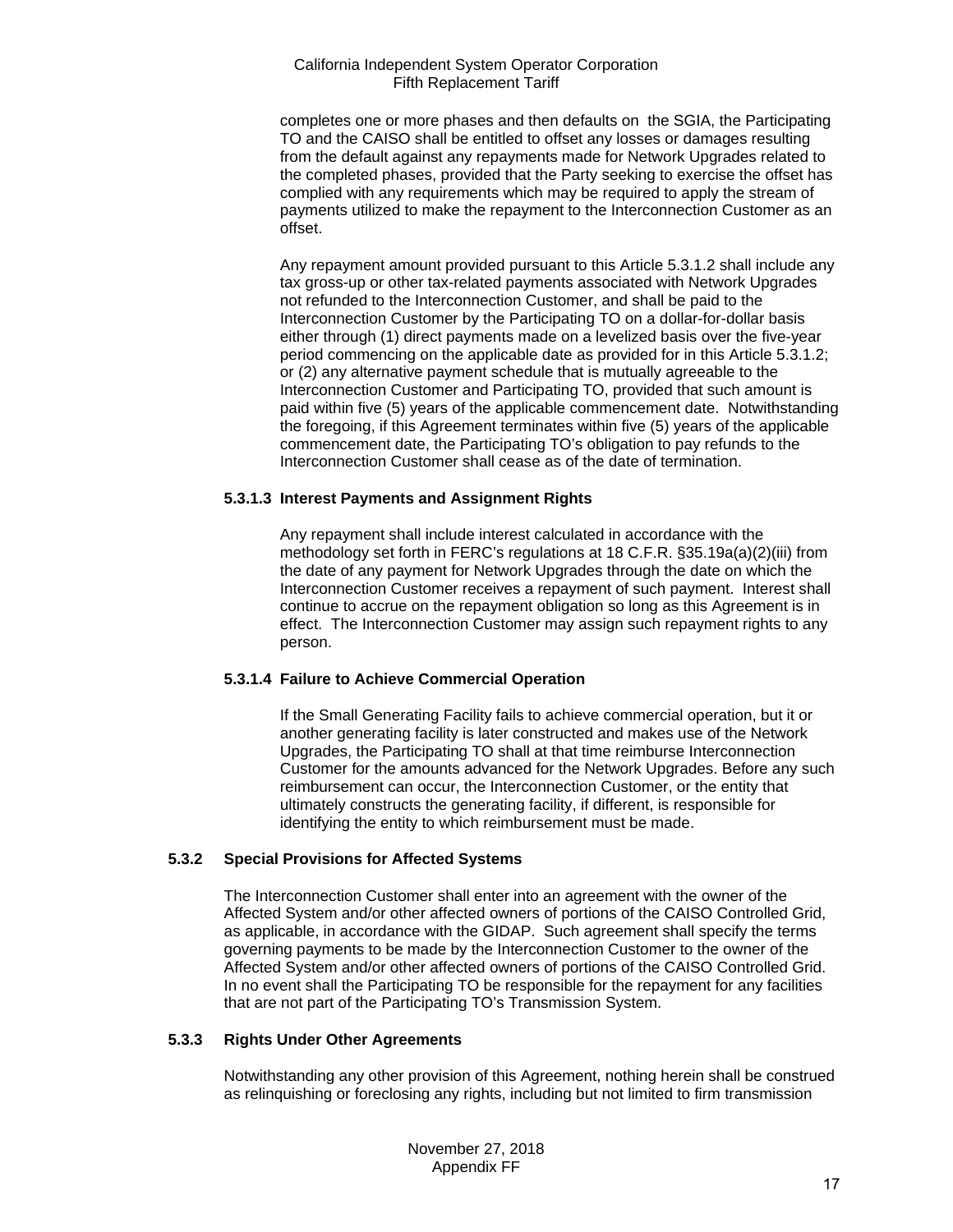rights, capacity rights, transmission congestion rights, or transmission credits, that the Interconnection Customer shall be entitled to, now or in the future, under any other agreement or tariff as a result of, or otherwise associated with, the transmission capacity, if any, created by the Network Upgrades, including the right to obtain cash reimbursements or transmission credits for transmission service that is not associated with the Small Generating Facility.

# **5.3.4 Compensation for Customer-Funded Upgrades Utilized by Subsequent Interconnection Customers.**

If the Interconnection Customer funds Network Upgrades for which it is not eligible for repayment, the Interconnection Customer will be entitled to direct compensation by any Interconnection Customers in later Queue Clusters that utilize such Network Upgrades. Such compensation will be determined based on the distribution flow factors of the Generating Facilities that will be using the Network Upgrades.

# <span id="page-17-0"></span>**Article 6. Billing, Payment, Milestones, and Financial Security**

#### <span id="page-17-1"></span>**6.1 Billing and Payment Procedures and Final Accounting**

- **6.1.1** The Participating TO shall bill the Interconnection Customer for the design, engineering, construction, and procurement costs of Interconnection Facilities and Upgrades contemplated by this Agreement on a monthly basis, or as otherwise agreed by the Parties. The Interconnection Customer shall pay each bill within thirty (30) calendar days of receipt, or as otherwise agreed to by the Parties. Notwithstanding the foregoing, any invoices between the CAISO and another Party shall be submitted and paid in accordance with the CAISO Tariff.
- **6.1.2** Within six (6) months of completing the construction and installation of the Participating TO's Interconnection Facilities and/or Upgrades described in the Attachments to this Agreement, the Participating TO shall provide the Interconnection Customer with a final accounting report of any difference between (1) the Interconnection Customer's cost responsibility for the actual cost of such facilities or Upgrades, and (2) the Interconnection Customer's previous aggregate payments to the Participating TO for such facilities or Upgrades. If the Interconnection Customer's cost responsibility exceeds its previous aggregate payments, the Participating TO shall invoice the Interconnection Customer for the amount due and the Interconnection Customer shall make payment to the Participating TO within thirty (30) calendar days. If the Interconnection Customer's previous aggregate payments exceed its cost responsibility under this Agreement, the Participating TO shall refund to the Interconnection Customer an amount equal to the difference within thirty (30) calendar days of the final accounting report.

#### <span id="page-17-2"></span>**6.2 Milestones**

The Parties shall agree on milestones for which each Party is responsible and list them in Attachment 4 of this Agreement. A Party's obligations under this provision may be extended by agreement. If a Party anticipates that it will be unable to meet a milestone for any reason other than a Force Majeure Event, as defined in Article 7.5.1, it shall immediately notify the other Parties of the reason(s) for not meeting the milestone and (1) propose the earliest reasonable alternate date by which it can attain this and future milestones, and (2) request appropriate amendments to Attachment 4. The Parties affected by the failure to meet a milestone shall not unreasonably withhold agreement to such an amendment unless (1) they will suffer significant uncompensated economic or operational harm from the delay, (2) attainment of the same milestone has previously been delayed, or (3) they have reason to believe that the delay in meeting the milestone is intentional or unwarranted notwithstanding the circumstances explained by the Party proposing the amendment.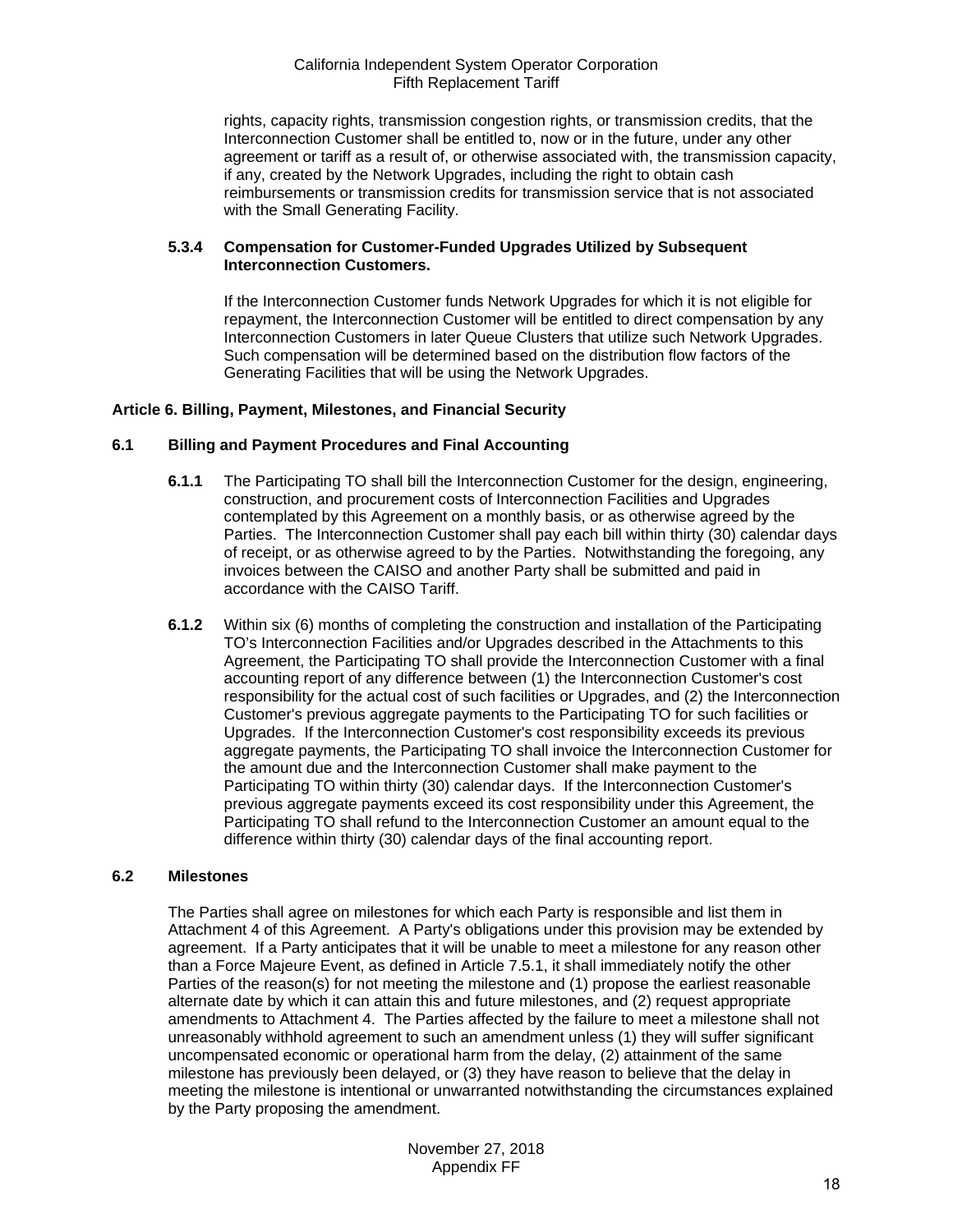#### <span id="page-18-0"></span>**6.3 Interconnection Financial Security Arrangements for Small Generating Facilities Processed Under the Fast Track Process or Small Generating Facilities Processed under SGIP**

The terms and conditions of this Article 6.3 shall apply only to Small Generating Facilities that are no larger than 5 MW that are processed under the Fast Track Process under the GIDAP, CAISO Tariff Appendix DD.

*In such case, the terms of Article 6.4 below do not apply to this Agreement.*

*For easy reference, the Parties shall check the Box below when this Article 6.3 applies:* 

# **[ ] THIS ARTICLE 6.3 APPLIES**

- **6.3.1** At least twenty (20) Business Days prior to the commencement of the design, procurement, installation, or construction of a discrete portion of the Participating TO's Interconnection Facilities and Upgrades, the Interconnection Customer shall provide the Participating TO, at the Interconnection Customer's option, a guarantee, a surety bond, letter of credit or other form of security that is reasonably acceptable to the Participating TO and is consistent with the Uniform Commercial Code of the jurisdiction where the Point of Interconnection is located. Such security for payment shall be in an amount sufficient to cover the costs for constructing, designing, procuring, and installing the applicable portion of the Participating TO's Interconnection Facilities and Upgrades and shall be reduced on a dollar-for-dollar basis for payments made to the Participating TO under this Agreement during its term.
- **6.3.2** If a guarantee is provided, the guarantee must be made by an entity that meets the creditworthiness requirements of the Participating TO, and contain terms and conditions that guarantee payment of any amount that may be due from the Interconnection Customer, up to an agreed-to maximum amount.
- **6.3.3** If a letter of credit or surety bond is provided, the letter of credit or surety bond must be issued by a financial institution or insurer reasonably acceptable to the Participating TO and must specify a reasonable expiration date.

#### <span id="page-18-1"></span>**6.4 Interconnection Financial Security Arrangements for All Other Small Generating Facilities**

The terms of this Article 6.4 apply to Small Generating Facilities that have been processed under either the Cluster Study Process or the Independent Study Track Process of the GIDAP set forth in CAISO Tariff Appendix DD. In such case, the provisions of Article 6.3 do not apply to this Agreement.

*In such case, the terms of Article 6.3 above do not apply to this Agreement.* 

For easy reference, the Parties shall check the Box below when this Article 6.4 applies:

# **[ ] THIS ARTICLE 6.4 APPLIES**

**6.4.1** The Interconnection Customer is obligated to provide all necessary Interconnection Financial Security required under Section 9 of the GIDAP in a manner acceptable under Section 9 of the GIDAP. Failure by the Interconnection Customer to timely satisfy the GIDAP's requirements for the provision of Interconnection Financial Security shall be deemed a breach of this Agreement and a condition of Default of this Agreement.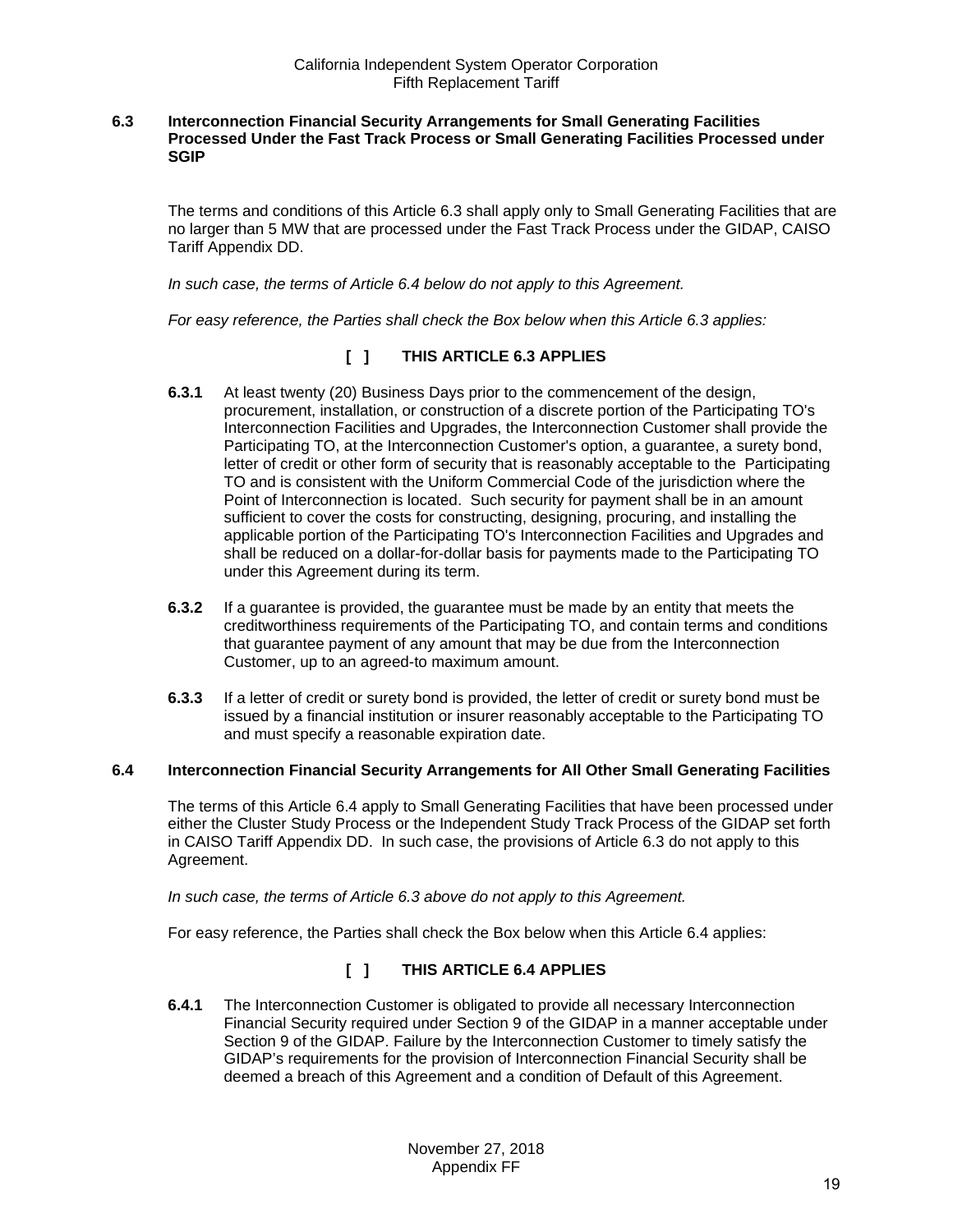**6.4.2** Notwithstanding any other provision in this Agreement for notice of Default and opportunity to cure such Default, the CAISO or the Participating TO shall provide Interconnection Customer with written notice of any Default due to timely failure to post Interconnection Financial Security, and the Interconnection Customer shall have five (5) Business Days from the date of such notice to cure such Default by posting the required Interconnection Financial Security. If the Interconnection Customer fails to cure the Default, then this Agreement shall be deemed terminated.

# <span id="page-19-0"></span>**Article 7. Assignment, Liability, Indemnity, Force Majeure, and Default**

# <span id="page-19-1"></span>**7.1 Assignment**

This Agreement may be assigned by any Party upon fifteen (15) Business Days prior written notice and opportunity to object by the other Parties; provided that:

- **7.1.1** Any Party may assign this Agreement without the consent of the other Parties to any affiliate of the assigning Party with an equal or greater credit rating and with the legal authority and operational ability to satisfy the obligations of the assigning Party under this Agreement, provided that the Interconnection Customer promptly notifies the Participating TO and the CAISO of any such assignment;
- **7.1.2** The Interconnection Customer shall have the right to assign this Agreement, without the consent of the Participating TO or the CAISO, for collateral security purposes to aid in providing financing for the Small Generating Facility, provided that the Interconnection Customer will promptly notify the Participating TO and the CAISO of any such assignment.
- **7.1.3** Any attempted assignment that violates this article is void and ineffective. Assignment shall not relieve a Party of its obligations, nor shall a Party's obligations be enlarged, in whole or in part, by reason thereof. An assignee is responsible for meeting the same financial, credit, and insurance obligations as the Interconnection Customer. Where required, consent to assignment will not be unreasonably withheld, conditioned or delayed.

# <span id="page-19-2"></span>**7.2 Limitation of Liability**

Each Party's liability to the other Parties for any loss, cost, claim, injury, liability, or expense, including reasonable attorney's fees, relating to or arising from any act or omission in its performance of this Agreement, shall be limited to the amount of direct damage actually incurred. In no event shall any Party be liable to the other Parties for any indirect, special, consequential, or punitive damages, except as authorized by this Agreement.

# <span id="page-19-3"></span>**7.3 Indemnity**

- **7.3.1** This provision protects each Party from liability incurred to third parties as a result of carrying out the provisions of this Agreement. Liability under this provision is exempt from the general limitations on liability found in Article 7.2.
- **7.3.2** The Parties shall at all times indemnify, defend, and hold the other Parties harmless from, any and all damages, losses, claims, including claims and actions relating to injury to or death of any person or damage to property, demand, suits, recoveries, costs and expenses, court costs, attorney fees, and all other obligations by or to third parties, arising out of or resulting from another Party's action or failure to meet its obligations under this Agreement on behalf of the indemnifying Party, except in cases of gross negligence or intentional wrongdoing by the indemnified Party.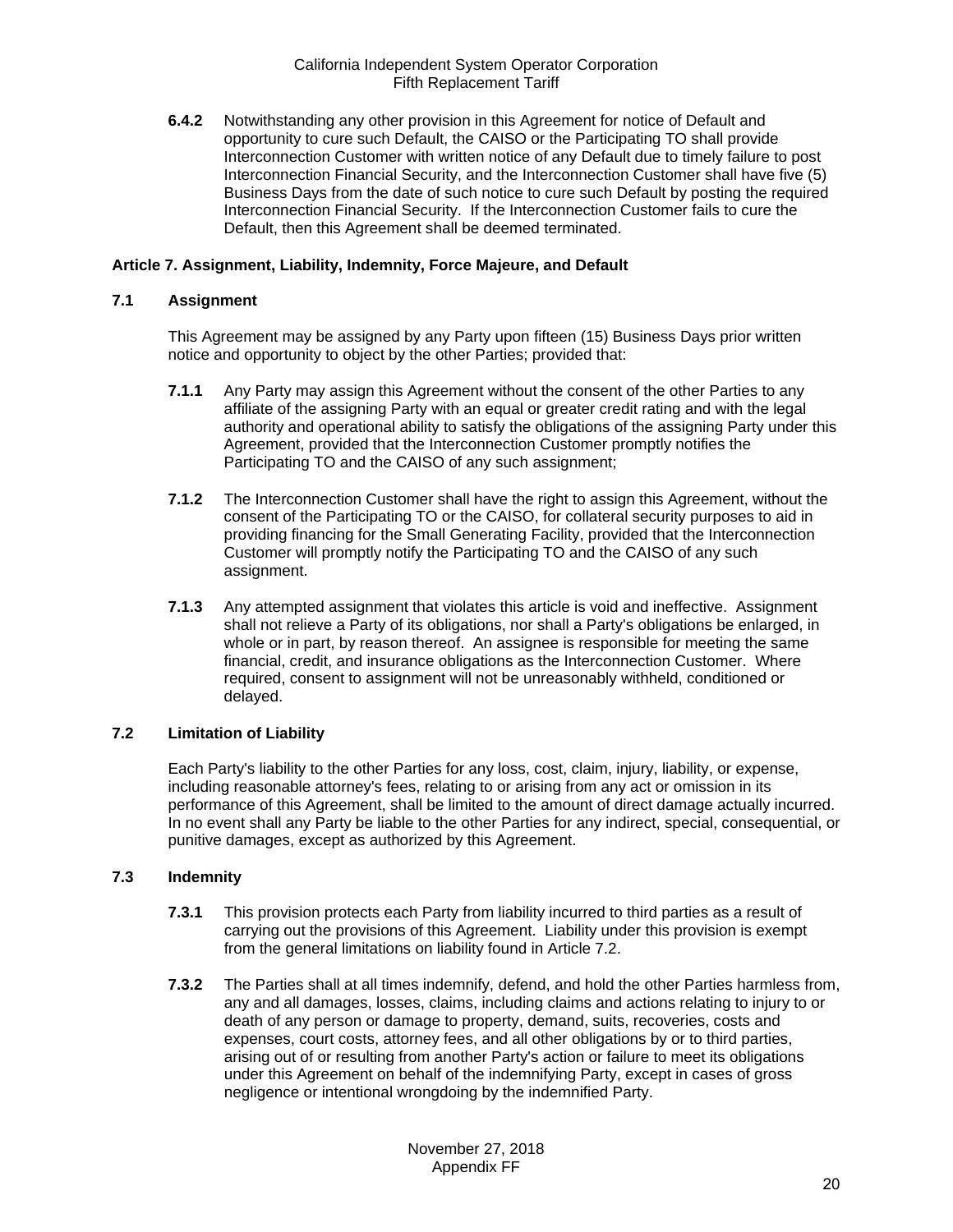- **7.3.3** If an indemnified Party is entitled to indemnification under this article as a result of a claim by a third party, and the indemnifying Party fails, after notice and reasonable opportunity to proceed under this article, to assume the defense of such claim, such indemnified Party may at the expense of the indemnifying Party contest, settle or consent to the entry of any judgment with respect to, or pay in full, such claim.
- **7.3.4** If an indemnifying Party is obligated to indemnify and hold any indemnified Party harmless under this article, the amount owing to the indemnified Party shall be the amount of such indemnified Party's actual loss, net of any insurance or other recovery.
- **7.3.5** Promptly after receipt by an indemnified Party of any claim or notice of the commencement of any action or administrative or legal proceeding or investigation as to which the indemnity provided for in this article may apply, the indemnified Party shall notify the indemnifying Party of such fact. Any failure of or delay in such notification shall not affect a Party's indemnification obligation unless such failure or delay is materially prejudicial to the indemnifying Party.

# <span id="page-20-0"></span>**7.4 Consequential Damages**

Other than as expressly provided for in this Agreement, no Party shall be liable under any provision of this Agreement for any losses, damages, costs or expenses for any special, indirect, incidental, consequential, or punitive damages, including but not limited to loss of profit or revenue, loss of the use of equipment, cost of capital, cost of temporary equipment or services, whether based in whole or in part in contract, in tort, including negligence, strict liability, or any other theory of liability; provided, however, that damages for which a Party may be liable to another Party under another agreement will not be considered to be special, indirect, incidental, or consequential damages hereunder.

# <span id="page-20-1"></span>**7.5 Force Majeure**

- **7.5.1** As used in this article, a Force Majeure Event shall mean "any act of God, labor disturbance, act of the public enemy, war, insurrection, riot, fire, storm or flood, explosion, breakage or accident to machinery or equipment, any order, regulation or restriction imposed by governmental, military or lawfully established civilian authorities, or any other cause beyond a Party's control. A Force Majeure Event does not include an act of negligence or intentional wrongdoing by the Party claiming Force Majeure."
- **7.5.2** If a Force Majeure Event prevents a Party from fulfilling any obligations under this Agreement, the Party affected by the Force Majeure Event (Affected Party) shall promptly notify the other Parties, either in writing or via the telephone, of the existence of the Force Majeure Event. The notification must specify in reasonable detail the circumstances of the Force Majeure Event, its expected duration, and the steps that the Affected Party is taking to mitigate the effects of the event on its performance. The Affected Party shall keep the other Parties informed on a continuing basis of developments relating to the Force Majeure Event until the event ends. The Affected Party will be entitled to suspend or modify its performance of obligations under this Agreement (other than the obligation to make payments) only to the extent that the effect of the Force Majeure Event cannot be mitigated by the use of Reasonable Efforts. The Affected Party will use Reasonable Efforts to resume its performance as soon as possible.

# <span id="page-20-2"></span>**7.6 Default**

**7.6.1** No Default shall exist where such failure to discharge an obligation (other than the payment of money) is the result of a Force Majeure Event as defined in this Agreement or the result of an act or omission of another Party. Upon a Default, the affected nondefaulting Party(ies) shall give written notice of such Default to the defaulting Party.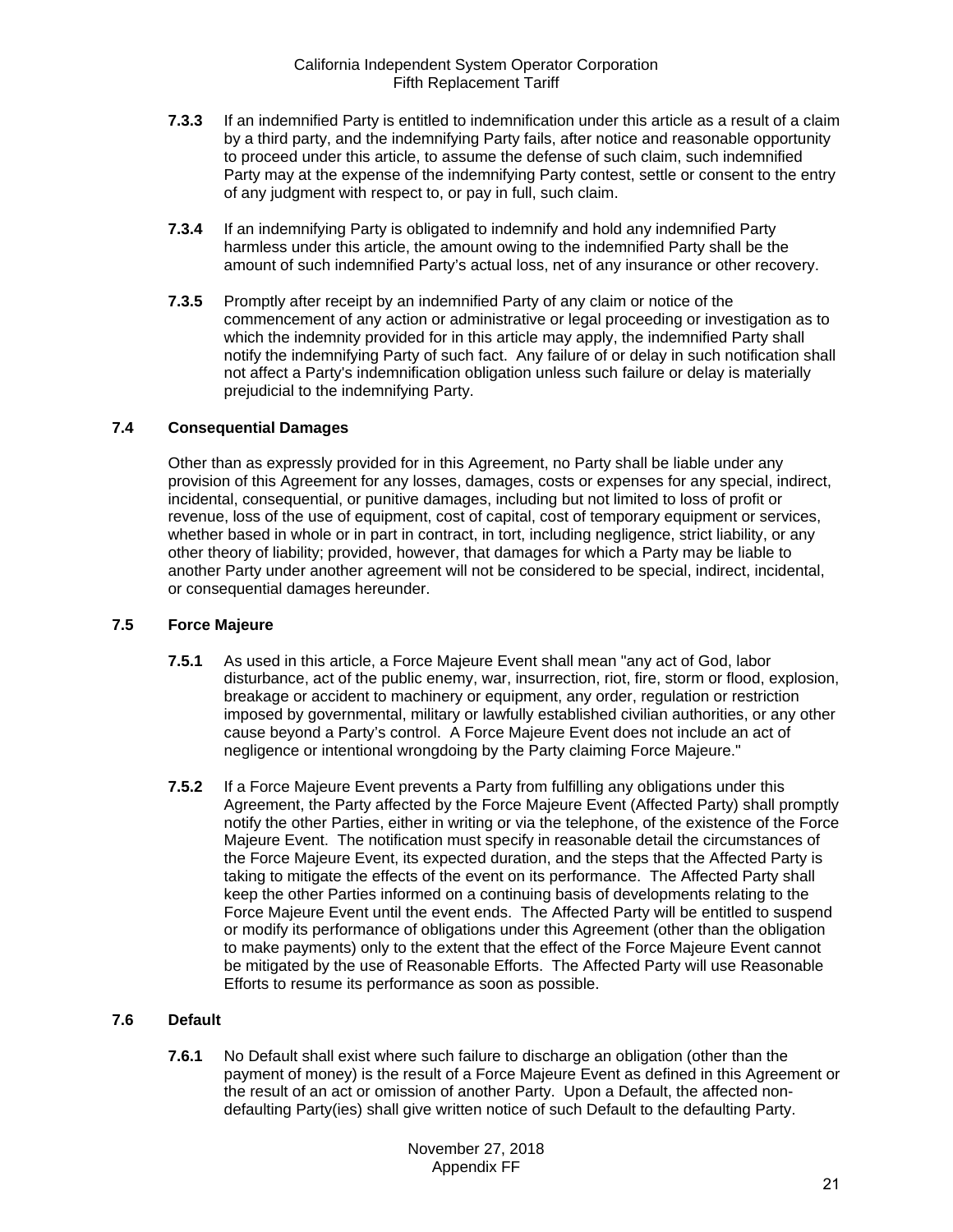Except as provided in Article 7.6.2 and in Article 6.4.2, the defaulting Party shall have sixty (60) calendar days from receipt of the Default notice within which to cure such Default; provided however, if such Default is not capable of cure within 60 calendar days, the defaulting Party shall commence such cure within 20 calendar days after notice and continuously and diligently complete such cure within six months from receipt of the Default notice; and, if cured within such time, the Default specified in such notice shall cease to exist.

**7.6.2** If a Default is not cured as provided in this article, or if a Default is not capable of being cured within the period provided for herein, the affected non-defaulting Party(ies) shall have the right to terminate this Agreement by written notice at any time until cure occurs, and be relieved of any further obligation hereunder and, whether or not such Party(ies) terminates this Agreement, to recover from the defaulting Party all amounts due hereunder, plus all other damages and remedies to which it is entitled at law or in equity. The provisions of this article will survive termination of this Agreement.

# <span id="page-21-0"></span>**Article 8. Insurance**

- <span id="page-21-1"></span>**8.1** The Interconnection Customer shall, at its own expense, maintain in force general liability insurance without any exclusion for liabilities related to the interconnection undertaken pursuant to this Agreement. The amount of such insurance shall be sufficient to insure against all reasonably foreseeable direct liabilities given the size and nature of the generating equipment being interconnected, the interconnection itself, and the characteristics of the system to which the interconnection is made. The Interconnection Customer shall obtain additional insurance only if necessary as a function of owning and operating a generating facility. Such insurance shall be obtained from an insurance provider authorized to do business in the State where the interconnection is located. Certification that such insurance is in effect shall be provided upon request of the Participating TO or CAISO, except that the Interconnection Customer shall show proof of insurance to the Participating TO and CAISO no later than ten Business Days prior to the anticipated Commercial Operation Date. If the Interconnection Customer is of sufficient creditworthiness, it may propose to self-insure for such liabilities, and such a proposal shall not be unreasonably rejected.
- <span id="page-21-2"></span>**8.2** The Participating TO agrees to maintain general liability insurance or self-insurance consistent with the Participating TO's commercial practice. Such insurance or self-insurance shall not exclude coverage for the Participating TO's liabilities undertaken pursuant to this Agreement.
- <span id="page-21-3"></span>**8.3** The CAISO agrees to maintain general liability insurance or self-insurance consistent with the CAISO's commercial practice. Such insurance shall not exclude coverage for the CAISO's liabilities undertaken pursuant to this Agreement.
- <span id="page-21-4"></span>**8.4** The Parties further agree to notify each other whenever an accident or incident occurs resulting in any injuries or damages that are included within the scope of coverage of such insurance, whether or not such coverage is sought.

# <span id="page-21-5"></span>**Article 9. Confidentiality**

- <span id="page-21-6"></span>**9.1** Confidential Information shall mean any confidential and/or proprietary information provided by one Party to another Party that is clearly marked or otherwise designated "Confidential." For purposes of this Agreement all design, operating specifications, and metering data provided by the Interconnection Customer shall be deemed Confidential Information regardless of whether it is clearly marked or otherwise designated as such.
- <span id="page-21-7"></span>**9.2** Confidential Information does not include information previously in the public domain, required to be publicly submitted or divulged by Governmental Authorities (after notice to the other Parties and after exhausting any opportunity to oppose such publication or release), or necessary to be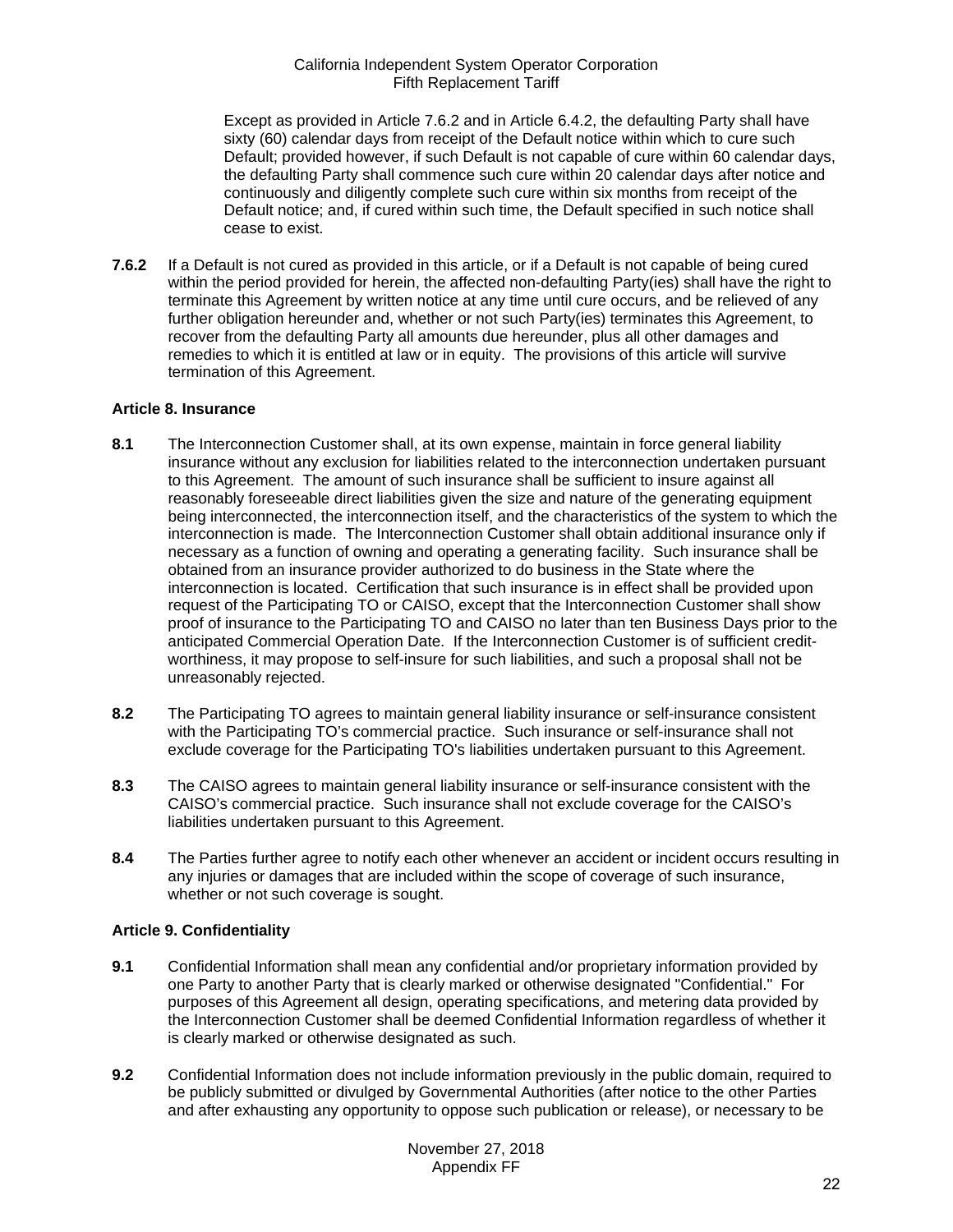divulged in an action to enforce this Agreement. Each Party receiving Confidential Information shall hold such information in confidence and shall not disclose it to any third party nor to the public without the prior written authorization from the Party providing that information, except to fulfill obligations under this Agreement, or to fulfill legal or regulatory requirements.

- **9.2.1** Each Party shall employ at least the same standard of care to protect Confidential Information obtained from the other Parties as it employs to protect its own Confidential Information.
- **9.2.2** Each Party is entitled to equitable relief, by injunction or otherwise, to enforce its rights under this provision to prevent the release of Confidential Information without bond or proof of damages, and may seek other remedies available at law or in equity for breach of this provision.
- <span id="page-22-0"></span>**9.3** Notwithstanding anything in this article to the contrary, and pursuant to 18 CFR § 1b.20, if FERC, during the course of an investigation or otherwise, requests information from one of the Parties that is otherwise required to be maintained in confidence pursuant to this Agreement, the Party shall provide the requested information to FERC, within the time provided for in the request for information. In providing the information to FERC, the Party may, consistent with 18 CFR § 388.112, request that the information be treated as confidential and non-public by FERC and that the information be withheld from public disclosure. Parties are prohibited from notifying the other Parties to this Agreement prior to the release of the Confidential Information to FERC. The Party shall notify the other Parties to this Agreement when it is notified by FERC that a request to release Confidential Information has been received by FERC, at which time any of the Parties may respond before such information would be made public, pursuant to 18 CFR § 388.112. Requests from a state regulatory body conducting a confidential investigation shall be treated in a similar manner if consistent with the applicable state rules and regulations.

# <span id="page-22-1"></span>**Article 10. Disputes**

All disputes arising out of or in connection with this Agreement whereby relief is sought by or from CAISO shall be settled in accordance with the provisions of Article 13 of the CAISO Tariff, except that references to the CAISO Tariff in such Article 13 of the CAISO Tariff shall be read as reference to this Agreement. Disputes arising out of or in connection with this Agreement not subject to provisions of Article 13 of the CAISO Tariff shall be resolved as follows:

- <span id="page-22-2"></span>**10.1** The Parties agree to attempt to resolve all disputes arising out of the interconnection process according to the provisions of this article.
- <span id="page-22-3"></span>**10.2** In the event of a dispute, either Party shall provide the other Party with a written Notice of Dispute. Such Notice shall describe in detail the nature of the dispute.
- <span id="page-22-4"></span>**10.3** If the dispute has not been resolved within two Business Days after receipt of the Notice, either Party may contact FERC's Dispute Resolution Service (DRS) for assistance in resolving the dispute.
- <span id="page-22-5"></span>**10.4** The DRS will assist the Parties in either resolving their dispute or in selecting an appropriate dispute resolution venue (e.g., mediation, settlement judge, early neutral evaluation, or technical expert) to assist the Parties in resolving their dispute. DRS can be reached at 1-877-337-2237 or via the internet at [http://www.ferc.gov/legal/adr.asp.](http://www.ferc.gov/legal/adr.asp)
- <span id="page-22-6"></span>**10.5** Each Party agrees to conduct all negotiations in good faith and will be responsible for one-half of any costs paid to neutral third-parties.
- <span id="page-22-7"></span>**10.6** If neither Party elects to seek assistance from the DRS, or if the attempted dispute resolution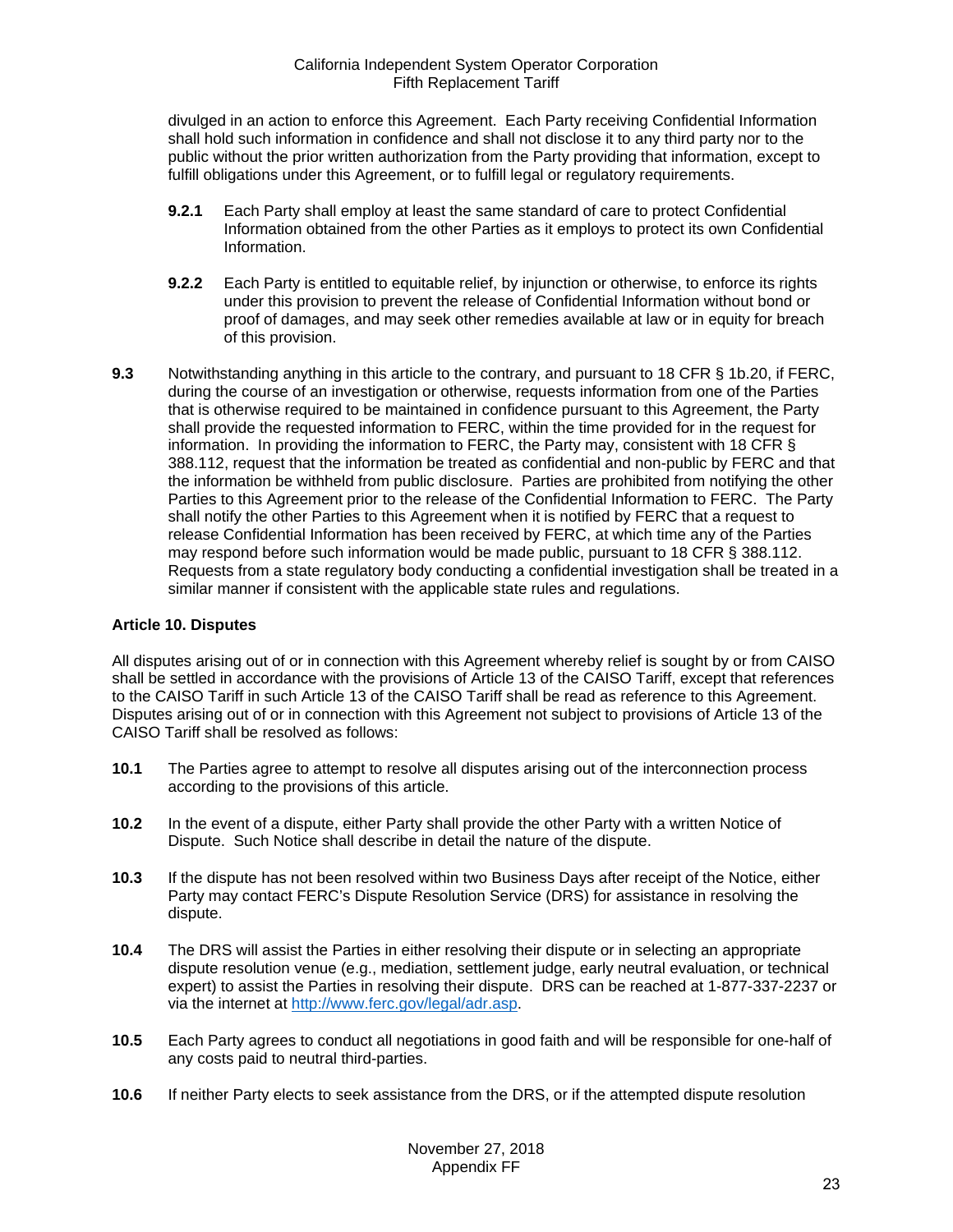fails, then either Party may exercise whatever rights and remedies it may have in equity or law consistent with the terms of this Agreement.

# <span id="page-23-0"></span>**Article 11. Taxes**

- <span id="page-23-1"></span>**11.1** The Parties agree to follow all applicable tax laws and regulations, consistent with FERC policy and Internal Revenue Service requirements.
- <span id="page-23-2"></span>**11.2** Each Party shall cooperate with the other Parties to maintain the other Parties' tax status. Nothing in this Agreement is intended to adversely affect the Participating TO's tax exempt status with respect to the issuance of bonds including, but not limited to, local furnishing bonds.

# <span id="page-23-3"></span>**Article 12. Miscellaneous**

#### <span id="page-23-4"></span>**12.1 Governing Law, Regulatory Authority, and Rules**

The validity, interpretation and enforcement of this Agreement and each of its provisions shall be governed by the laws of the state of (where the Point of Interconnection is located), without regard to its conflicts of law principles. This Agreement is subject to all Applicable Laws and Regulations. Each Party expressly reserves the right to seek changes in, appeal, or otherwise contest any laws, orders, or regulations of a Governmental Authority.

# <span id="page-23-5"></span>**12.2 Amendment**

The Parties may amend this Agreement by a written instrument duly executed by all of the Parties, or under Article 12.12 of this Agreement.

#### <span id="page-23-6"></span>**12.3 No Third-Party Beneficiaries**

This Agreement is not intended to and does not create rights, remedies, or benefits of any character whatsoever in favor of any persons, corporations, associations, or entities other than the Parties, and the obligations herein assumed are solely for the use and benefit of the Parties, their successors in interest and where permitted, their assigns.

#### <span id="page-23-7"></span>**12.4 Waiver**

- **12.4.1** The failure of a Party to this Agreement to insist, on any occasion, upon strict performance of any provision of this Agreement will not be considered a waiver of any obligation, right, or duty of, or imposed upon, such Party.
- **12.4.2** Any waiver at any time by any Party of its rights with respect to this Agreement shall not be deemed a continuing waiver or a waiver with respect to any other failure to comply with any other obligation, right, duty of this Agreement. Termination or Default of this Agreement for any reason by Interconnection Customer shall not constitute a waiver of the Interconnection Customer's legal rights to obtain an interconnection from the Participating TO. Any waiver of this Agreement shall, if requested, be provided in writing.

# <span id="page-23-8"></span>**12.5 Entire Agreement**

This Agreement, including all Attachments, constitutes the entire agreement among the Parties with reference to the subject matter hereof, and supersedes all prior and contemporaneous understandings or agreements, oral or written, between or among the Parties with respect to the subject matter of this Agreement. There are no other agreements, representations, warranties, or covenants which constitute any part of the consideration for, or any condition to, any Party's compliance with its obligations under this Agreement.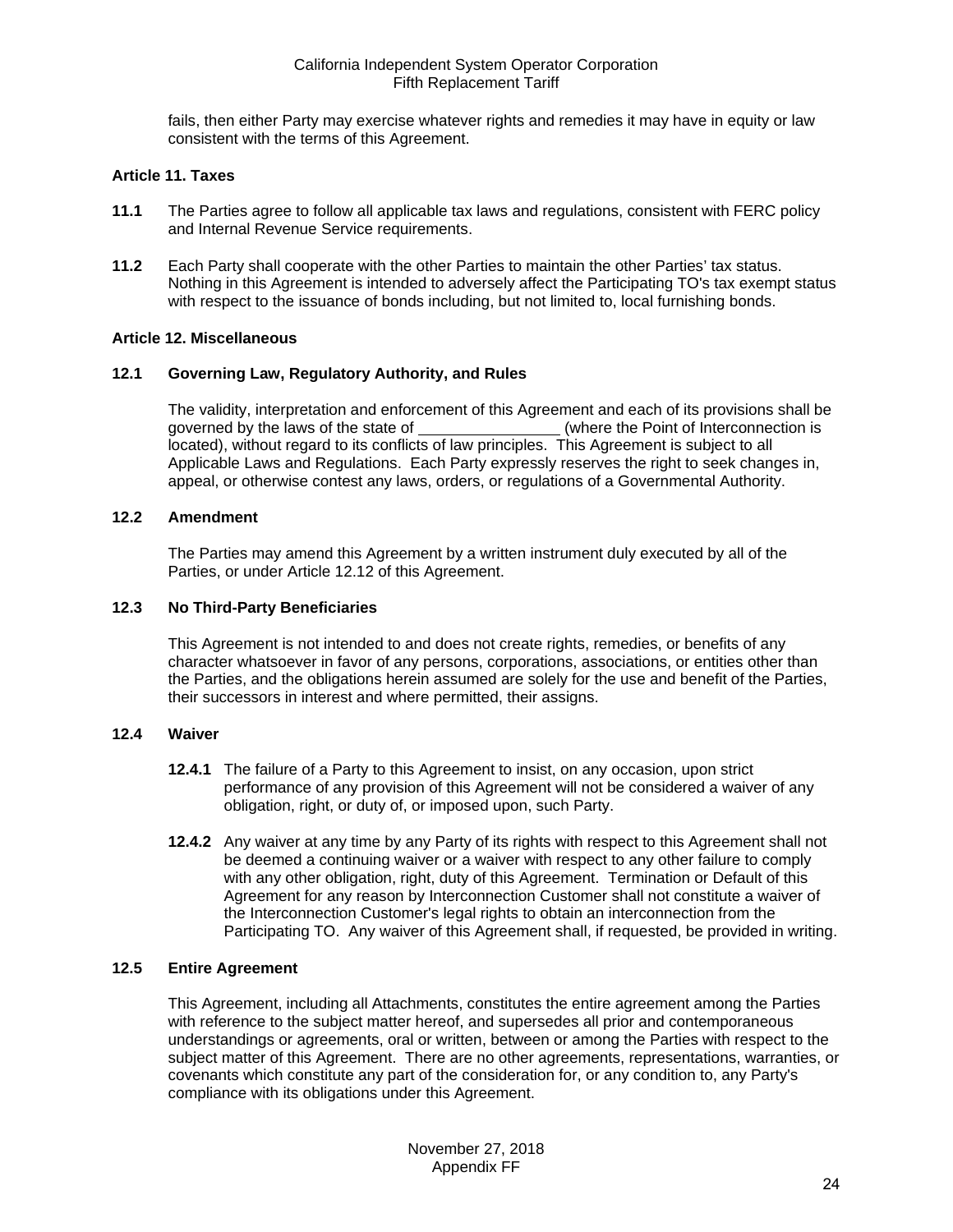# <span id="page-24-0"></span>**12.6 Multiple Counterparts**

This Agreement may be executed in two or more counterparts, each of which is deemed an original but all constitute one and the same instrument.

#### <span id="page-24-1"></span>**12.7 No Partnership**

This Agreement shall not be interpreted or construed to create an association, joint venture, agency relationship, or partnership among the Parties or to impose any partnership obligation or partnership liability upon any Party. No Party shall have any right, power or authority to enter into any agreement or undertaking for, or act on behalf of, or to act as or be an agent or representative of, or to otherwise bind, another Party.

#### <span id="page-24-2"></span>**12.8 Severability**

If any provision or portion of this Agreement shall for any reason be held or adjudged to be invalid or illegal or unenforceable by any court of competent jurisdiction or other Governmental Authority, (1) such portion or provision shall be deemed separate and independent, (2) the Parties shall negotiate in good faith to restore insofar as practicable the benefits to each Party that were affected by such ruling, and (3) the remainder of this Agreement shall remain in full force and effect.

#### <span id="page-24-3"></span>**12.9 Security Arrangements**

Infrastructure security of electric system equipment and operations and control hardware and software is essential to ensure day-to-day reliability and operational security. FERC expects all transmission providers, market participants, and interconnection customers interconnected to electric systems to comply with the recommendations offered by the President's Critical Infrastructure Protection Board and, eventually, best practice recommendations from the electric reliability authority. All public utilities are expected to meet basic standards for system infrastructure and operational security, including physical, operational, and cyber-security practices.

#### <span id="page-24-4"></span>**12.10 Environmental Releases**

Each Party shall notify the other Parties, first orally and then in writing, of the release of any hazardous substances, any asbestos or lead abatement activities, or any type of remediation activities related to the Small Generating Facility or the Interconnection Facilities, each of which may reasonably be expected to affect the other Parties. The notifying Party shall (1) provide the notice as soon as practicable, provided such Party makes a good faith effort to provide the notice no later than 24 hours after such Party becomes aware of the occurrence, and (2) promptly furnish to the other Parties copies of any publicly available reports filed with any governmental authorities addressing such events.

#### <span id="page-24-5"></span>**12.11 Subcontractors**

Nothing in this Agreement shall prevent a Party from utilizing the services of any subcontractor as it deems appropriate to perform its obligations under this Agreement; provided, however, that each Party shall require its subcontractors to comply with all applicable terms and conditions of this Agreement in providing such services and each Party shall remain primarily liable to the other Parties for the performance of such subcontractor.

**12.11.1** The creation of any subcontract relationship shall not relieve the hiring Party of any of its obligations under this Agreement. The hiring Party shall be fully responsible to the other Parties for the acts or omissions of any subcontractor the hiring Party hires as if no subcontract had been made; provided, however, that in no event shall the Participating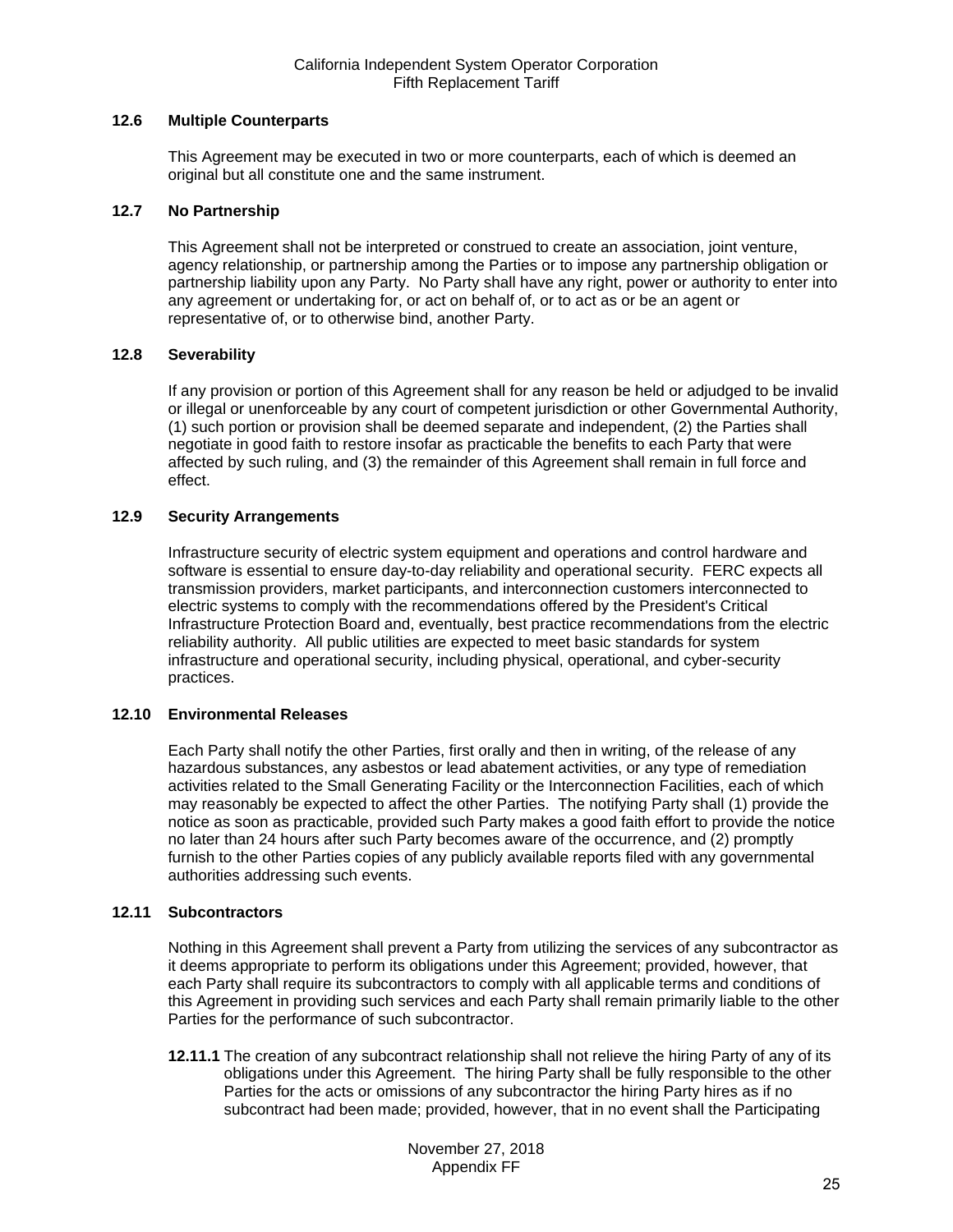TO or the CAISO be liable for the actions or inactions of the Interconnection Customer or its subcontractors with respect to obligations of the Interconnection Customer under this Agreement. Any applicable obligation imposed by this Agreement upon the hiring Party shall be equally binding upon, and shall be construed as having application to, any subcontractor of such Party.

**12.11.2** The obligations under this article will not be limited in any way by any limitation of subcontractor's insurance.

#### <span id="page-25-0"></span>**12.12 Reservation of Rights**

The CAISO and Participating TO shall each have the right to make a unilateral filing with FERC to modify this Agreement pursuant to section 205 or any other applicable provision of the Federal Power Act and FERC's rules and regulations thereunder with respect to the following articles of this Agreement and with respect to any rates, terms and conditions, charges, classifications of service, rule or regulation covered by these articles:

Introductory Paragraph, 1.1, 1.2, 1.3, 1.4, 1.5.1, 1.5.2, 1.5.3, 1.5.4, 1.5.5, 1.5.6, 1.5.7, 1.6, 1.7, 1.8.1, 1.9, 2.1, 2.2.1, 2.3, 3, 4.1.1 (last sentence only), 5.1, 5.3, 6.2, 7, 8, 9, 11, 12, 13, Attachment 1, Attachment 4, Attachment 5, and Attachment 7.

The Participating TO shall have the exclusive right to make a unilateral filing with FERC to modify this Agreement pursuant to section 205 or any other applicable provision of the Federal Power Act and FERC's rules and regulations thereunder with respect to the following articles of this Agreement and with respect to any rates, terms and conditions, charges, classifications of service, rule or regulation covered by these articles:

2.2.2, 4.1.1 (all but the last sentence), 4.1.2, 4.2, 5.2, 6.1.1 (all but the last sentence), 6.1.2, 10 (all but preamble), Attachment 2, Attachment 3 and Attachment 6.

The CAISO shall have the exclusive right to make a unilateral filing with FERC to modify this Agreement pursuant to section 205 or any other applicable provision of the Federal Power Act and FERC's rules and regulations thereunder with respect to the following articles of this Agreement and with respect to any rates, terms and conditions, charges, classifications of service, rule or regulation covered by these articles:

1.8.2, 6.1.1 (last sentence only) and 10 (preamble only).

The Interconnection Customer, the CAISO, and the Participating TO shall have the right to make a unilateral filing with FERC to modify this Agreement under any applicable provision of the Federal Power Act and FERC's rules and regulations; provided that each Party shall have the right to protest any such filing by another Party and to participate fully in any proceeding before FERC in which such modifications may be considered. Nothing in this Agreement shall limit the rights of the Parties or of FERC under sections 205 or 206 of the Federal Power Act and FERC's rules and regulations, except to the extent that the Parties otherwise mutually agree as provided herein.

#### <span id="page-25-1"></span>**12.13 Annual Reassessment Process**

In accordance with Section 7.4 of the GIDAP, the CAISO will perform an annual reassessment in which it will update certain base case data prior to beginning the GIDAP Phase II Interconnection Studies. As set forth in Section 7.4 of the GIDAP, the CAISO may determine through this assessment that Delivery Network Upgrades already identified and included in executed Generator Interconnection Agreements should be modified in order to reflect the current circumstances of Interconnection Customers in the queue, including any withdrawals therefrom,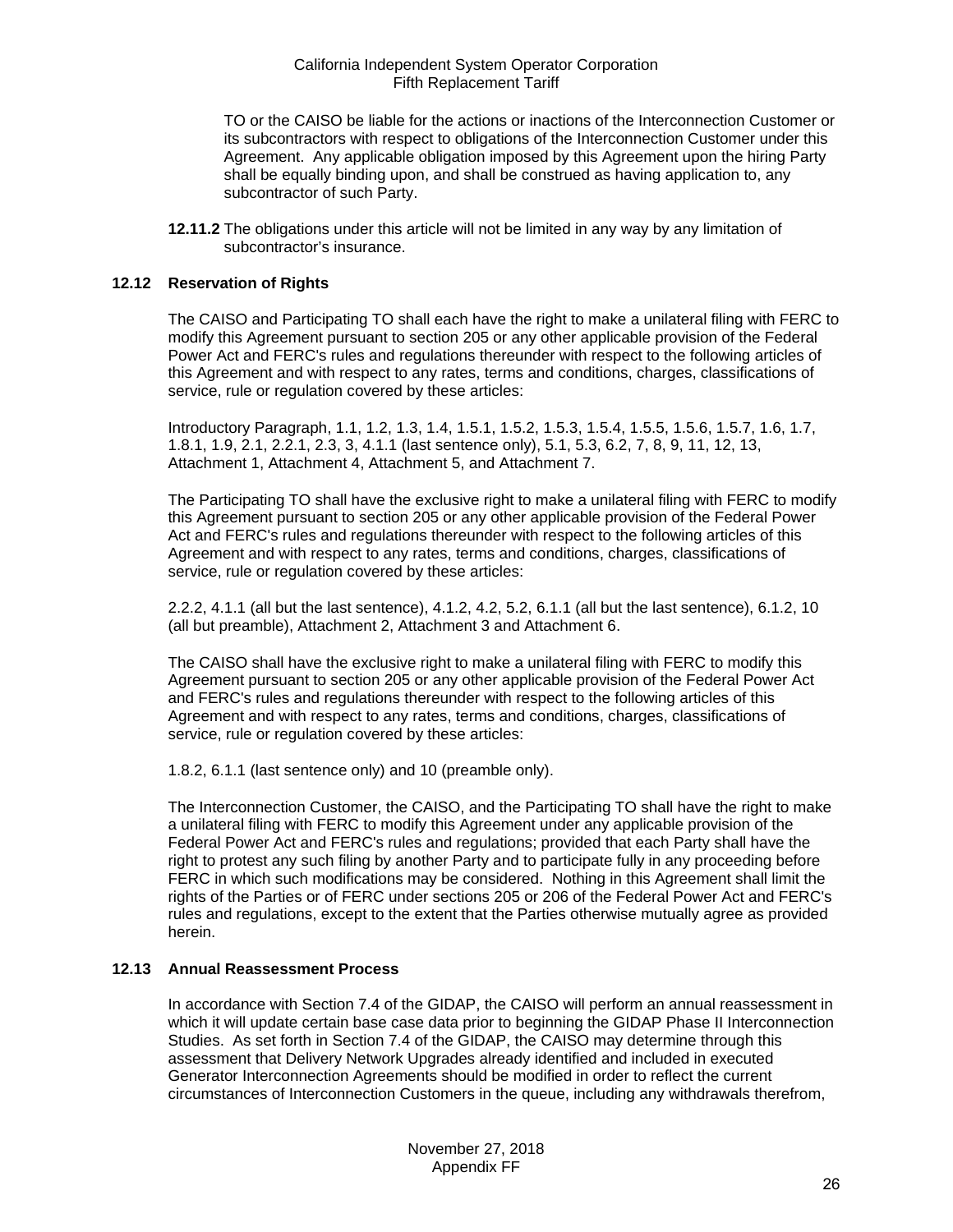and any additions and upgrades approved in the CAISO's most recent Transmission Planning Process cycle. To the extent that this determination modifies the scope or characteristics of, or the financial responsibility for, any Delivery Network Upgrades determined pursuant to this SGIA, such modification(s) will be reflected through an amendment to this SGIA.

# <span id="page-26-0"></span>**Article 13. Notices**

#### <span id="page-26-1"></span>**13.1 General**

Unless otherwise provided in this Agreement, any written notice, demand, or request required or authorized in connection with this Agreement ("Notice") shall be deemed properly given if delivered in person, delivered by recognized national courier service, or sent by first class mail, postage prepaid, to the person specified below:

If to the Interconnection Customer:

|                                                    | Zip: _________                  |
|----------------------------------------------------|---------------------------------|
|                                                    | Fax: __________________________ |
| If to the Participating TO:                        |                                 |
|                                                    |                                 |
|                                                    |                                 |
|                                                    |                                 |
|                                                    |                                 |
|                                                    | Fax: __________________________ |
| If to the CAISO:                                   |                                 |
| California Independent System Operator Corporation |                                 |
|                                                    |                                 |
| 250 Outcropping Way                                |                                 |
| Folsom, CA 95630                                   |                                 |
|                                                    |                                 |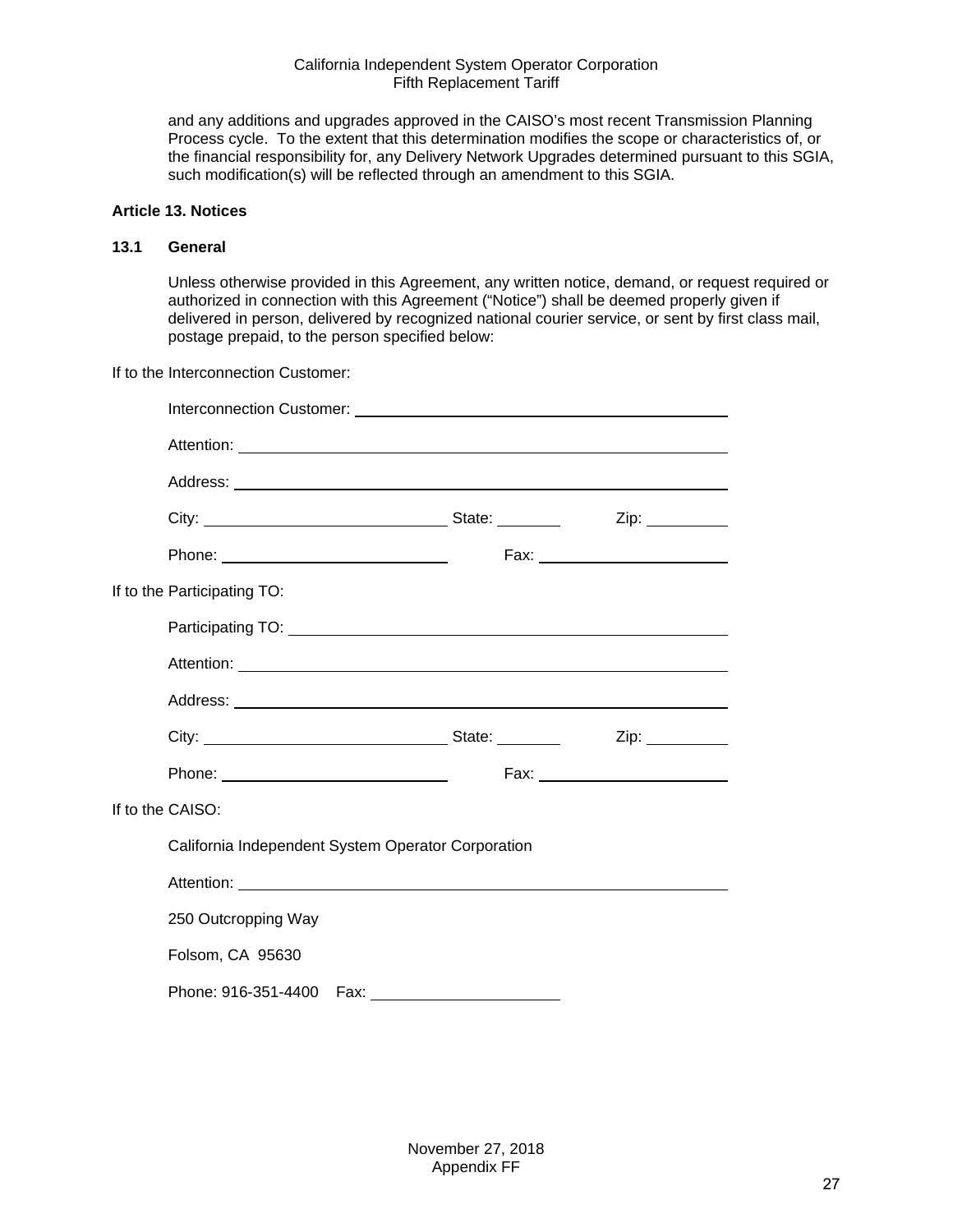# <span id="page-27-0"></span>**13.2 Billing and Payment**

Billings and payments shall be sent to the addresses set out below:

| State: ________ |                  |
|-----------------|------------------|
|                 |                  |
|                 |                  |
|                 |                  |
|                 |                  |
| State: ________ | Zip: ___________ |

#### <span id="page-27-1"></span>**13.3 Alternative Forms of Notice**

Any notice or request required or permitted to be given by any Party to the other Parties and not required by this Agreement to be given in writing may be so given by telephone, facsimile or email to the telephone numbers and e-mail addresses set out below:

If to the Interconnection Customer:

| Phone: ________________________ |                             |
|---------------------------------|-----------------------------|
|                                 |                             |
| If to the Participating TO:     |                             |
|                                 |                             |
|                                 |                             |
|                                 |                             |
|                                 | Zip:                        |
| Phone: ________________________ | Fax: $\qquad \qquad \qquad$ |
|                                 |                             |
|                                 |                             |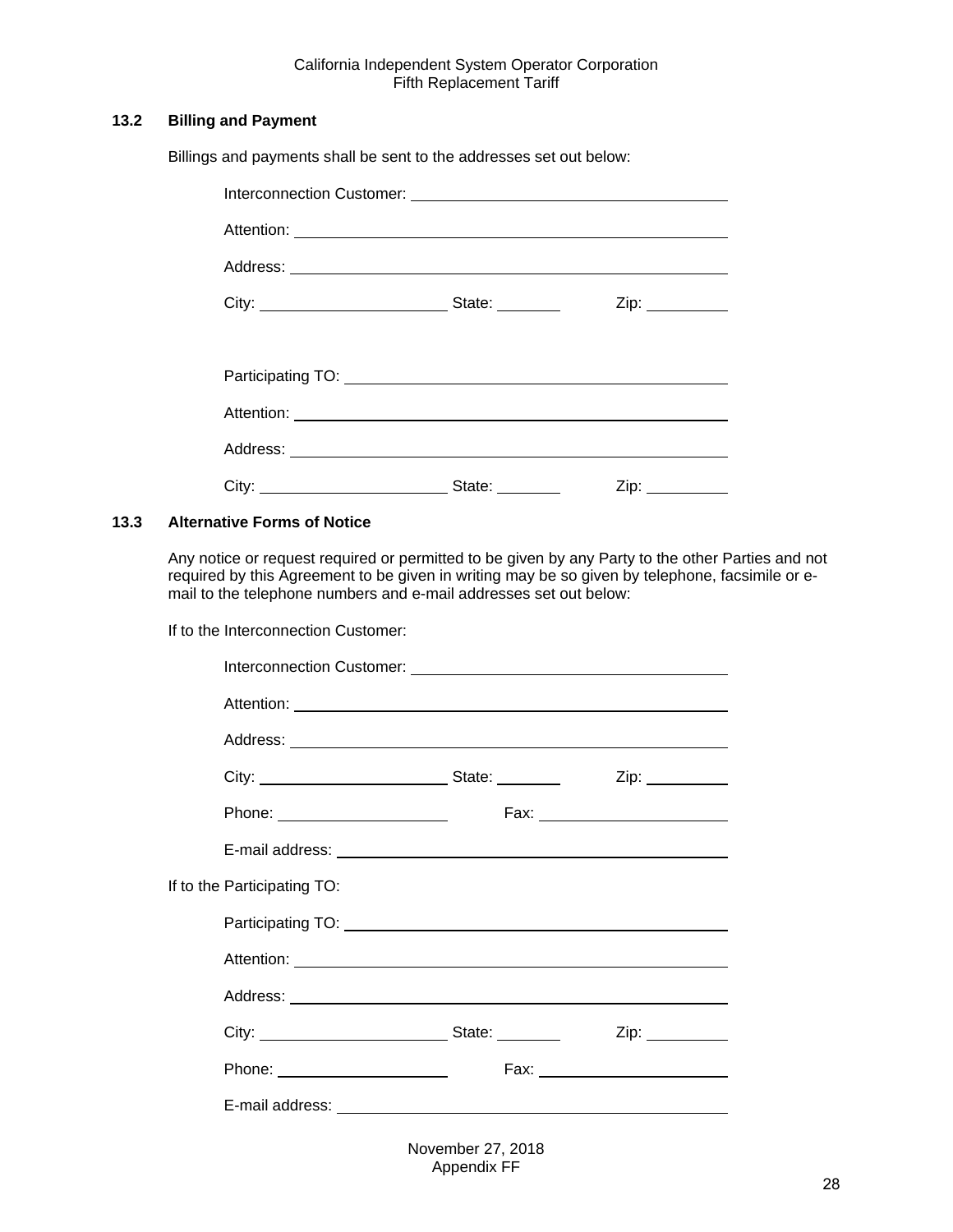If to the CAISO:

| California Independent System Operator Corporation     |  |  |
|--------------------------------------------------------|--|--|
|                                                        |  |  |
| 250 Outcropping Way                                    |  |  |
| Folsom, CA 95630                                       |  |  |
| Phone: 916-351-4400 Fax: 2000 Phone: 916-351-4400 Fax: |  |  |
| E-mail address:                                        |  |  |

# <span id="page-28-0"></span>**13.4 Designated Operating Representative**

The Parties may also designate operating representatives to conduct the communications which may be necessary or convenient for the administration of this Agreement. This person will also serve as the point of contact with respect to operations and maintenance of the Party's facilities.

Interconnection Customer's Operating Representative:

|                                                                                                                                                                                                                                |  | Zip: ___________ |
|--------------------------------------------------------------------------------------------------------------------------------------------------------------------------------------------------------------------------------|--|------------------|
|                                                                                                                                                                                                                                |  |                  |
| Participating TO's Operating Representative:                                                                                                                                                                                   |  |                  |
| Participating TO: Network and Contact the Contact of Contact and Contact and Contact and Contact and Contact and Contact and Contact and Contact and Contact and Contact and Contact and Contact and Contact and Contact and C |  |                  |
|                                                                                                                                                                                                                                |  |                  |
|                                                                                                                                                                                                                                |  |                  |
|                                                                                                                                                                                                                                |  |                  |
| Phone: ________________________                                                                                                                                                                                                |  |                  |
| <b>CAISO's Operating Representative</b>                                                                                                                                                                                        |  |                  |
| California Independent System Operator Corporation                                                                                                                                                                             |  |                  |
|                                                                                                                                                                                                                                |  |                  |
| 250 Outcropping Way                                                                                                                                                                                                            |  |                  |
| Folsom, CA 95630                                                                                                                                                                                                               |  |                  |
|                                                                                                                                                                                                                                |  |                  |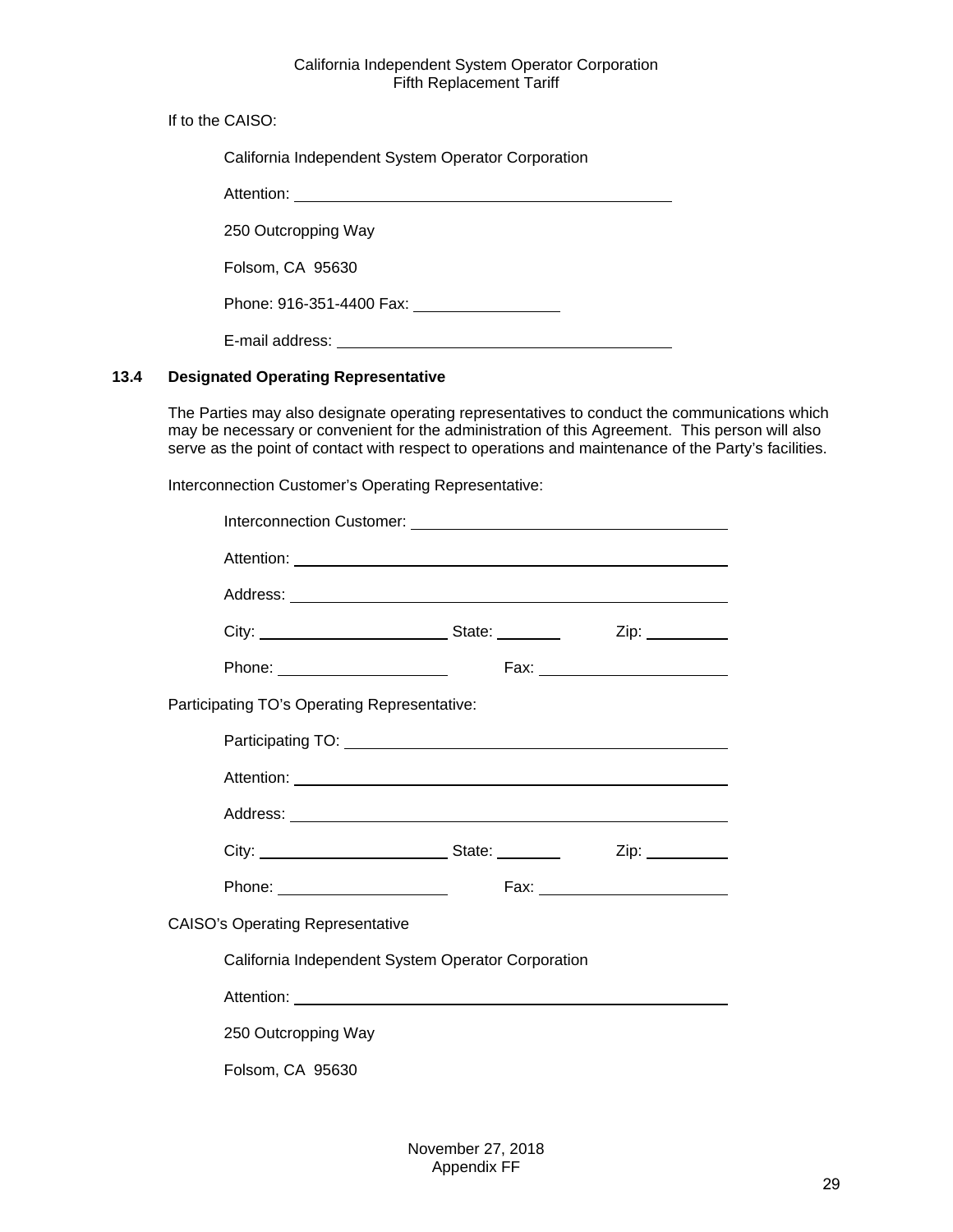# <span id="page-29-0"></span>**13.5 Changes to the Notice Information**

Any Party may change this information by giving five Business Days written notice to the other Parties prior to the effective date of the change.

# <span id="page-29-1"></span>**Article 14. Signatures**

**IN WITNESS WHEREOF,** the Parties have caused this Agreement to be executed by their respective duly authorized representatives.

| For the California Independent System Operator Corporation |
|------------------------------------------------------------|
|                                                            |
|                                                            |
|                                                            |
| Date:                                                      |
|                                                            |
| For the Participating TO                                   |
|                                                            |
|                                                            |
|                                                            |
|                                                            |
|                                                            |
| For the Interconnection Customer                           |
|                                                            |
|                                                            |
|                                                            |
| Date:                                                      |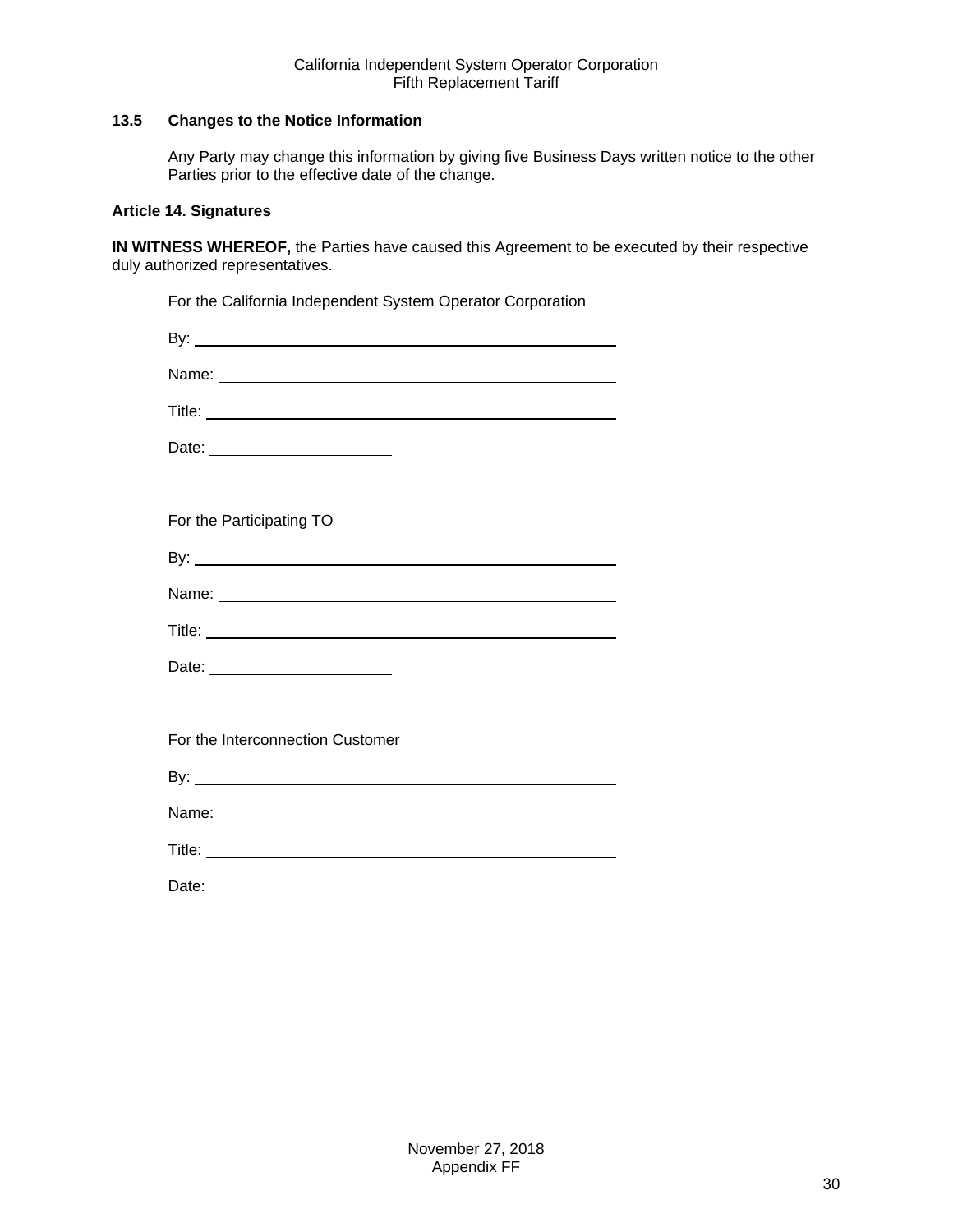# **Attachment 1**

# **Glossary of Terms**

<span id="page-30-0"></span>**Affected System** – An electric system other than the CAISO Controlled Grid that may be affected by the proposed interconnection, including the Participating TO's electric system that is not part of the CAISO Controlled Grid.

**Applicable Laws and Regulations** – All duly promulgated applicable federal, state and local laws, regulations, rules, ordinances, codes, decrees, judgments, directives, or judicial or administrative orders, permits and other duly authorized actions of any Governmental Authority.

**Area Deliverability Constraint** – A previously identified transmission system operating limit, based on a CAISO interconnection study or transmission planning study and listed on the CAISO website, that would constrain the deliverability of a substantial number of generators if the CAISO were to assign full capacity or partial capacity deliverability status to additional generating facilities in one or more specified geographic or electrical areas of the CAISO Controlled Grid in a total amount that is greater than the TP Deliverability for those areas. May also be a transmission system operating limit that constrains all or most of the same generation already constrained by a previously identified Area Deliverability Constraint.

**Area Delivery Network Upgrade (ADNU)** – A transmission upgrade or addition identified by the CAISO to relieve an Area Deliverability Constraint.

**Balancing Authority Area** – The collection of generation, transmission, and loads within the metered boundaries of the Balancing Authority. The Balancing Authority maintains load-resource balance within this area.

**Business Day** – Monday through Friday, excluding federal holidays and the day after Thanksgiving Day.

**CAISO Controlled Grid** – The system of transmission lines and associated facilities of the parties to a Transmission Control Agreement that have been placed under the CAISO's Operational Control.

**CAISO Tariff** – The CAISO's tariff, as filed with FERC, and as amended or supplemented from time to time, or any successor tariff.

**Commercial Operation Date** – The date on which a Small Generating Facility commenced generating electricity for sale as agreed upon by the Participating TO and the Interconnection Customer and in accordance with any implementation plan agreed to by the Participating TO and the CAISO for multiple individual generating units or project phases at a Small Generating Facility where an Interconnection Customer intends to establish separate Commercial Operation Dates for those generating units or project phases.

**Default** – The failure of a breaching Party to cure its breach under this Agreement.

**Distribution System** – Those non-CAISO-controlled transmission and distribution facilities owned by the Participating TO.

**Distribution Upgrades** – The additions, modifications, and upgrades to the Participating TO's Distribution System. Distribution Upgrades do not include Interconnection Facilities.

**Generator Interconnection and Deliverability Allocation Procedures (GIDAP)** – The CAISO protocol that sets forth the interconnection and allocation procedures applicable to an Interconnection Request pertaining to a Small Generating Facility that is included in CAISO Tariff Appendix DD.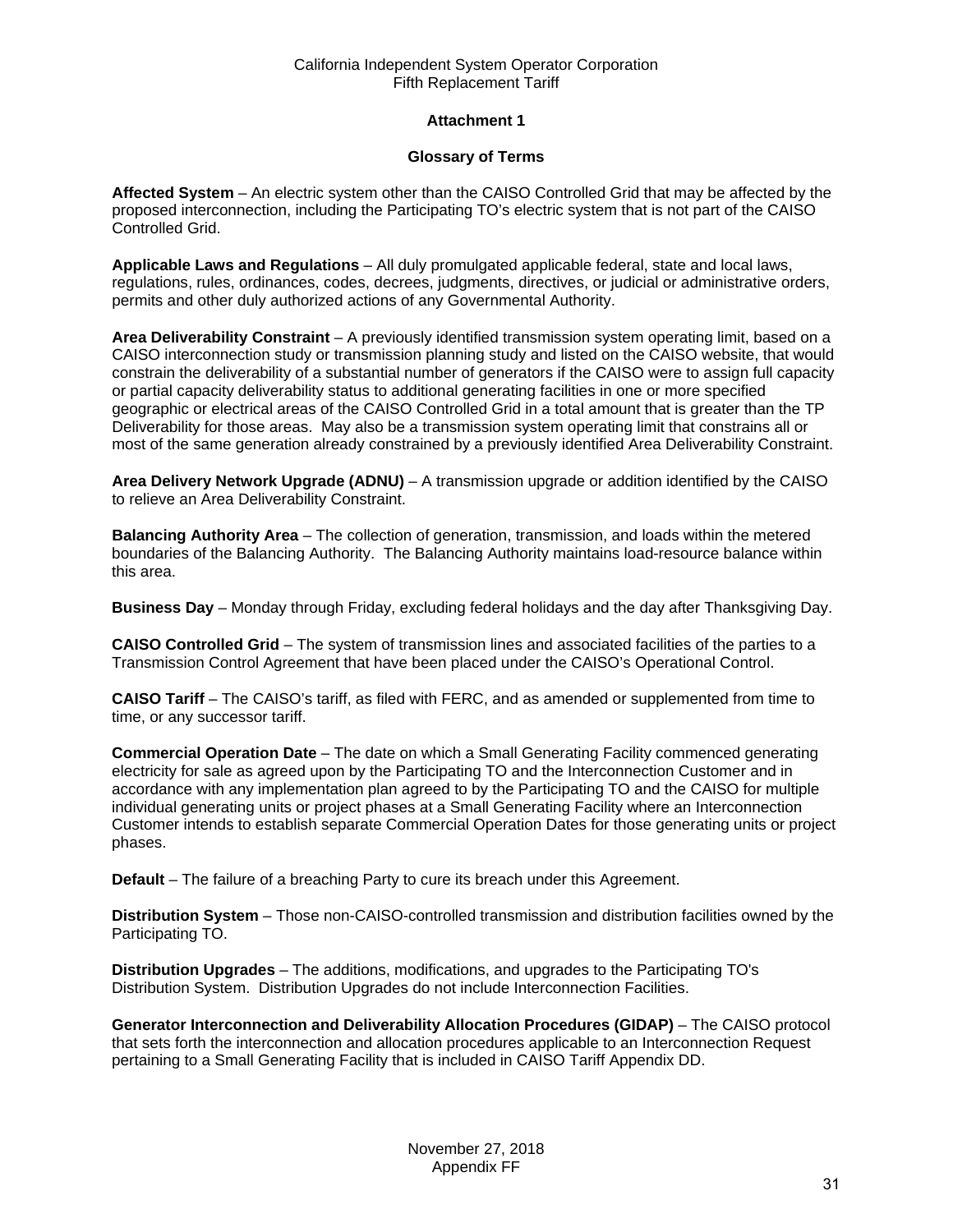**Good Utility Practice** – Any of the practices, methods and acts engaged in or approved by a significant portion of the electric utility industry during the relevant time period, or any of the practices, methods and acts which, in the exercise of reasonable judgment in light of the facts known at the time the decision was made, could have been expected to accomplish the desired result at a reasonable cost consistent with good business practices, reliability, safety and expedition. Good Utility Practice is not intended to be any one of a number of the optimum practices, methods, or acts to the exclusion of all others, but rather to be acceptable practices, methods, or acts generally accepted in the region.

**Governmental Authority** – Any federal, state, local or other governmental regulatory or administrative agency, court, commission, department, board, or other governmental subdivision, legislature, rulemaking board, tribunal, or other governmental authority having jurisdiction over the Parties, their respective facilities, or the respective services they provide, and exercising or entitled to exercise any administrative, executive, police, or taxing authority or power; provided, however, that such term does not include the Interconnection Customer, CAISO, Participating TO, or any affiliate thereof.

**Interconnection Facilities** – The Participating TO's Interconnection Facilities and the Interconnection Customer's Interconnection Facilities. Collectively, Interconnection Facilities include all facilities and equipment between the Small Generating Facility and the Point of Interconnection, including any modification, additions or upgrades that are necessary to physically and electrically interconnect the Small Generating Facility to the Participating TO's Transmission System. Interconnection Facilities are sole use facilities and shall not include Distribution Upgrades or Network Upgrades.

**Interconnection Financial Security** – Any of the financial instruments listed in Section 10.1 of the GIDAP that are posted by an Interconnection Customer.

**Interconnection Handbook** – A handbook, developed by the Participating TO and posted on the Participating TO's website or otherwise made available by the Participating TO, describing technical and operational requirements for wholesale generators and loads connected to the Participating TO's Transmission System, as such handbook may be modified or superseded from time to time. The Participating TO's standards contained in the Interconnection Handbook shall be deemed consistent with Good Utility Practice and applicable reliability standards.

**Interconnection Request** – A request, in accordance with the CAISO Tariff, to interconnect a new Small Generating Facility, or to increase the capacity of, or make a Material Modification to the operating characteristics of, an existing Small Generating Facility that is interconnected with the CAISO Controlled Grid.

# **Interconnection Study** –

- (i) For Interconnection Requests processed under the Cluster Study Process described in the GIDAP, any of the following: the Phase I Interconnection Study conducted or caused to be performed by the CAISO, the reassessment of the Phase I Interconnection Study Base Case conducted or caused to be performed by the CAISO prior to the commencement of the Phase II Interconnection Study, or the Phase II Interconnection Study conducted or caused to be performed by the CAISO, pursuant to the GIDAP.
- (ii) For Interconnection Requests processed under the Independent Study Process described in the GIDAP, the governing study(ies) conducted or caused to be performed by the CAISO pursuant to the GIDAP, which shall consist primarily of a system impact and facilities study as described in Section 4.4 of the GIDAP, and, as applicable to Full Capacity Deliverability Status or Partial Deliverability Status, Phase I and Phase Interconnection Studies as described in Section 2.4.3 of the GIDAP.

**Local Deliverability Constraint** – A transmission system operating limit modeled in the GIDAP study process that would be exceeded if the CAISO were to assign full capacity or partial capacity deliverability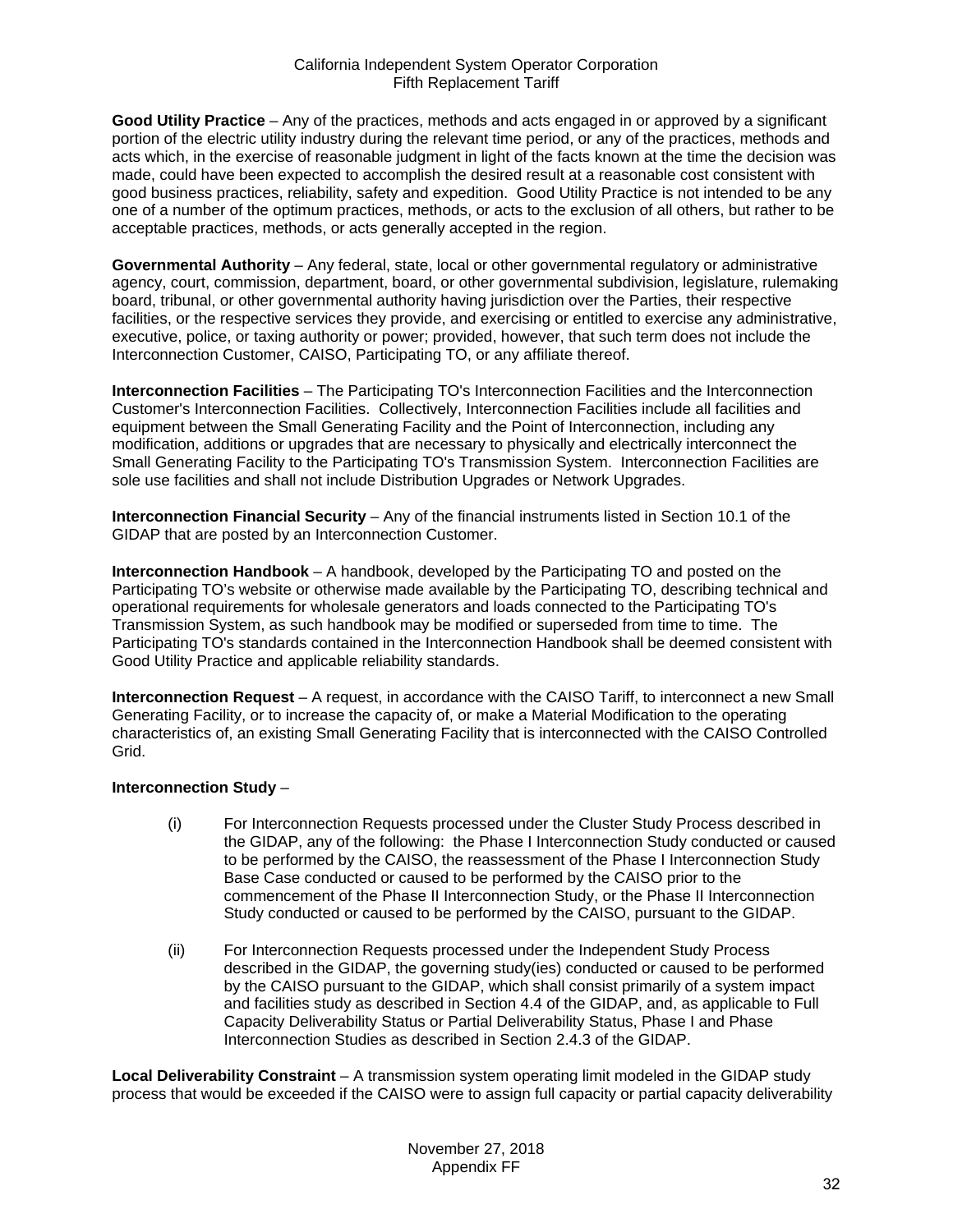status to one or more additional generating facilities interconnecting to the CAISO Controlled Grid in a specific local area, and that is not an Area Deliverability Constraint.

**Local Delivery Network Upgrade (LDNU)** – A transmission upgrade or addition identified by the CAISO in the GIDAP study process to relieve a Local Deliverability Constraint.

**Material Modification** – A modification that has a material impact on the cost or timing of any Interconnection Request or any other valid interconnection request with a later queue priority date.

**Merchant Network Upgrades** – Network Upgrades constructed and owned by an Interconnection Customer pursuant to Article 5.2.1 of this SGIA, Section 13.3 of the GIDAP, and Sections 24.4.6.1 and 36.11 of the CAISO Tariff.

**Network Upgrades** – Additions, modifications, and upgrades to the Participating TO's Transmission System required at or beyond the point at which the Small Generating Facility interconnects with the CAISO Controlled Grid to accommodate the interconnection of the Small Generating Facility with the CAISO Controlled Grid. Network Upgrades do not include Distribution Upgrades.

**Operational Control** – The rights of the CAISO under a Transmission Control Agreement and the CAISO Tariff to direct the parties to the Transmission Control Agreement how to operate their transmission lines and facilities and other electric plant affecting the reliability of those lines and facilities for the purpose of affording comparable non-discriminatory transmission access and meeting applicable reliability criteria.

**Operating Requirements** – Any operating and technical requirements that may be applicable due to the CAISO, Western Electricity Coordinating Council, Balancing Authority Area, or the Participating TO's requirements, including those set forth in this Agreement.

**Option (A) Interconnection Customer** – An Interconnection Customer that elects to interconnect pursuant to Option (A) as set forth in Section 7.2 of the GIDAP.

**Option (B) Interconnection Customer** – An Interconnection Customer that elects to interconnect pursuant to Option (B) as set forth in Section 7.2 of the GIDAP.

**Party or Parties** – The Participating TO, CAISO, Interconnection Customer or the applicable combination of the above.

**Phased Generating Facility** – A Small Generating Facility that is structured to be completed and to achieve Commercial Operation in two or more successive sequences that are specified in this SGIA, such that each sequence comprises a portion of the total megawatt generation capacity of the entire Small Generating Facility.

**Point of Interconnection** – The point where the Interconnection Facilities connect with the Participating TO's Transmission System.

**Reasonable Efforts** – With respect to an action required to be attempted or taken by a Party under this Agreement, efforts that are timely and consistent with Good Utility Practice and are otherwise substantially equivalent to those a Party would use to protect its own interests.

**Reliability Network Upgrades (RNU)** – The transmission facilities at or beyond the Point of Interconnection identified in the Interconnection Studies as necessary to interconnect one or more Generating Facility(ies) safely and reliably to the CAISO Controlled Grid, which would not have been necessary but for the interconnection of one or more Generating Facility(ies), including Network Upgrades necessary to remedy short circuit or stability problems, or system operating limits. Reliability Network Upgrades shall only be deemed necessary for system operating limits, occurring under any system condition, which such system operating limits cannot be adequately mitigated through Congestion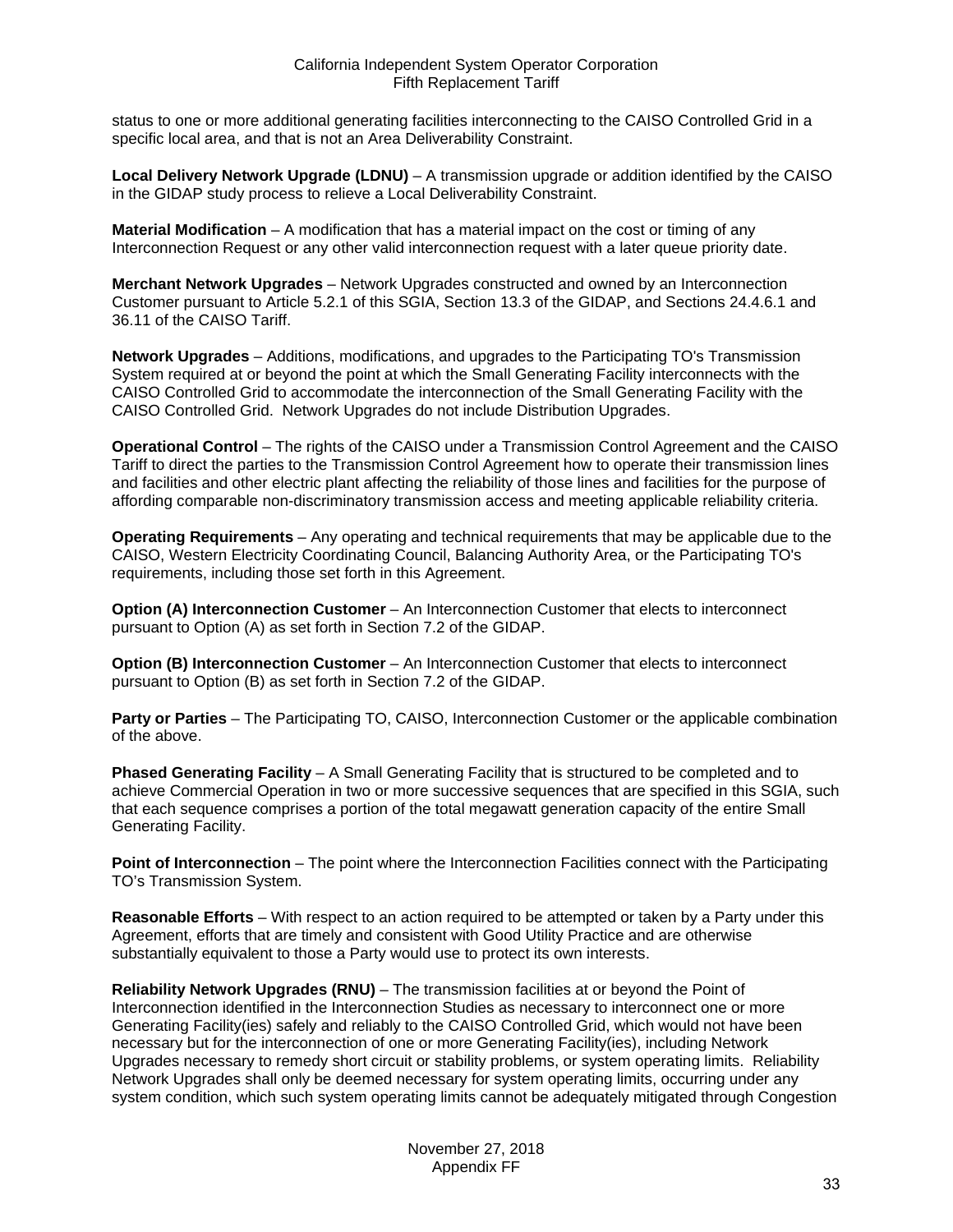Management, Operating Procedures, or Special Protection Systems based on the characteristics of the Generating Facilities included in the Interconnection Studies, limitations on market models, systems, or information, or other factors specifically identified in the Interconnection Studies. Reliability Network Upgrades also include, consistent with WECC practice, the facilities necessary to mitigate any adverse impact the Generating Facility's interconnection may have on a path's WECC rating.

**Small Generating Facility** – The Interconnection Customer's device for the production and/or storage for later injection of electricity identified in the Interconnection Request, but shall not include the Interconnection Customer's Interconnection Facilities.

**TP Deliverability** – The capability, measured in MW, of the CAISO Controlled Grid as modified by transmission upgrades and additions identified in the annual Transmission Plan to support the interconnection with Full Capacity Deliverability Status or Partial Capacity Deliverability Status of additional Generating Facilities in a specified geographic or electrical area of the CAISO Controlled Grid.

**Transmission Control Agreement** – CAISO FERC Electric Tariff No. 7.

**Transmission System** – The facilities owned and operated by the Participating TO and that have been placed under the CAISO's Operational Control, which facilities form part of the CAISO Controlled Grid.

**Upgrades** – The required additions and modifications to the Participating TO's Transmission System and Distribution System at or beyond the Point of Interconnection. Upgrades may be Network Upgrades or Distribution Upgrades. Upgrades do not include Interconnection Facilities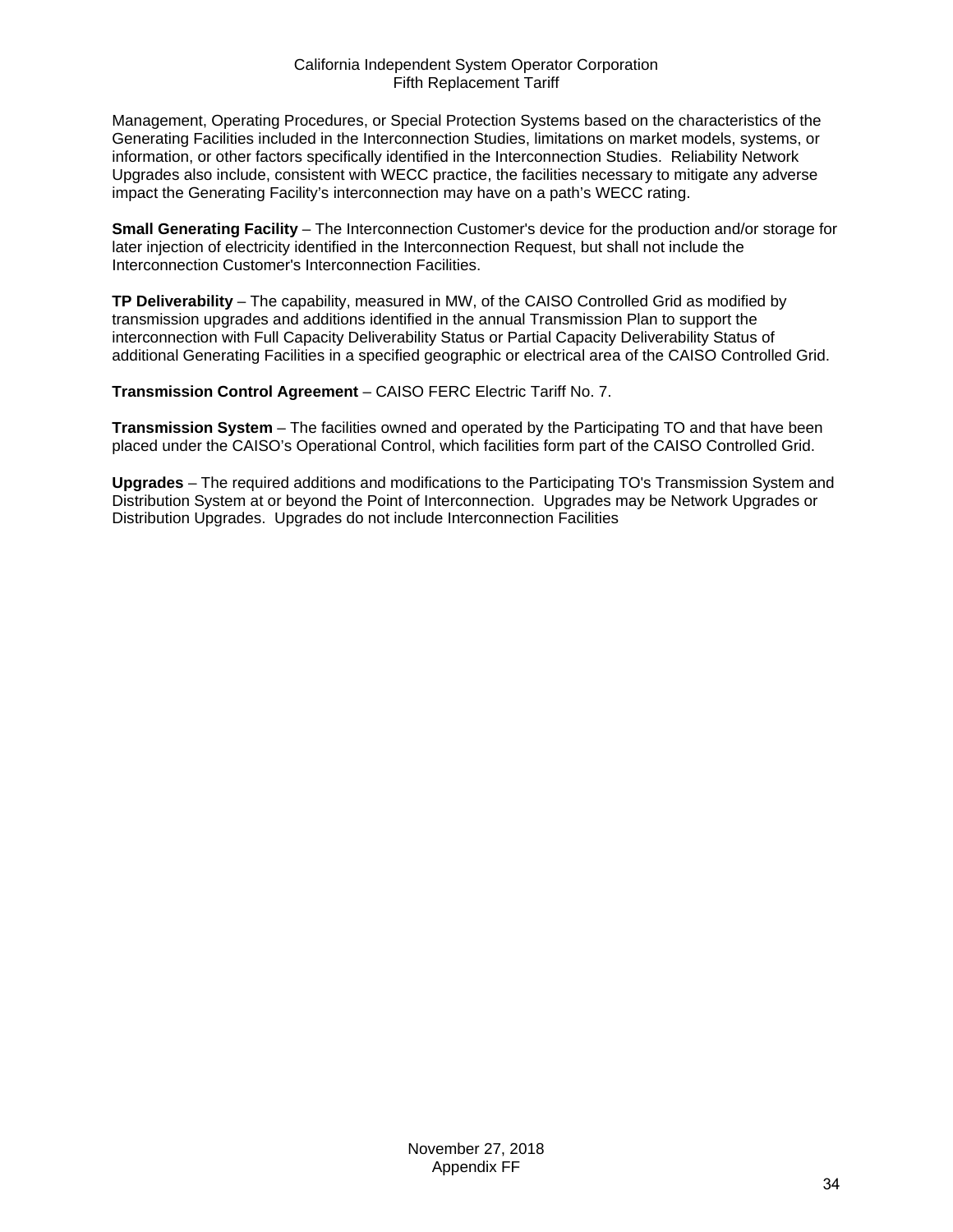# **Attachment 2**

# **Description and Costs of the Small Generating Facility,**

## **Interconnection Facilities, and Metering Equipment**

<span id="page-34-0"></span>Equipment, including the Small Generating Facility, Interconnection Facilities, and metering equipment shall be itemized and identified as being owned by the Interconnection Customer or the Participating TO. The Participating TO will provide a best estimate itemized cost, including overheads, of its Interconnection Facilities and metering equipment, and a best estimate itemized cost of the annual operation and maintenance expenses associated with its Interconnection Facilities and metering equipment.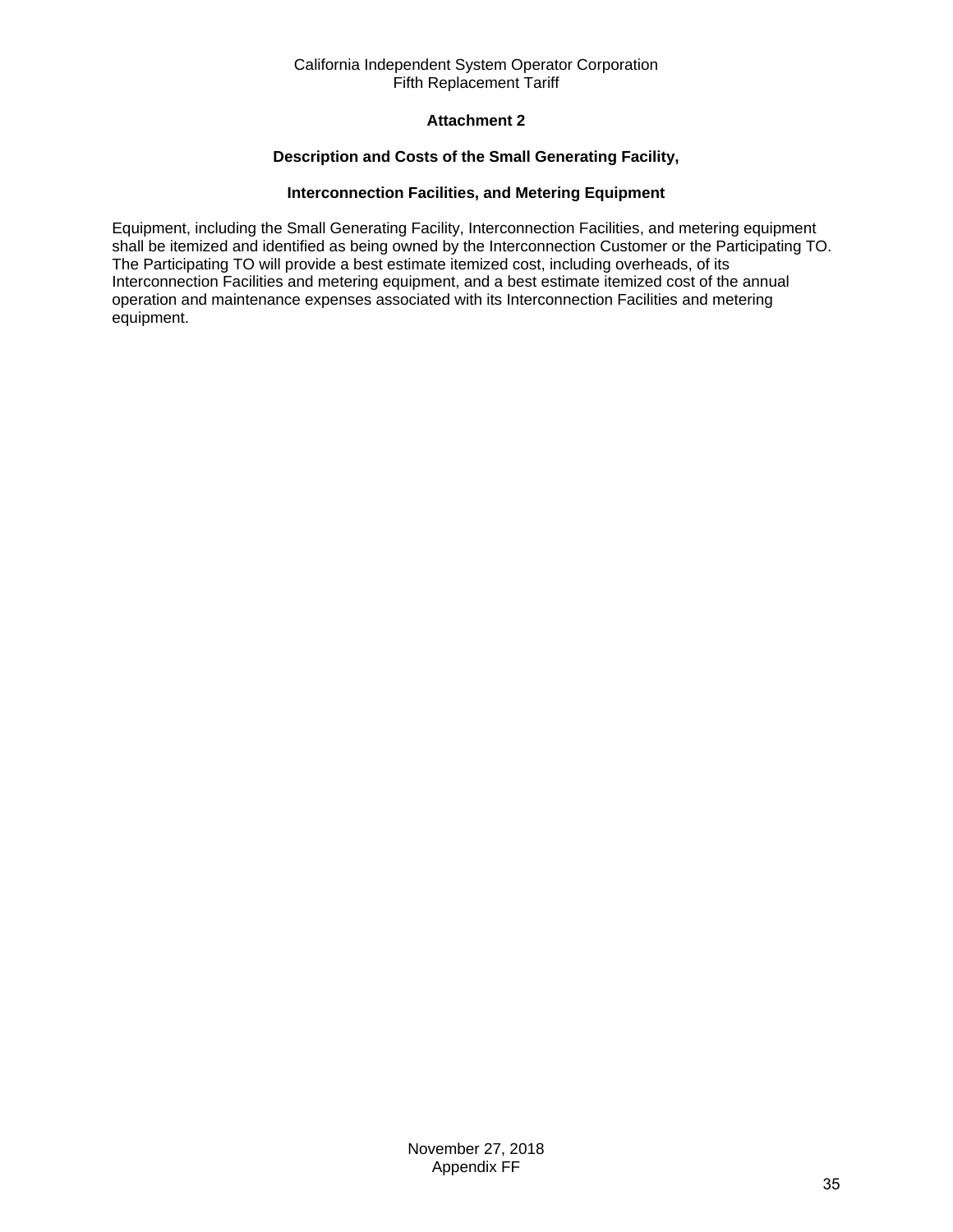# **Attachment 3**

# <span id="page-35-0"></span>**One-line Diagram Depicting the Small Generating Facility, Interconnection**

# **Facilities, Metering Equipment, and Upgrades**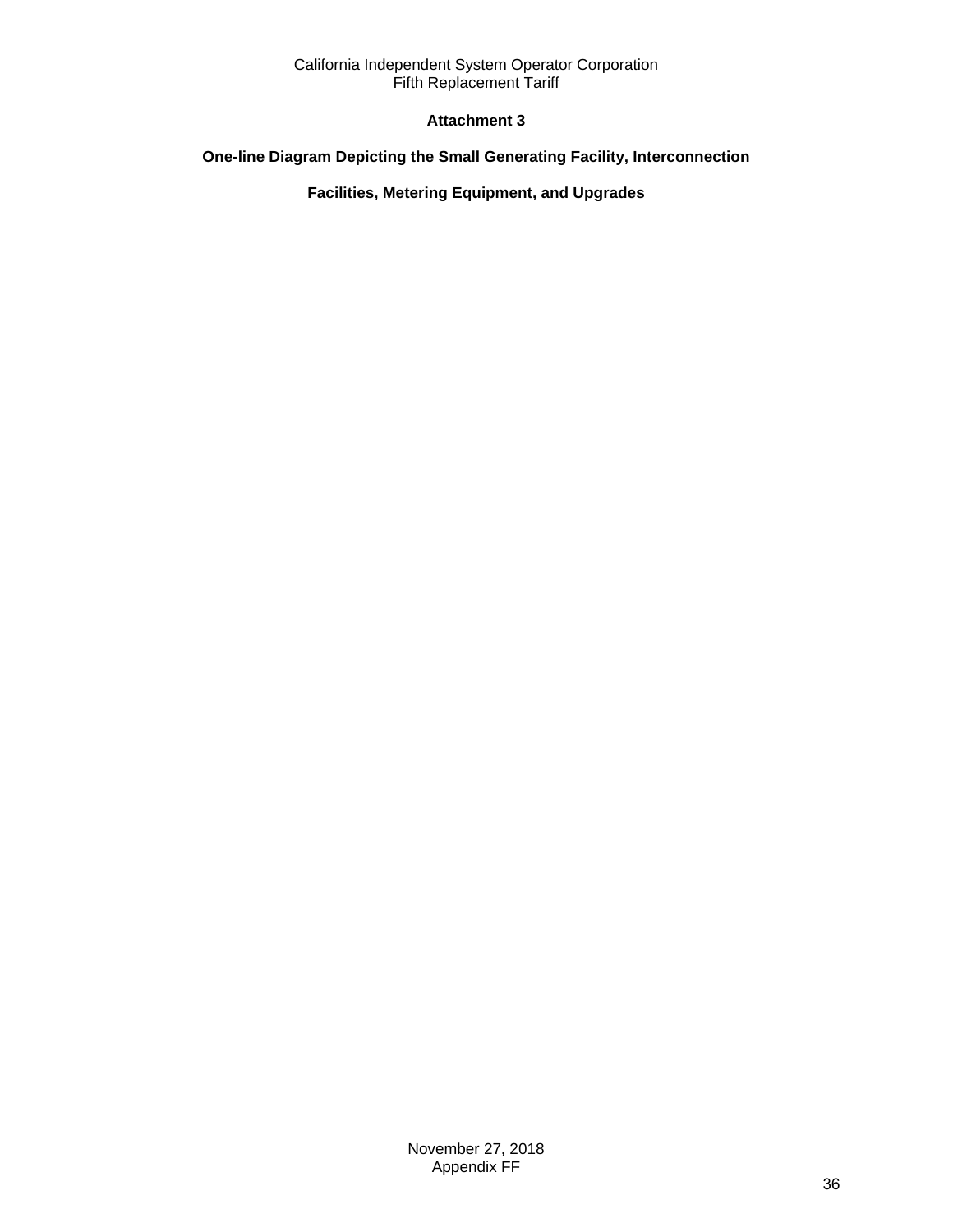# **Attachment 4**

#### **Milestones**

<span id="page-36-0"></span>In-Service Date: \_\_\_\_\_\_\_\_\_\_\_\_\_\_\_\_\_\_\_\_\_\_\_

Critical milestones and responsibility as agreed to by the Parties:

|            | Milestone/Date                                       | Responsible Party |
|------------|------------------------------------------------------|-------------------|
| (1)<br>(2) |                                                      |                   |
| (3)        |                                                      |                   |
| (4)        | <u> 1989 - Johann Barn, fransk politik (f. 1989)</u> |                   |
| (5)<br>(6) |                                                      |                   |
| (7)        |                                                      |                   |
| (8)        |                                                      |                   |
| (9)        |                                                      |                   |
| (10)       |                                                      |                   |
|            |                                                      |                   |

Agreed to by:

| For the CAISO                    | Date |
|----------------------------------|------|
| For the Participating TO         | Date |
| For the Interconnection Customer | Date |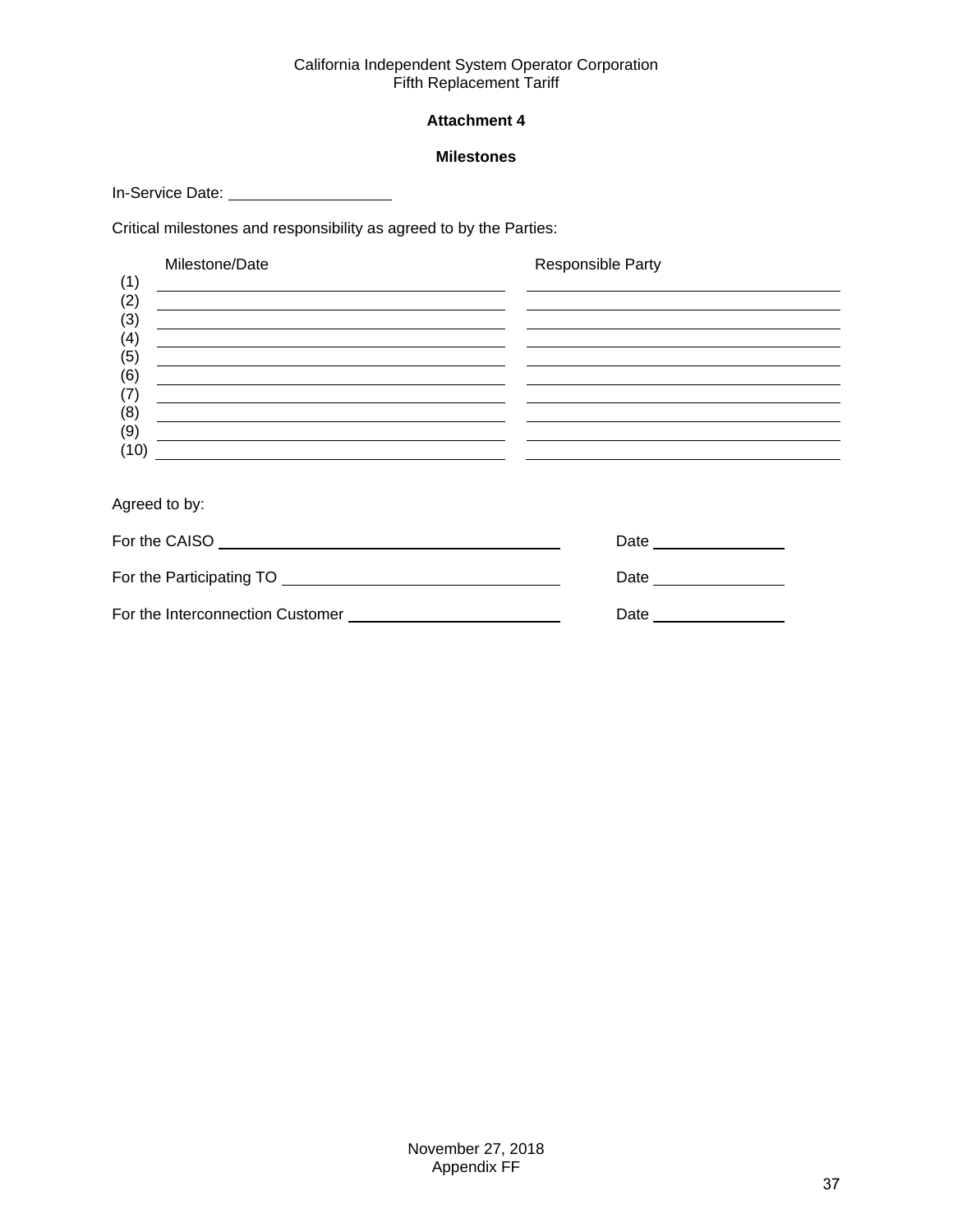# **Attachment 5**

# <span id="page-37-0"></span>**Additional Operating Requirements for the CAISO Controlled Grid and Affected Systems Needed**

# **to Support the Interconnection Customer's Needs**

The Participating TO and the CAISO shall also provide requirements that must be met by the Interconnection Customer prior to initiating parallel operation with the CAISO Controlled Grid.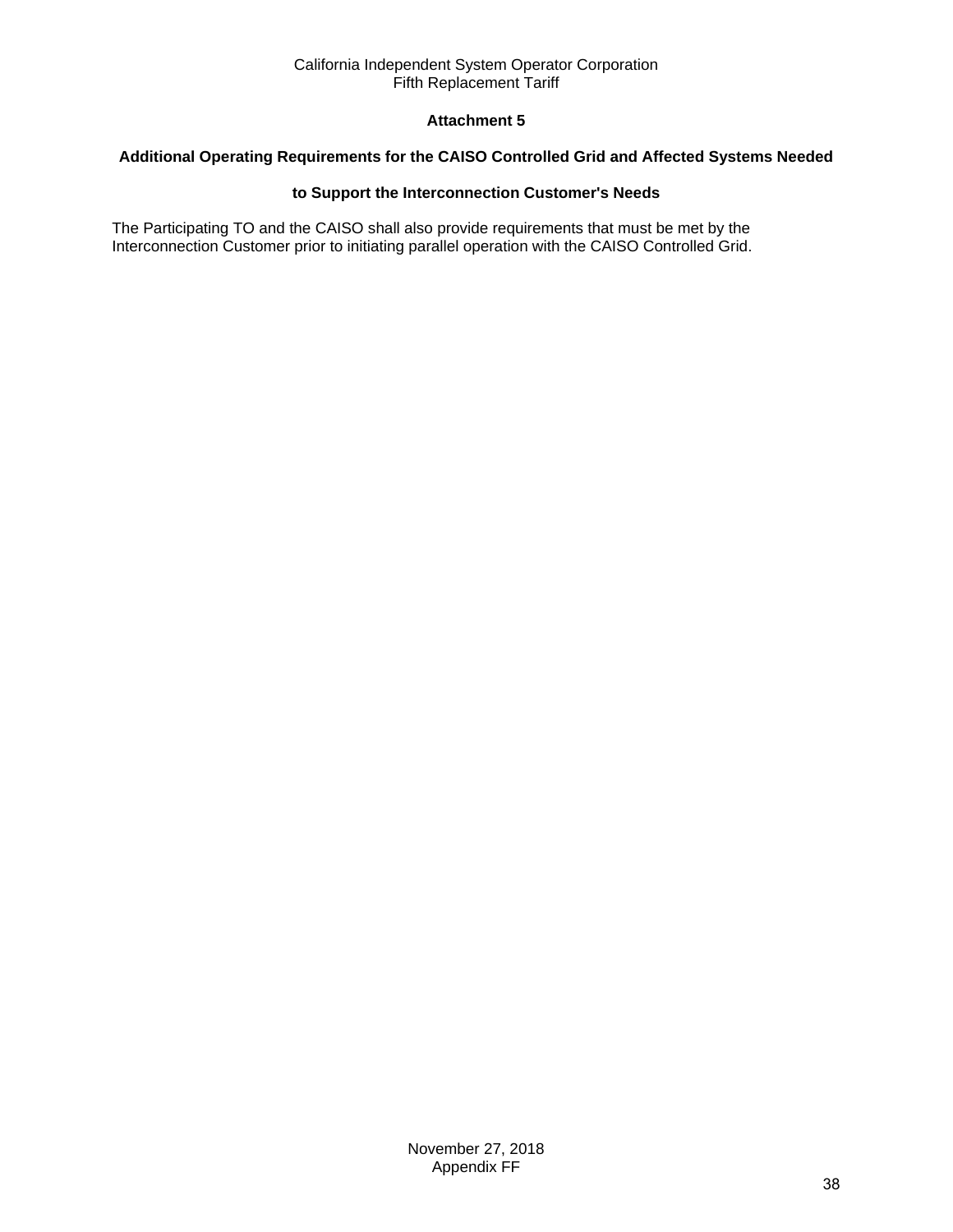# **Attachment 6**

## <span id="page-38-0"></span>**Participating TO's Description of its Upgrades and Best Estimate of Upgrade Costs**

The Participating TO shall describe Upgrades and provide an itemized best estimate of the cost, including overheads, of the Upgrades and annual operation and maintenance expenses associated with such Upgrades. The Participating TO shall functionalize Upgrade costs and annual expenses as either transmission or distribution related.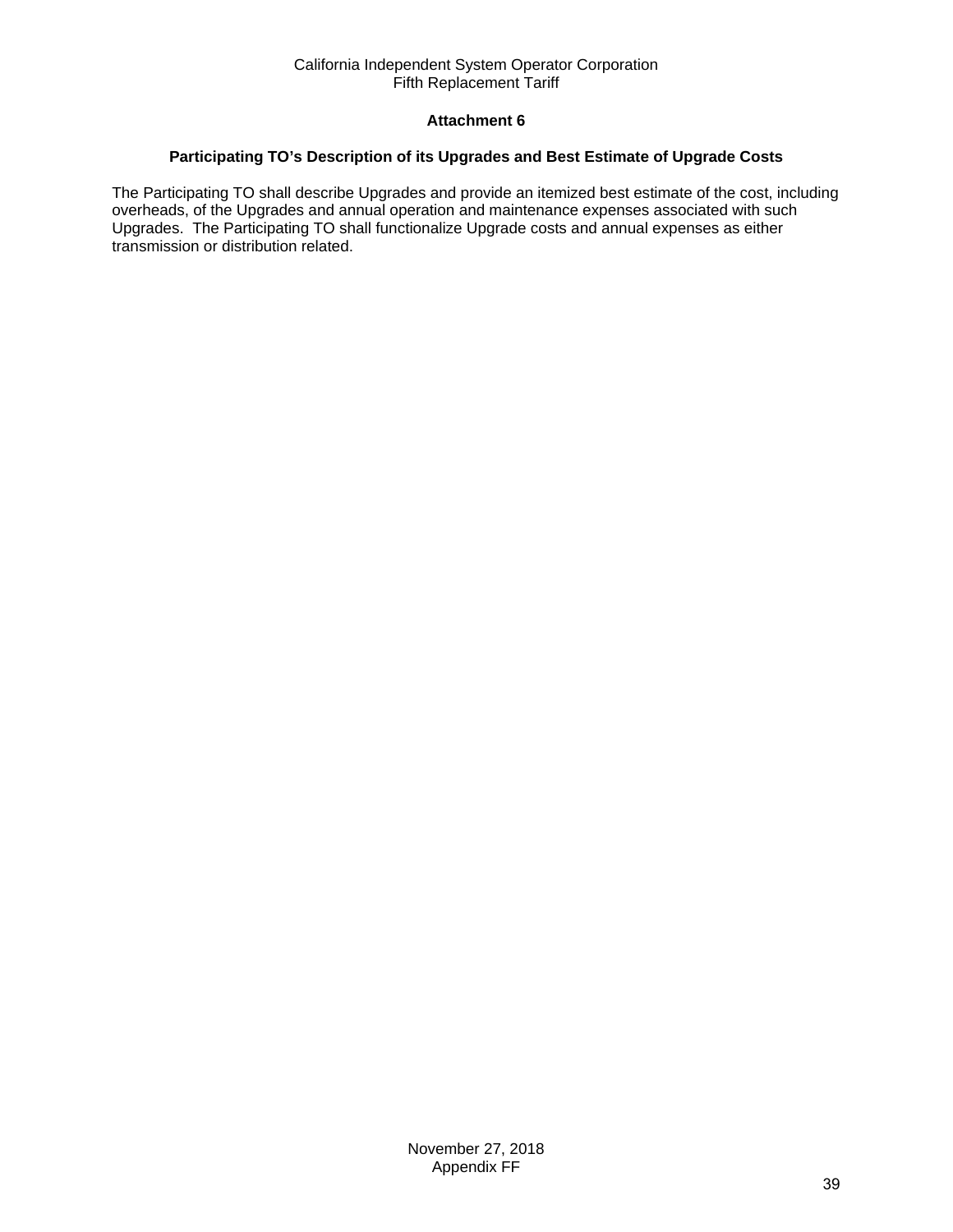# **Attachment 7**

#### **Interconnection Requirements for an Asynchronous Small Generating Facility**

<span id="page-39-0"></span>Attachment 7 sets forth requirements and provisions specific to all Asynchronous Generating Facilities. All other requirements of this Agreement continue to apply to all Asynchronous Generating Facility interconnections.

## **A. Technical Standards Applicable to Asynchronous Generating Facilities**

#### **i. Low Voltage Ride-Through (LVRT) Capability**

An Asynchronous Generating Facility shall be able to remain online during voltage disturbances up to the time periods and associated voltage levels set forth in the requirements below.

- 1. An Asynchronous Generating Facility shall remain online for the voltage disturbance caused by any fault on the transmission grid, or within the Asynchronous Generating Facility between the Point of Interconnection and the high voltage terminals of the Asynchronous Generating Facility's step up transformer, having a duration equal to the lesser of the normal three-phase fault clearing time (4-9 cycles) or one-hundred fifty (150) milliseconds, plus any subsequent post-fault voltage recovery to the final steady-state post-fault voltage. Clearing time shall be based on the maximum normal clearing time associated with any three-phase fault location that reduces the voltage at the Asynchronous Generating Facility's Point of Interconnection to 0.2 per-unit of nominal voltage or less, independent of any fault current contribution from the Asynchronous Generating Facility.
- 2. An Asynchronous Generating Facility shall remain online for any voltage disturbance caused by a single-phase fault on the transmission grid, or within the Asynchronous Generating Facility between the Point of Interconnection and the high voltage terminals of the Asynchronous Generating Facility's step up transformer, with delayed clearing, plus any subsequent post-fault voltage recovery to the final steady-state post-fault voltage. Clearing time shall be based on the maximum backup clearing time associated with a single point of failure (protection or breaker failure) for any single-phase fault location that reduces any phase-to-ground or phase-to-phase voltage at the Asynchronous Generating Facility's Point of Interconnection to 0.2 per-unit of nominal voltage or less, independent of any fault current contribution from the Asynchronous Generating Facility.
- 3. Remaining on-line shall be defined as continuous connection between the Point of Interconnection and the Asynchronous Generating Facility's units, without any mechanical isolation. Asynchronous Generating Facilities may cease to inject current into the transmission grid during a fault.
- 4. The Asynchronous Generating Facility is not required to remain on line during multi-phased faults exceeding the duration described in Section A.i.1 of this Attachment 7 or single-phase faults exceeding the duration described in Section A.i.2 of this Attachment 7.
- 5. The requirements of this Section A.i of this Attachment 7 do not apply to faults that occur between the Asynchronous Generating Facility's terminals and the high side of the step-up transformer to the high-voltage transmission system.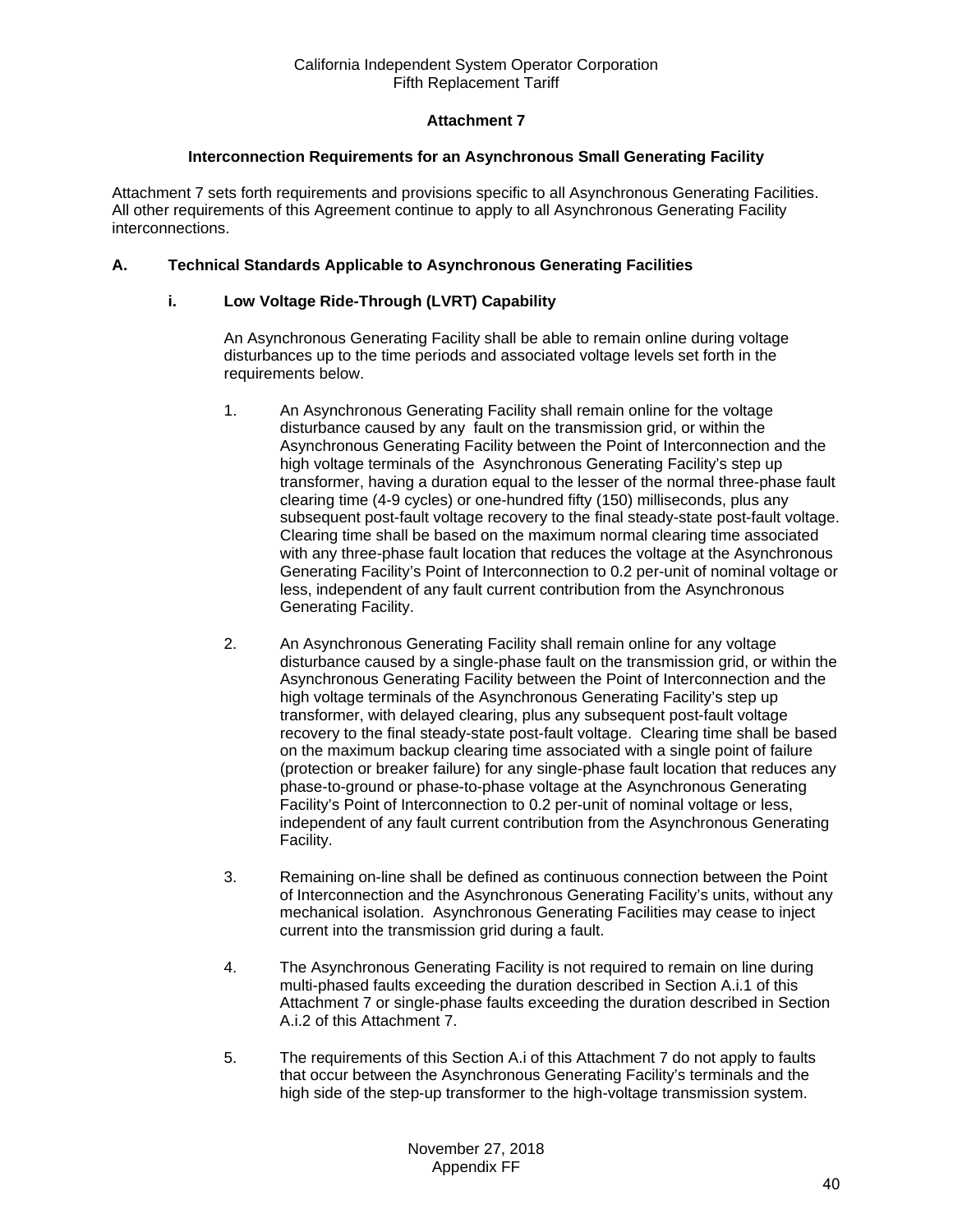- 6. Asynchronous Generating Facilities may be tripped after the fault period if this action is intended as part of a special protection system.
- 7. Asynchronous Generating Facilities may meet the requirements of this Section A of this Attachment 7 through the performance of the generating units or by installing additional equipment within the Asynchronous Generating Facility or by a combination of generating unit performance and additional equipment.
- 8. The provisions of this Section A.i of this Attachment 7 apply only if the voltage at the Point of Interconnection has remained within the range of 0.9 and 1.10 perunit of nominal voltage for the preceding two seconds, excluding any sub-cycle transient deviations.

# **ii. Frequency Disturbance Ride-Through Capacity**

An Asynchronous Generating Facility shall comply with the off nominal frequency requirements set forth in the WECC Under Frequency Load Shedding Relay Application Guide or successor requirements as they may be amended from time to time.

# **iii. Power Factor Design Criteria (Reactive Power)**

An Asynchronous Generating Facility not studied under the Independent Study Process, as set forth in Section 4 of Appendix DD, shall operate within a power factor within the range of 0.95 leading to 0.95 lagging, measured at the Point of Interconnection as defined in this SGIA in order to maintain a specified voltage schedule, if the Phase II Interconnection Study shows that such a requirement is necessary to ensure safety or reliability. An Asynchronous Generating Facility studied under the Independent Study Process, as set forth in Section 4 of Appendix DD, shall operate within a power factor within the range of 0.95 leading to 0.95 lagging, measured at the Point of Interconnection as defined in this SGIA in order to maintain a specified voltage schedule. The power factor range standards set forth in this section can be met by using, for example, power electronics designed to supply this level of reactive capability (taking into account any limitations due to voltage level, real power output, etc.) or fixed and switched capacitors, or a combination of the two, if agreed to by the Participating TO and CAISO. The Interconnection Customer shall not disable power factor equipment while the Asynchronous Generating Facility is in operation. Asynchronous Generating Facilities shall also be able to provide sufficient dynamic voltage support in lieu of the power system stabilizer and automatic voltage regulation at the generator excitation system if the Phase II Interconnection Study shows this to be required for system safety or reliability.

# **iv. Supervisory Control and Data Acquisition (SCADA) Capability**

An Asynchronous Generating Facility shall provide SCADA capability to transmit data and receive instructions from the Participating TO and CAISO to protect system reliability. The Participating TO and CAISO and the Asynchronous Generating Facility Interconnection Customer shall determine what SCADA information is essential for the proposed Asynchronous Generating Facility, taking into account the size of the plant and its characteristics, location, and importance in maintaining generation resource adequacy and transmission system reliability.

# **v. Power System Stabilizers (PSS)**

Power system stabilizers are not required for Asynchronous Generating Facilities.